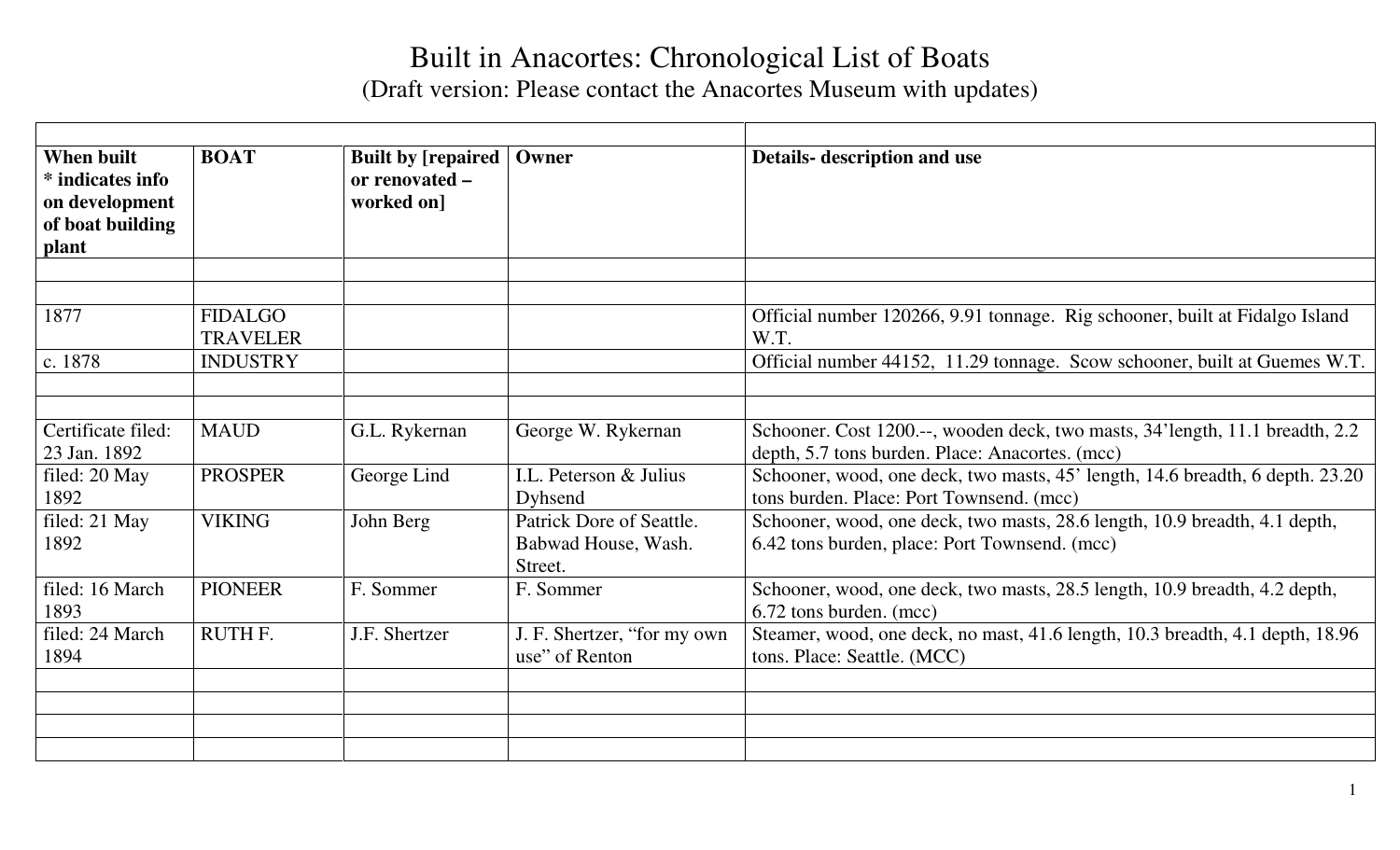| 1894                       | <b>NORAH OF</b><br><b>PORT</b><br><b>TOWNSEND</b> | Helge Olsen     | "Built for sale"           | Sloop; one deck; one mast; 33 length, 9.2 breadth, 3.2 feet depth, 6.33 tons<br>measurement. Place: Anacortes |
|----------------------------|---------------------------------------------------|-----------------|----------------------------|---------------------------------------------------------------------------------------------------------------|
| 1895                       | <b>PLYMOUTH</b>                                   | C.R. Sheldon    | "Built for W.C. Josh, C.R. | Wood schooner, one deck, two masts, 32 length, 13.2 breadth, 4.5 depth,                                       |
|                            | <b>ROCK</b>                                       |                 | Sheldon and others"        | 10.85 tons burden. Place: Anacortes. (mcc)                                                                    |
|                            |                                                   |                 |                            |                                                                                                               |
|                            |                                                   |                 |                            |                                                                                                               |
|                            |                                                   |                 |                            |                                                                                                               |
|                            |                                                   |                 |                            |                                                                                                               |
|                            |                                                   |                 |                            |                                                                                                               |
|                            |                                                   |                 |                            |                                                                                                               |
| 1896 – filed: 24           | <b>GUY</b>                                        | Carl A. Sutter, | Fidalgo Island Canning Co. | Scow, wood, one deck, no mast, 32.8 length, 10.3 breadth, 2.5 depth, 5 tons                                   |
| <b>July 1898</b>           |                                                   | manager at FIC  |                            | burden, place: New Whatcom. (mcc)                                                                             |
| 1896 – filed: 24           | <b>SARAH</b>                                      | Carl A. Sutter  | Fidalgo Island Canning Co. | Scow, wood, one deck, no mast, 36.8 length, 10.7 breadth, 3.5 depth, 10 tons                                  |
| <b>July 1898</b>           |                                                   |                 |                            | burden. Place: New Whatcom. (mcc)                                                                             |
| 1896 – filed: 24           | <b>ADA</b>                                        | Carl A. Sutter  | Fidalgo Island Canning Co. | Scow, wood, one deck, no mast, 33 length, 11.5 breadth, 3 depth, 7 tons                                       |
| <b>July 1898</b>           |                                                   |                 |                            | burden. Place: New Whatcom (mcc)                                                                              |
| 1896 -- filed: 24          | <b>BETSY</b>                                      | Carl A. Sutter  | Fidalgo Island Canning Co. | Scow, wood, one deck, no mast, 33.5 length, 11.3 breadth, 3.1 depth, 7 tons                                   |
| <b>July 1898</b>           |                                                   |                 |                            | burden. Place: New Whatcom (mcc)                                                                              |
| 1896 -- filed: 24          | <b>TYHEE</b>                                      | Carl A. Sutter  | Fidalgo Island Canning Co. | Scow, wood, one deck, no mast, 45.3 length, 14.6 breadth, 3.4 depth, 17 tons                                  |
| <b>July 1898</b>           |                                                   |                 |                            | burden, Place: New Whatcom (mcc)                                                                              |
| $1896 - \text{field}$ : 24 | <b>WALT</b>                                       | Carl A. Sutter  | Fidalgo Island Canning Co. | Scow, wood, one deck, no mast, 32.4 length, 11.4 breadth, 3.1 depth, 7 tons                                   |
| <b>July 1898</b>           |                                                   |                 |                            | burden. Place: New Whatcom (mcc)                                                                              |
| $1896 - \text{field: } 27$ | <b>ANN</b>                                        | C.A. Sutter     | Fidalgo Island Canning Co. | Scow, wood, one deck, no mast, 32.8 length, 10.3 breadth, 2.6 depth, 5 tons                                   |
| <b>July 1898</b>           |                                                   |                 |                            | burden. Place: New Whatcom (mcc)                                                                              |
| 1896—filed: 27             | <b>ABC VIII</b>                                   | C.A. Sutter     | Fidalgo Island Canning Co. | Scow, wood, one deck, no mast, 49.1 length, 14.6 breadth, 3.4 depth, 18 tons                                  |
| <b>July 1898</b>           |                                                   |                 |                            | burden, Place: New Whatcom (mcc)                                                                              |
| $1896 - \text{field}$ : 27 | <b>SAMPSON</b>                                    | C.A. Sutter     | Fidalgo Island Canning Co. | Scow, wood, one deck, no mast, 33.3 length, 11.3 breadth, 3 depth, 7 tons                                     |
| <b>July 1898</b>           |                                                   |                 |                            | burden. Place: New Whatcom (mcc)                                                                              |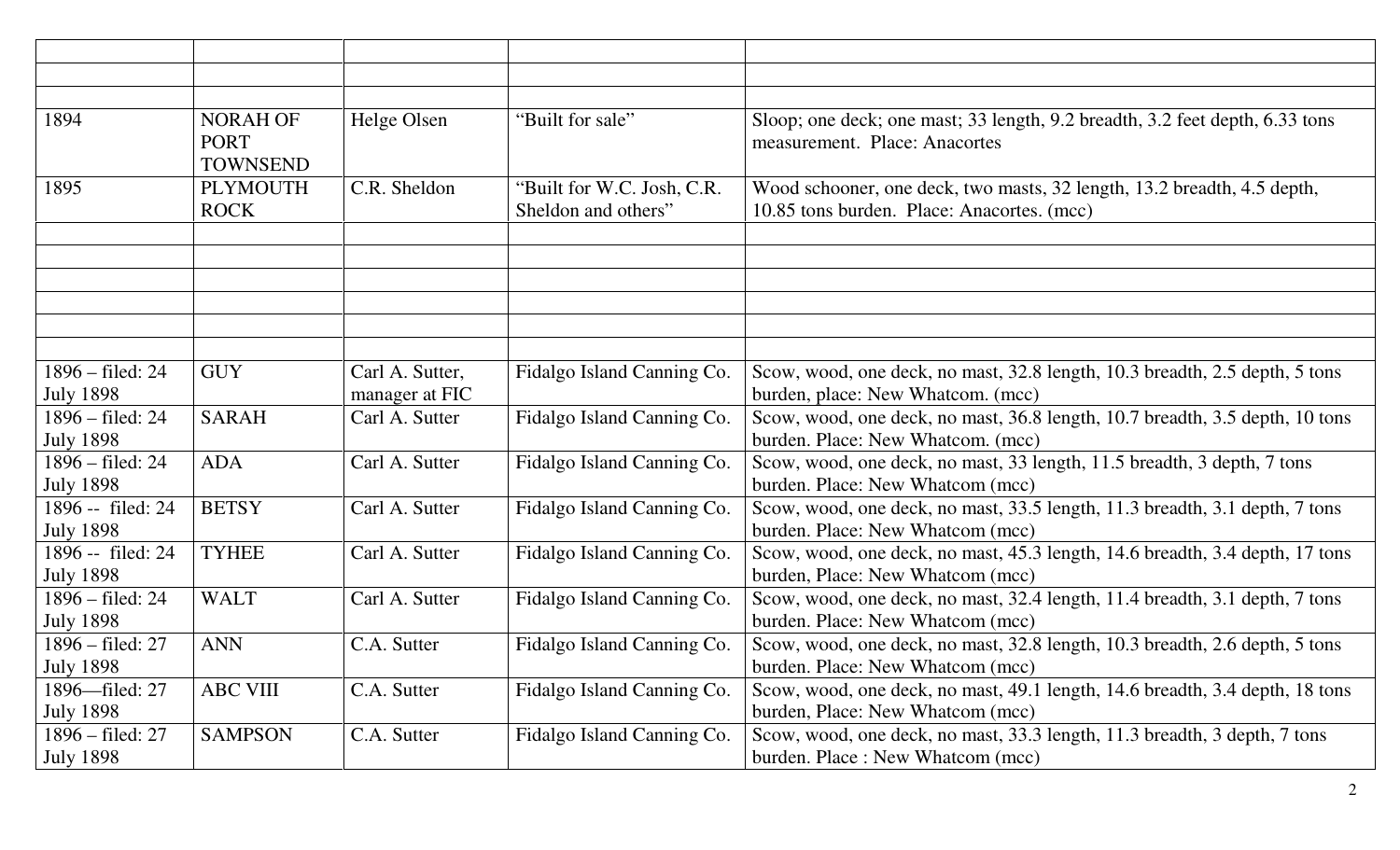| $1896 - \text{field}$ : 27 | <b>BESS</b>    | C.A. Sutter | Fidalgo Island Canning Co. | Scow, wood, one deck, no mast, 36.2 length, 12 breadth, 3.4 depth, 10 tons   |
|----------------------------|----------------|-------------|----------------------------|------------------------------------------------------------------------------|
| <b>July 1898</b>           |                |             |                            | burden. Place: New Whatcom (mcc)                                             |
| 1896 – filed: 27           | <b>EVA</b>     | C.A. Sutter | Fidalgo Island Canning Co. | Scow, wood, one deck, no mast, 36.3 length, 11.8 breadth, 3.5 depth, 10 tons |
| <b>July 1898</b>           |                |             |                            | burden. Place: New Whatcom (mcc)                                             |
| 1896 – filed: 27           | ABC X          | C.A. Sutter | Fidalgo Island Canning Co. | Scow, wood, one deck, no mast, 57.2 length, 14.7 breadth, 3.4 depth, 19 tons |
| <b>July 1898</b>           |                |             |                            | burden. Place: New Whatcom. (mcc)                                            |
| 1896 – filed: 27           | <b>MANN</b>    | C.A. Sutter | Fidalgo Island Canning Co. | Scow, wood, one deck, no mast, 32.2 length, 10.3 breadth, 2.5 depth, 5 tons  |
| <b>July 1898</b>           |                |             |                            | burden. Place: New Whatcom. (mcc)                                            |
| 1896 – filed: 27           | <b>SUE</b>     | C.A. Sutter | Fidalgo Island Canning Co. | Scow, wood, one deck, no mast, 33.1 length, 11.5 breadth, 3 depth, 7 tons    |
| <b>July 1898</b>           |                |             |                            | burden. Place: New Whatcom (mcc)                                             |
| 1896 – filed: 27           | <b>SAM</b>     | C.A. Sutter | Fidalgo Island Canning Co. | Scow, wood, one deck, no mast, 50.3 length, 14.6 breadth, 3.6 depth, 21 tons |
| <b>July 1898</b>           |                |             |                            | burden, Place: New Whatcom (mcc)                                             |
| 1896 – filed: 27           | <b>ABC XI</b>  | C.A. Sutter | Fidalgo Island Canning Co. | Scow, wood, one deck, no mast, 51.1 length, 14.5 breadth, 3.4 depth, 19 tons |
| <b>July 1898</b>           |                |             |                            | burden. Place: New Whatcom (mcc)                                             |
| 1896 – filed: 27           | <b>ABCIX</b>   | C.A. Sutter | Fidalgo Island Canning Co. | Scow, wooden deck, one mast, 57.2 length, 14.5 breadth, 3.4 depth, 19 tons   |
| <b>July 1898</b>           |                |             |                            | burden. Place: New Whatcom. (mcc)                                            |
| 1896 – filed: 27           | <b>JANE</b>    | C.A. Sutter | Fidalgo Island Canning Co. | Scow, wood, one deck, no mast, 37 length, 11.8 breadth, 3.5 depth, 10 tons   |
| <b>July 1898</b>           |                |             |                            | burden, Place: New Whatcom. (mcc)                                            |
|                            |                |             |                            |                                                                              |
| $1896 - \text{field}$ : 9  | A.P. CO. NO. 4 | H. B. Kirby | The Anacortes Packing Co.  | Scow, wood, one deck, no mast, 38.2 length, 13.7 breadth, 2.8 depth, 9 tons  |
| Jan. 1899                  |                |             |                            | burden. Place: Anacortes (mcc)                                               |
| 1896— filed: 9             | A.P. CO. NO. 5 | H.B. Kirby  | The Anacortes Packing Co.  | Scow, wood, one deck, no mast, 35.1 length, 12.3 breadth, 2.6 depth, 8 tons  |
| Jan. 1899                  |                |             |                            | burden, place: Anacortes. (mcc)                                              |
| 1896—filed: 9              | A.P. CO. NO. 6 | H. B. Kirby | The Anacortes Packing Co.  | Scow, wood, one deck, no mast, 34.1 length, 12.3 breadth, 2.6 depth, 8 tons  |
| Jan. 1899                  |                |             |                            | burden. Place: Anacortes.(mcc)                                               |
| $1896 - \text{filed}$ : 9  | A.P. CO. NO. 7 | H.B. Kirby  | The Anacortes Packing Co.  | Scow, wood, one deck, no mast, 34.7 length, 11.4 breadth, 2.4 depth, 7 tons  |
| Jan. 1899                  |                |             |                            | burden, place: Anacortes. (mcc)                                              |
| $1896 - \text{filed}$ : 9  | A.P. CO. NO. 8 | H.B. Kirby  | The Anacortes Packing Co.  | Scow, wood, one deck, no mast, 34.3 length, 12.4 breadth, 2.6 depth, 8 tons  |
| Jan. 1899                  |                |             |                            | burden. Place: Anacortes (mcc)                                               |
| $1896 - \text{field}$ : 9  | A.P. CO. NO. 9 | H. B. Kirby | The Anacortes Packing Co.  | Scow, wood, one deck, no mast, 35 length, 12.4 breadth, 2.5 depth, 8 tons    |
| Jan. 1899                  |                |             |                            | burden. Place: Anacortes (mcc)                                               |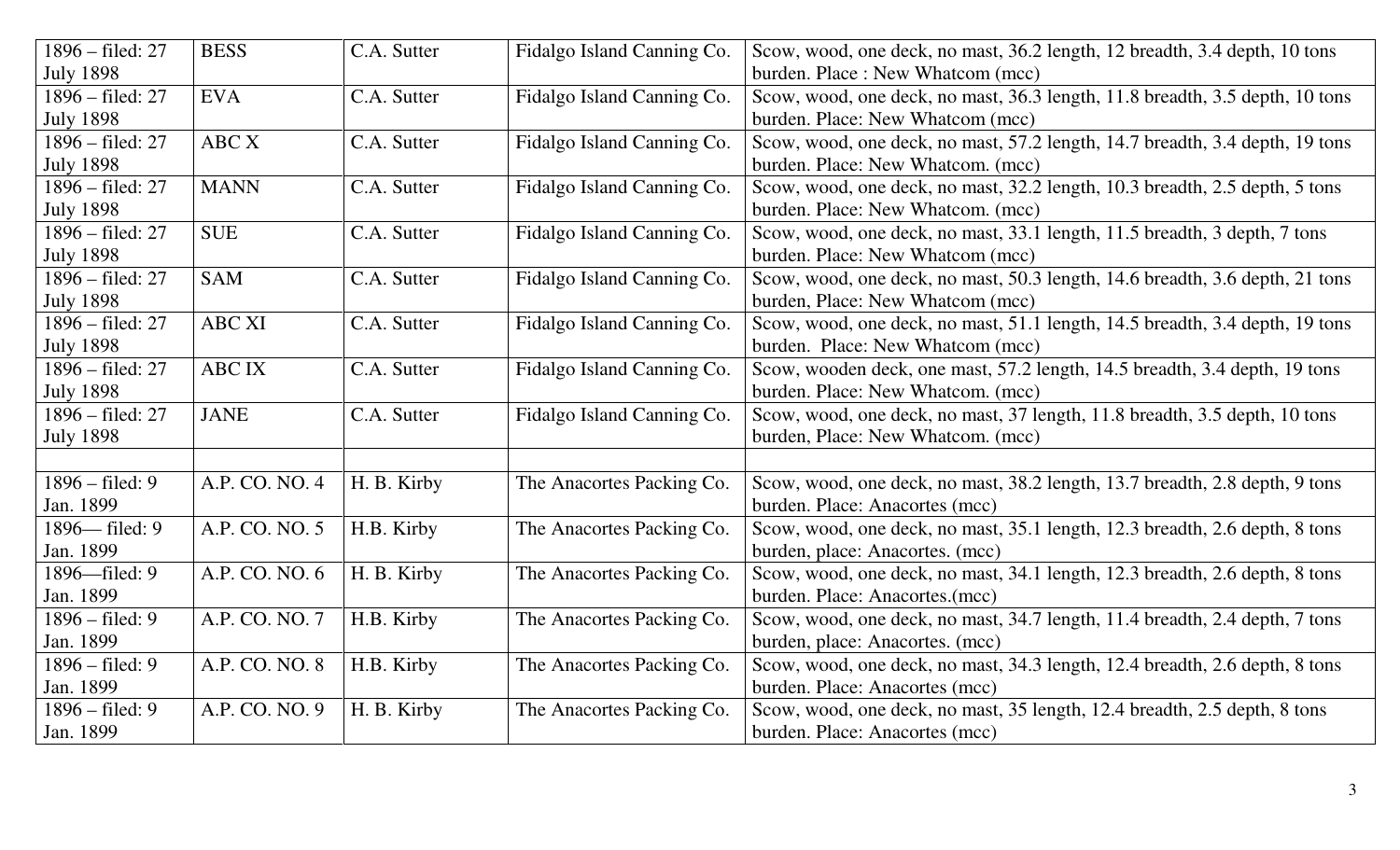| $1896 - \text{filed}$ : 9  | A.P. CO. NO. 10 | H.B. Kirby              | The Anacortes Packing Co.  | Scow, wood, one deck, no mast, 35.2 length, 12.3 breadth, 2.5 depth, 7 tons  |
|----------------------------|-----------------|-------------------------|----------------------------|------------------------------------------------------------------------------|
| Jan. 1899                  |                 |                         |                            | burden. Place: Anacortes. (mcc)                                              |
| 1896-filed: 9              | A.P. CO NO. 11  | H.B. Kirby.             | The Anacortes Packing Co.  | Scow, wood, one deck, no mast, 34.2 length, 12.4 breadth, 2.6 depth, 8 tons  |
| Jan. 1899                  |                 |                         |                            | burden, place: Anacortes (mcc)                                               |
| 1896 – filed: 21           | AP CO. NO. 1    | Walter G.               | Anacortes Packing Co.      | Scow, wood, one deck, no mast, 33.5 length, 9.3 breadth, 3.4 depth, 8 tons   |
| April 1899                 |                 | Dickerson               |                            | burden. Place: Anacortes. (mcc)                                              |
| 1896 – filed: 21           | AP CO. NO. 12   | <b>Walter Dickerson</b> | Anacortes Packing Co.      | Scow, wood, one deck, no mast, 50 length, 22 breadth, 3 depth, 26 tons       |
| April 1899                 |                 |                         |                            | burden. Place: Anacortes. (mcc)                                              |
| 1896 – filed: 21           | AP CO. NO. 13   | <b>Walter Dickerson</b> | Anacortes Packing Co.      | Scow, wood, one deck, one mast, 50 length, 22 breadth, 3 depth, 26 tons      |
| April 1899                 |                 |                         |                            | burden. Notation: "Not documented; used as a pile driver." Place: Anacortes. |
|                            |                 |                         |                            | (mcc)                                                                        |
| 1896 – filed: 21           | AP CO. NO. 14   | <b>Walter Dickerson</b> | Anacortes Packing Co.      | Scow, wood, one deck, no mast, 33.5 length, 11.4 breadth, 3.2 depth, 9 tons  |
| April 1899                 |                 |                         |                            | burden. Place: Anacortes. (mcc)                                              |
| 1896-filed: 21             | AP CO. NO. 15   | <b>Walter Dickerson</b> | Anacortes Packing Co.      | Scow, wood, one deck, no mast, 50 length, 15.3 breadth, 3.7 depth, 21 tons   |
| April 1899                 |                 |                         |                            | burden. Place Anacortes. (mcc)                                               |
| 1896 – filed: 21           | AP CO. NO. 16   | <b>Walter Dickerson</b> | Anacortes Packing Co.      | Scow, wood, one deck, no mast, 50 length, 15.3 breadth, 3.7 depth, 21 tons   |
| April 1899                 |                 |                         |                            | burden. Place: Anacortes. (mcc)                                              |
| 1896 – filed: 21           | AP CO. NO. 17   | <b>Walter Dickerson</b> | Anacortes Packing Co.      | Scow, wood, one deck, no mast, 34.6 length, 10.3 breadth, 2.7 depth, 7 tons  |
| April 1899                 |                 |                         |                            | burden. Place: Anacortes. (mcc)                                              |
| 1896—filed: 21             | AP CO. NO. 18   | <b>Walter Dickerson</b> | Anacortes Packing Co.      | Scow, wood, one deck, no mast, 34.6 length, 10.3 breadth, 2.7 depth, 7 tons  |
| April 1899                 |                 |                         |                            | burden. Place: Anacortes. (mcc)                                              |
| 1896 – filed: 21           | AP CO. NO. 23   | <b>Walter Dickerson</b> | Anacortes Packing Co.      | Scow, wood, one deck, no mast, 52.6 length, 16.4 breadth, 3.8 depth, 26 tons |
| April 1899                 |                 |                         |                            | burden. Place: Anacortes. (mcc)                                              |
| $1896 - \text{field}$ : 22 | <b>PADY</b>     | Carl A. Sutter          | Fidalgo Island Canning Co. | Scow, wood, one deck, no mast, 45.4 length, 14.2 breadth, 3.6 depth, 18.41   |
| April 1899                 |                 |                         |                            | gross/18 net tons burden. Place: New Whatcom. (mcc)                          |
| 1896-filed: 22             | <b>CHUB</b>     | Carl A. Sutter          | Fidalgo Island Canning Co. | Scow, wood, one deck, no mast, 45.3 length, 14.3 breadth, 3.7 depth, 23.31   |
| April 1899                 |                 |                         |                            | gross/23 net tons burden. Place: New Whatcom. (mcc)                          |
| 1896—filed: 22             | <b>VIDA</b>     | Carl A. Sutter          | Fidalgo Island Canning Co. | Scow, wood, one deck, no mast, 50 length, 14.2 breadth, 3.6 depth, 18.97     |
| April 1899                 |                 |                         |                            | gross/18 net tons burden. Place: New Whatcom. (mcc)                          |
| 1896 – filed: 22           | <b>PEARL</b>    | Carl A. Sutter          | Fidalgo Island Canning Co. | Scow, wood, one deck, no mast, 49.7 length, 14.2 breadth, 3.2 depth,         |
| April 1899                 |                 |                         |                            | 18.47gross/18 net tons burden. Place: New Whatcom. (mcc)                     |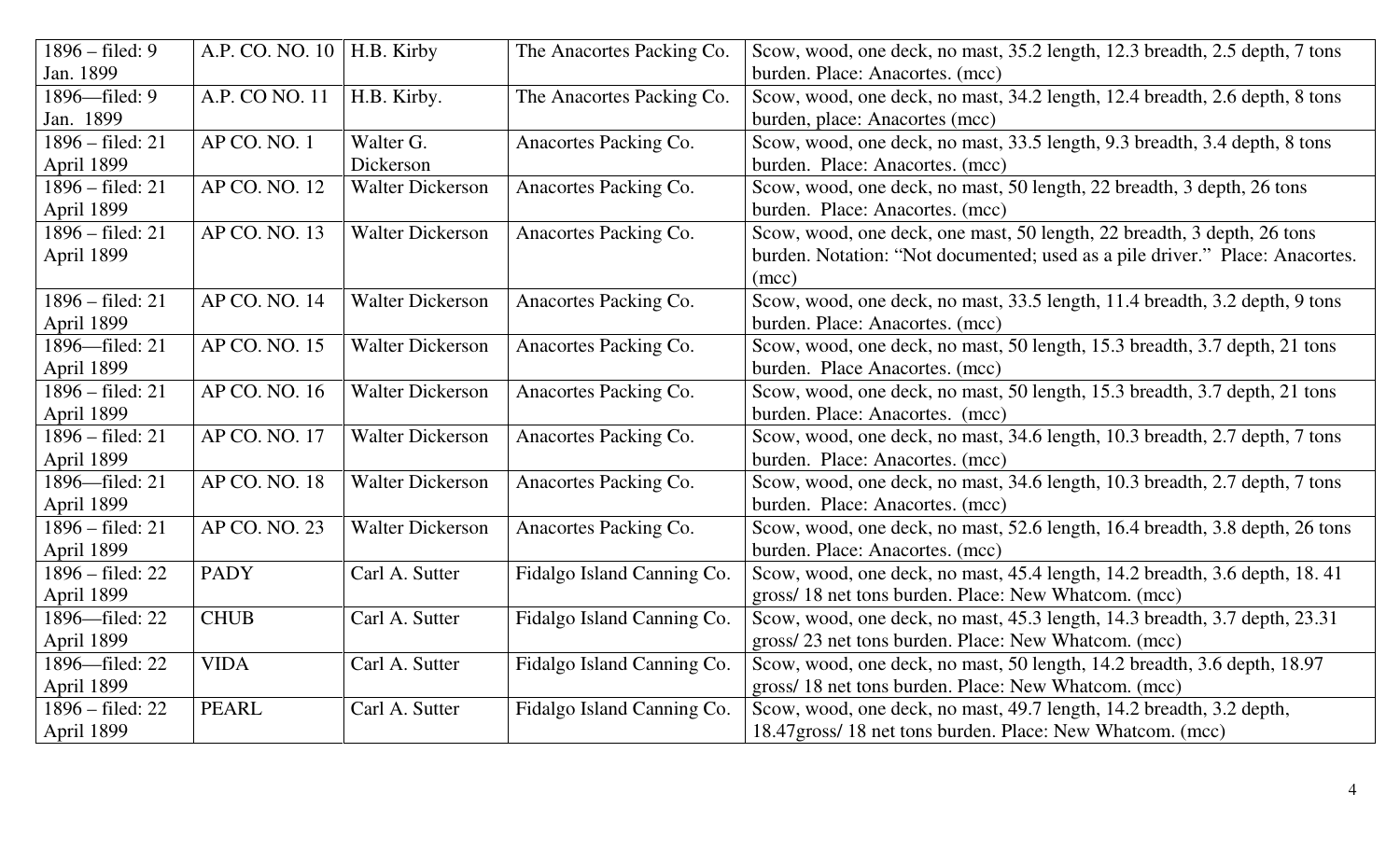| 1896 – filed: 22                         | ED               | Carl A. Sutter    | Fidalgo Island Canning Co.  | Scow, wood, one deck, no mast, 46 length, 14.3 breadth, 3.6 depth, 18.762<br>gross/18 net tons burden. Place: New Whatcom. (mcc) |
|------------------------------------------|------------------|-------------------|-----------------------------|----------------------------------------------------------------------------------------------------------------------------------|
| April 1899<br>$1896 - \text{field}$ : 22 | <b>RUBY</b>      |                   |                             |                                                                                                                                  |
|                                          |                  | Carl A. Sutter    | Fidalgo Island Canning Co.  | Scow, wood, one deck, no mast, 49.7 length, 14.2 breadth, 3.2 depth 18.47                                                        |
| April 1899                               |                  |                   |                             | gross/18 net tons burden. Place: New Whatcom. (mcc)                                                                              |
| $1896 - \text{field}$ : 22               | <b>BEN</b>       | Carl A. Sutter    | Fidalgo Island Canning Co.  | Scow, wood, one deck, no mast, 51 length, 14.2 breadth, 3.5 depth, 20 gross/                                                     |
| April 1899                               |                  |                   |                             | 20 net tons burden. Place: New Whatcom. (mcc)                                                                                    |
| 1896 – filed: 12                         | <b>ATOM</b>      | Carl A. Sutter    | Fidalgo Island Canning Co.  | Scow wood, one deck, no mast, 34.3 length, 11.6 breadth, 3.1 depth, 7 tons                                                       |
| Aug. 1899                                |                  |                   |                             | burden. Place: Anacortes. (mcc)                                                                                                  |
|                                          |                  |                   |                             |                                                                                                                                  |
| 1897—rebuilt:                            | <b>RAMONA</b>    | C.V. Nelson       | C.V. Nelson                 | Wood gas screw, one deck, one mast, 50 length, 9 breadth, 4 depth, 13.58                                                         |
| 1917-filed: 20                           |                  |                   |                             | gross/10.95 net tons burden. Place: Anacortes. (mcc 1917)                                                                        |
| June 1917                                |                  |                   |                             |                                                                                                                                  |
|                                          |                  |                   |                             |                                                                                                                                  |
|                                          |                  |                   |                             |                                                                                                                                  |
| filed: 24 Jan.                           | <b>HARRY</b>     | A.B. Lott         | Rosario Straits Packing Co. | Scow, wood, one deck, no mast, 33 length, 11.2 breadth, 2.1 depth, 5 tons                                                        |
| 1899                                     |                  |                   |                             | burden, place: Anacortes. (mcc)                                                                                                  |
| filed: 24 Jan.                           | <b>DICK</b>      | A.B. Lott         | Rosario Straits Packing Co. | Scow, wood, one deck, no mast, 33.4 length, 11.4 breadth, 2.3 depth, 6 tons                                                      |
| 1899                                     |                  |                   |                             | burden, place: Anacortes (mcc)                                                                                                   |
| filed: 24 Jan.                           | <b>TOM</b>       | A.B. Lott         | Rosario Straits Packing Co. | Scow, wood, one deck, no mast, 45.1 length, 13.7 breadth, 3.4 depth, 15 tons                                                     |
| 1899                                     |                  |                   |                             | burden, place: Anacortes. (mcc)                                                                                                  |
|                                          |                  |                   |                             |                                                                                                                                  |
|                                          |                  |                   |                             |                                                                                                                                  |
| $1898 - \text{field}$ : 23               | <b>NOVICE</b>    | A.B. Lott         | Rosario Strait Packing Co.  | Str.sc, wood, one deck, one mast, 39.9 length, 10.6 breadth, 3.9 depth, 10.4                                                     |
| <b>June 1898</b>                         |                  |                   |                             | tons burden, place: Port Townsend. (mcc)                                                                                         |
| Oct, Nov, Dec                            | <b>HENRIETTA</b> | Alpheous B. Lott. | George U. Piper             | Schooner, wooden, one deck, two masts, 51.5 length, 12.5 breadth, 8.1 depth,                                                     |
| $1898 - \text{field: } 22$               |                  |                   |                             | 17 tons burden. Place: Seattle.                                                                                                  |
| May 1899.                                |                  |                   |                             |                                                                                                                                  |
|                                          |                  |                   |                             |                                                                                                                                  |
|                                          |                  |                   |                             |                                                                                                                                  |
|                                          |                  |                   |                             |                                                                                                                                  |
|                                          |                  |                   |                             |                                                                                                                                  |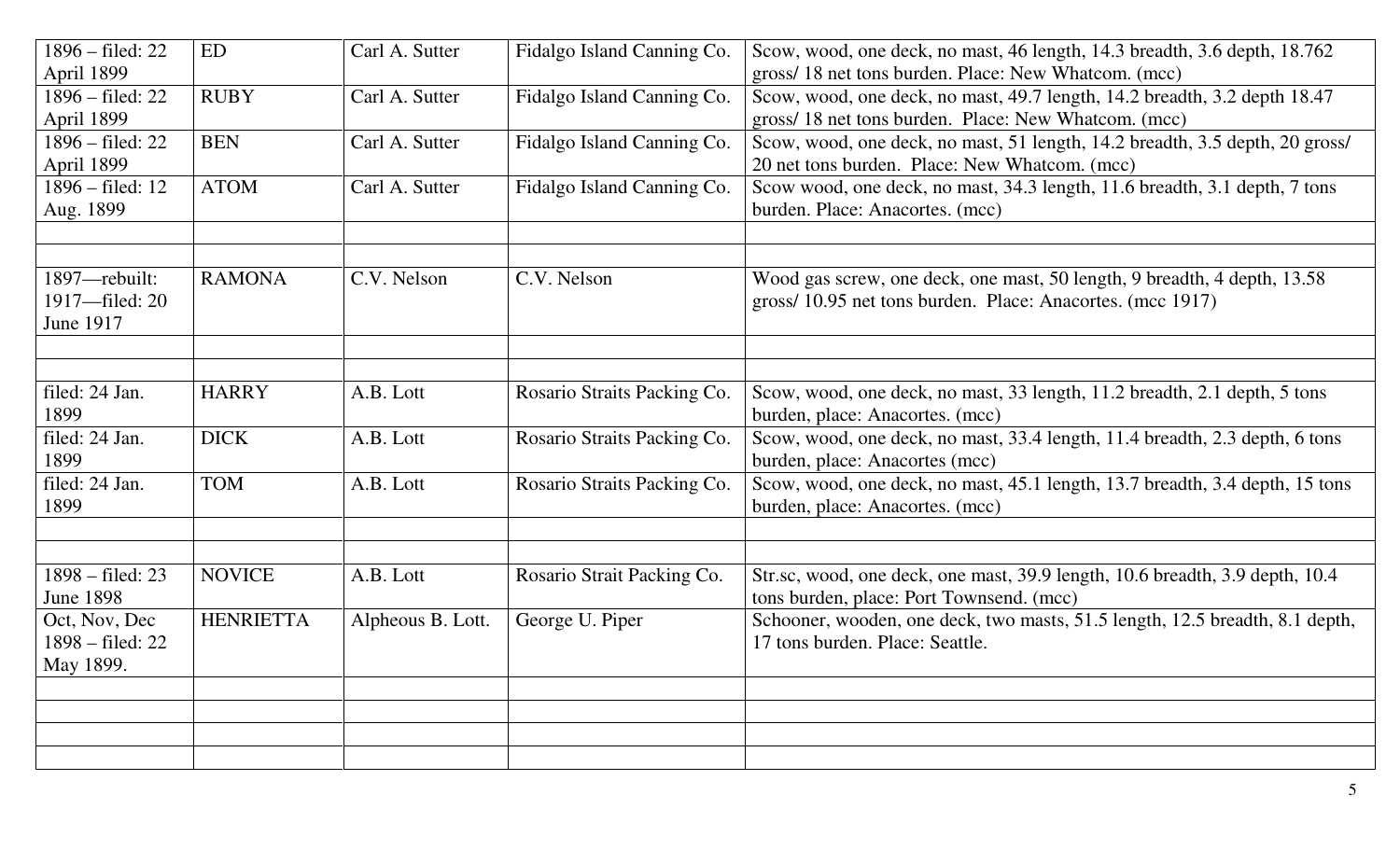| 1899 – filed: 27            | H NO.1        | H.B. Kirby              | Fairhaven Cannery Co. of   | Scow, wood, one deck, no mast, 52 length, 16.3 breadth, 4 depth, 26 tons        |
|-----------------------------|---------------|-------------------------|----------------------------|---------------------------------------------------------------------------------|
| April 1899                  |               |                         | Fairhaven                  | burden. Place: New Whatcom. (mcc)                                               |
| 1899 – filed: 21            | TYEE AP CO.   | <b>Walter Dickerson</b> | Anacortes Packing Co.      | Piledriver, wooden deck, on set jins, 68 length, 22 breadth, 3.6 depth, 43 tons |
| April 1899                  | NO. 24        |                         |                            | burden. Place: Anacortes. (mcc)                                                 |
| 1899 – filed: 21            | AP CO. NO. 19 | <b>Walter Dickerson</b> | Anacortes Packing Co.      | Scow, wood, one deck, no mast, 33.5 length, 9.3 breadth, 3.4 depth, 8 tons      |
| April 1899                  |               |                         |                            | burden. Place: Anacortes. (mcc)                                                 |
| 1899 – filed: 21            | AP CO. NO. 20 | <b>Walter Dickerson</b> | Anacortes Packing Co.      | Scow, wood, one deck, no mast, 46.4 length, 11.9 breadth, 2.9 depth, 12 tons    |
| April 1899                  |               |                         |                            | burden. Place: Anacortes. (mcc)                                                 |
| 1899 – filed: 21            | AP CO. NO. 21 | <b>Walter Dickerson</b> | Anacortes Packing Co.      | Scow, wood, one deck, no mast, 46.4 length, 11.9 breadth, 2.9 depth, 12 tons    |
| April 1899                  |               |                         |                            | burden. Place: Anacortes. (mcc)                                                 |
| 1899— filed: 21             | AP CO. NO. 22 | <b>Walter Dickerson</b> | Anacortes Packing Co.      | Scow, wood, one deck, no mast, 52.6 length, 16.4 breadth, 3.8 depth, 26 tons    |
| April 1899                  |               |                         |                            | burden, Place Anacortes. (mcc)                                                  |
| 1899 – filed: 27            | G NO. 1       | H.B. Kirby              | Fairhaven Canning Co. of   | Scow, wood, one deck, no mast, 52 length, 16.3 breadth, 4 depth, 26 net tons    |
| April 1899                  |               |                         | Fairhaven                  | burden. Place New Whatcom. (mcc)                                                |
| 1899 – filed: 24            | STOR NO. 8    | H.B. Kirby              | Pacific American Fisheries | Scow, wood, one deck, no mast, 52 length, 16.3 breadth, 3.6 depth, 24 tons      |
| May 1899                    |               |                         | Co. Fairhaven              | burden. Place: New Whatcom. (mcc)                                               |
| 1899 – filed: 7             | <b>JAMES</b>  | C.H. Shubbe             | Aberdeen Packing Co.       | Scow, wood, one deck, no mast, 44.6 length, 14.5 breadth, 2.7 depth, 13 tons    |
| <b>July 1899</b>            |               |                         |                            | burden. Place: New Whatcom. (mcc)                                               |
| June 1899 – filed:          | A & D#3       | E.E. Ainsworth          | Ainsworth & Dunn           | Scow, wood, one deck, no mast, 46.5 length, 14.5 breadth, 3 depth, 16 tons      |
| 11 July 1899                |               |                         |                            | burden. Place: Blaine. (mcc)                                                    |
| June 1899 – filed:          | A & D # 4     | E.E. Ainsworth          | Ainsworth & Dunn           | Scow, wood, one deck, no mast, 46.6 length, 14.5 breadth, 3 depth, 16 tons      |
| 8 July 1899                 |               |                         |                            | burden. Place: Blaine. (mcc)                                                    |
| 1899 – filed: 11            | A & D # 5     | E.E. Ainsworth          | Ainsworth & Dunn           | Scow, wood, no deck, no mast, 46 length, 15.5 breadth, 3 depth, 17 tons         |
| <b>July 1899</b>            |               |                         |                            | burden. Place: Blaine. (mcc)                                                    |
| June, 1899 – filed:         | A & D # 6     | E.E. Ainsworth          | Ainsworth & Dunn           | Scow, wood, no deck no mast, 46 length, 15.5 breadth, 3 depth, 17 tons          |
| 11 July 1899                |               |                         |                            | burden. Place: Blaine. (mcc)                                                    |
| June $1899 - \text{filed}:$ | A & D#7       | E.E. Ainsworth          | Ainsworth & Dunn           | Scow, wood, no deck, no mast, 46 length, 15.5 breadth, 3 depth, 17 tons         |
| 11 July 1899                |               |                         |                            | burden. Place: Blaine. (mcc)                                                    |
| June 1899 – filed:          | A & D # 8     | E.E. Ainsworth          | Ainsworth & Dunn           | Scow, wood, no deck, no mast, 46 length, 15.5 breadth, 3 depth, 17 tons         |
| 11 July 1899                |               |                         |                            | burden. Place: Blaine.                                                          |
| June 1899 – filed:          | A & D #9      | E.E. Ainsworth          | Ainsworth & Dunn           | Scow, wood, one deck, no mast, 38 length, 12.5 breadth, 2.5 depth, 9 tons       |
| 11 July 1899                |               |                         |                            | burden. Place: Blaine. (mcc)                                                    |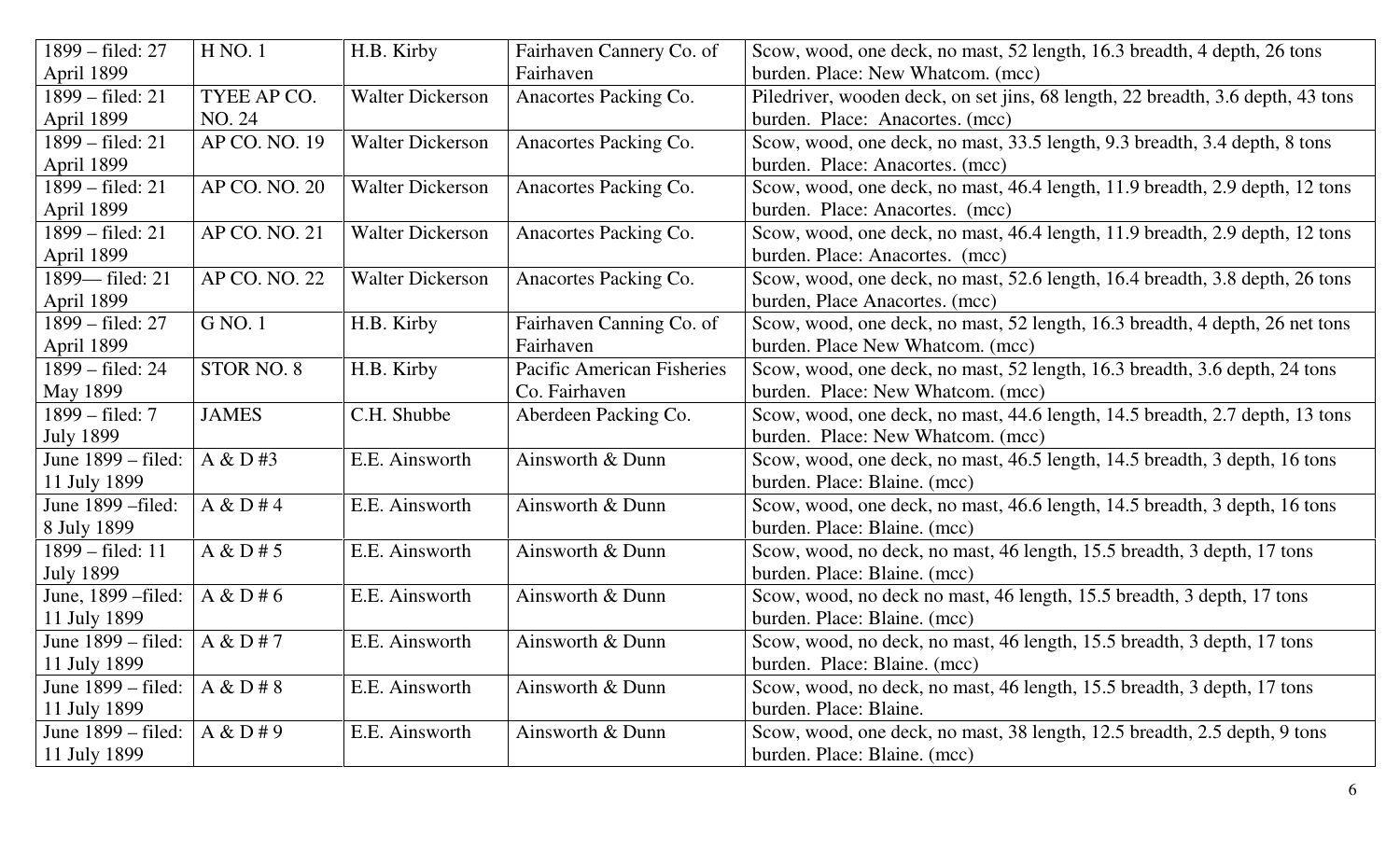| 1899 – filed: 16 | <b>BUG</b>    | C.H. Shubbe of         | Aberdeen packing co.        | Scow, wood, one deck, no mast, 44.8 length, 14.5 breadth, 2.7 depth, 13 tons  |
|------------------|---------------|------------------------|-----------------------------|-------------------------------------------------------------------------------|
| <b>July 1900</b> |               | Fairhaven              |                             | burden, place: New Whatcom.                                                   |
| 1899 – filed: 28 | <b>BILL</b>   | C.H. Shubbe            | Aberdeen Packing Co. of     | Scow, wood, one deck, no mast, 44 length, 16 breadth, --, 13 tons burden.     |
| Aug. 1899        |               |                        | Fairhaven                   | Place: Fairhaven. (mcc)                                                       |
| 1899 – filed: 28 | <b>JACKET</b> | C.H. Shubbe            | Aberdeen Packing Co. of     | Scow, wood, one deck, no mast, 44 length, 16 breadth, --, 13 tons burden.     |
| Aug. 1899        |               |                        | Fairhaven                   | Place: Fairhaven. (mcc)                                                       |
|                  |               |                        |                             |                                                                               |
|                  |               |                        |                             |                                                                               |
| 1899-            | <b>NOMAD</b>  | Built: C.F.            | 1899 : C.A. Sutter          | Launch, wood, one deck, one mast, 41.3 length, 8.5 breadth, 3.3 depth, 6 tons |
| rebuilt: 1902 -  |               | Radenbaugh.            | 1902: J.F. Judy, half, Ana. | burden. Place: Anacortes. (mcc)                                               |
| filed: 31 May    |               | Rebuilt: J.F. Judy     | A.E. Draper, half, Ana.     |                                                                               |
| 1902             |               |                        |                             |                                                                               |
| 1900 - filed: 26 | RODGERS NO.   | Robertson and          | W.M. Rodgers                | Scow, wood, one deck, no mast, 69 length, 26 breadth, 4.7 depth, 64 tons      |
| Feb. 1900        |               | Hanson                 |                             | burden. Place Anacortes. (mcc)                                                |
| 1900             | G & B NO. 1   | <b>James Robertson</b> | George and Barker Co., Inc. | Scow, wood, one deck, no mast, 45.5 length, 14.5 breadth, 3.4 depth, 17 tons  |
|                  |               |                        |                             | burden. Place: New Whatcom. (mcc)                                             |
| 1900             | G & B NQ.2    | <b>James Robertson</b> | George and Barker Co., Inc. | Scow, wood, one deck, no mast, 69 length, 26 breadth, 4.7 depth, 64 tons      |
|                  |               |                        |                             | burden. Place: New Whatcom. (mcc)                                             |
|                  |               |                        |                             |                                                                               |
| 1900             | COOK NO. 2    | <b>James Robertson</b> | J.W. & V. Cook Packing      | Scow, wood, one deck, no mast, 46.5 length, 14 breadth, 3.5 depth, 19.55 tons |
|                  |               |                        | Co.                         | burden. Place: Port of Blaine. (mcc)                                          |
| 1900             | COOK NO. 3    | <b>James Robertson</b> | J.W. & V. Cook Packing      | Scow, wood, one deck, no mast, 46.5 length, 14 breadth, 3.5 depth, 19.55 tons |
|                  |               |                        | Co.                         | burden. Place: Port of Blaine. (mcc)                                          |
| 1900 - filed: 22 | COOK NO. 4    | <b>James Robertson</b> | J.W. & V. Cook Packing      | Scow, wood, one deck, no mast, 46.5 length, 14 breadth, 3.5 depth, 19.55 tons |
| <b>May 1900</b>  |               |                        | Co.                         | burden. Place: Blaine. (mcc)                                                  |
| 1900-filed: 22   | COOK NO. 5    | <b>James Robertson</b> | J.W. & V. Cook Packing      | Scow, wood, one deck, no mast, 46.5 length, 14 breadth, 3.5 depth, 19.55 tons |
| <b>May 1900</b>  |               |                        | Co.                         | burden. Place : Blaine. (mcc)                                                 |
|                  |               |                        |                             |                                                                               |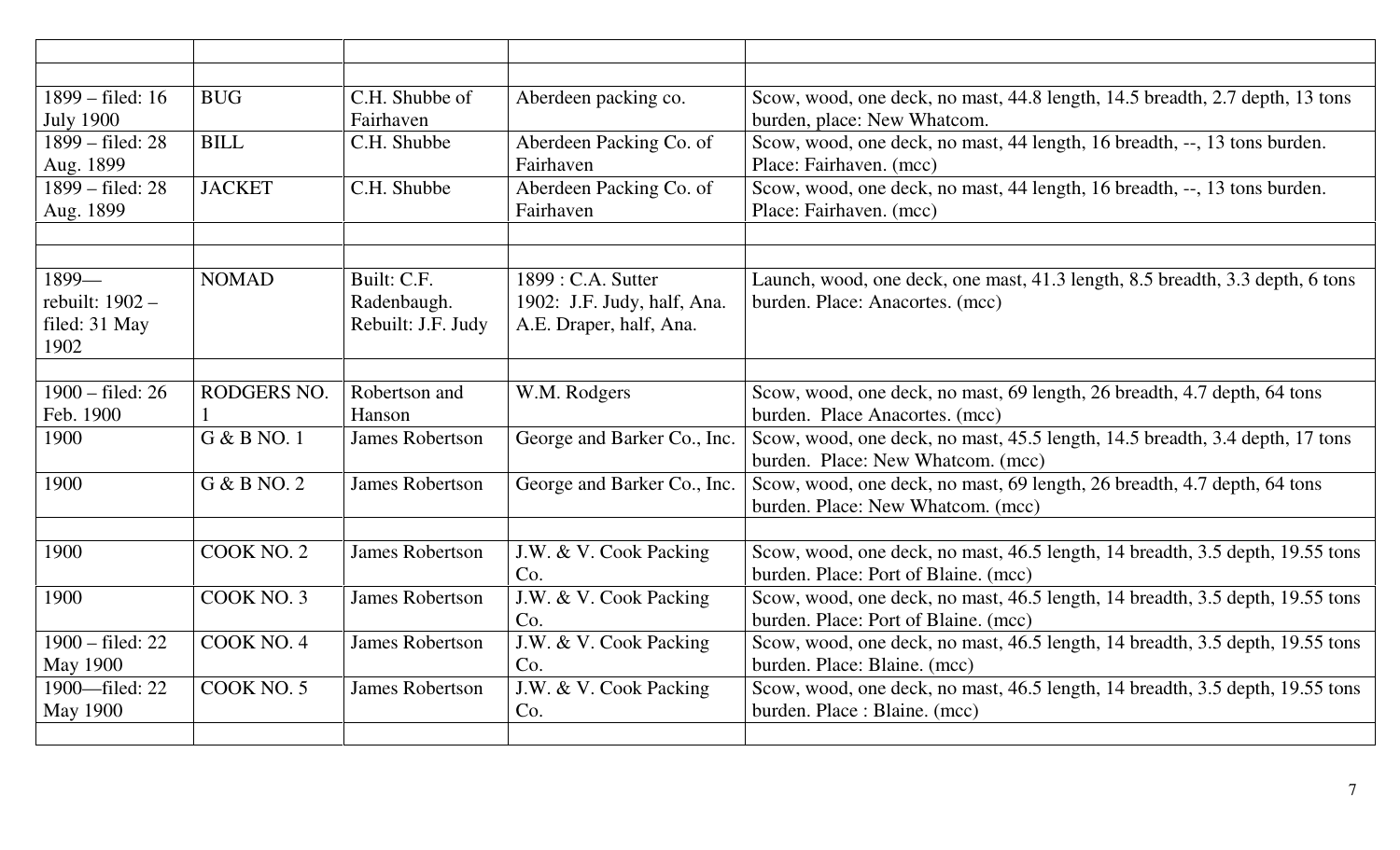| $1900 - \text{filed}: 4$   | C.W.F. NO. 1     | C.F. Rodenbaugh        | Robert M Currie            | Scow, wood, one deck, no mast, 40 length, 15.2 breadth, 3.9 depth, 16 tons     |
|----------------------------|------------------|------------------------|----------------------------|--------------------------------------------------------------------------------|
| <b>June 1900</b>           |                  |                        |                            | burden, place: New Whatcom. (mcc)                                              |
| $1900 - \text{field}$ : 9  | COOK NO. 6       | <b>James Robertson</b> | J.W. & V. Cook Packing     | Scow, wood, one deck, no mast, 36 length, 10.5 breadth, 3.5 depth, 10 tons     |
| June 1900                  |                  |                        | Co.                        | burden, place: Blaine. (mcc)                                                   |
| $1900 - \text{field}$ : 9  | COOK NO. 7       | <b>James Robertson</b> | J.W. & V. Cook Packing     | Scow, wood, one deck, no mast, 36 length, 10.5 breadth, 3.5 depth, 10 tons     |
| June 1900                  |                  |                        | Co.                        | burden, place: Blaine. (mcc)                                                   |
| $1900 - \text{filed}$ : 9  | COOK NO. 8       | <b>James Robertson</b> | J.W. & V. Cook Packing     | Scow, wood, one deck, no mast, 36 length, 10.5 breadth, 3.5 depth, 10 tons     |
| June 1900                  |                  |                        | Co.                        | burden, place: Blaine. (mcc)                                                   |
| $1900 - \text{field}$ : 9  | COOK NO. 9       | <b>James Robertson</b> | J.W. & V. Cook Packing     | Scow, wood, one deck, no mast, 36 length, 10.5 breadth, 3.5 depth, 10 tons     |
| <b>June 1900</b>           |                  |                        | Co.                        | burden, place: Blaine. (mcc)                                                   |
| 1900 – filed: 11           | COOK NO. 10      | <b>James Robertson</b> | J.W. & V. Cook Packing     | Scow, wood, one deck, one mast, 30.5 length, 8.5 breadth, 3 depth, 5.97 tons   |
| <b>June 1900</b>           |                  |                        | Co.                        | burden. Place: Blaine. (mcc)                                                   |
| 1900 - filed: 11           | COOK NO. 11      | <b>James Robertson</b> | J.W. & V. Cook Packing     | Scow, wood, one deck, no mast, 30.5 length, 8.5 breadth, 3 depth, 5.97 tons    |
| <b>June 1900</b>           |                  |                        | Co.                        | burden, place: Blaine. (mcc)                                                   |
| 1900 – filed: 11           | COOK NO. 12      | <b>James Robertson</b> | J.W. & V. Cook Packing     | Scow, wood, one deck, no mast, 30.5 length, 8.5 breadth, 3 depth, 5.97 tons    |
| <b>June 1900</b>           |                  |                        | Co.                        | burden, Place: Blaine. (mcc)                                                   |
|                            |                  |                        |                            |                                                                                |
| $1900 - \text{field: } 2$  | C.W.F. NO. 2     | C.F. Radenbaugh        | Robert M. Currie           | Scow, wood, one deck, no mast, 50.5 length, 14.7 breadth, 4.3 depth, 23.30     |
| <b>July 1900</b>           |                  |                        |                            | tons burden. Place: Anacortes. (mcc)                                           |
| June, July 1900 –          | <b>MCKINLEY</b>  | R.E. Trafton           | Puget Sound Packing co. of | Scow, wood, one deck, no mast, 50.2 length, 15.9 breadth, 3.6 depth, 22.5 tons |
| filed: $6$ July 1900       |                  |                        | Fairhaven                  | burden, place: Anacortes. (mcc)                                                |
| $1900 - \text{filed}: 11$  | <b>ROSEVELT</b>  | R.E. Trafton           | Puget Sound Packing Co. of | Scow, wood, one deck, no mast, 50.2 length, 15.9 breadth, 3.6 depth, 22.5 tons |
| <b>July 1900</b>           | [OR]             |                        | Fairhaven                  | burden, place: New Whatcom. (mcc)                                              |
|                            | <b>RESEVELT</b>  |                        |                            |                                                                                |
| July 1900 – filed:         | C.W.F. NO. 3     | C.F. Radenbaugh        | Robert M. Currie           | Scow, wood, one deck, no mast, 49.5 length, 14.5 breadth, 4.2 depth, 22.21     |
| 16 July 1900               |                  |                        |                            | tons burden, place: Anacortes. (mcc)                                           |
| 1900 – filed: 16           | <b>BEE NO. 1</b> | R.E. Trafton           | North American Fisheries   | Scow, wood, one deck, no mast, 45 length, 12 breadth, 3.7 depth, 15 tons       |
| <b>July 1900</b>           |                  |                        | Co. of Fairhaven           | burden. Place: Anacortes. (mcc)                                                |
| 1900—filed: 16             | BEE NO. 2        | R.E. Trafton           | North American Fisheries   | Scow, wood, one deck, no mast, 50 length, 16.2 breadth, 3.5 depth, 21 tons     |
| <b>July 1900</b>           |                  |                        | Co. of Fairhaven           | burden. Place: New Whatcom. (mcc)                                              |
| $1900 - \text{field}$ : 16 | BEE NO. 3        | R.E. Trafton           | North American Fisheries   | Scow, wood, one deck, no mast, 33 length, 11 breadth, 3 depth (mcc)            |
| <b>July 1900</b>           |                  |                        | Co. of Fairhaven           |                                                                                |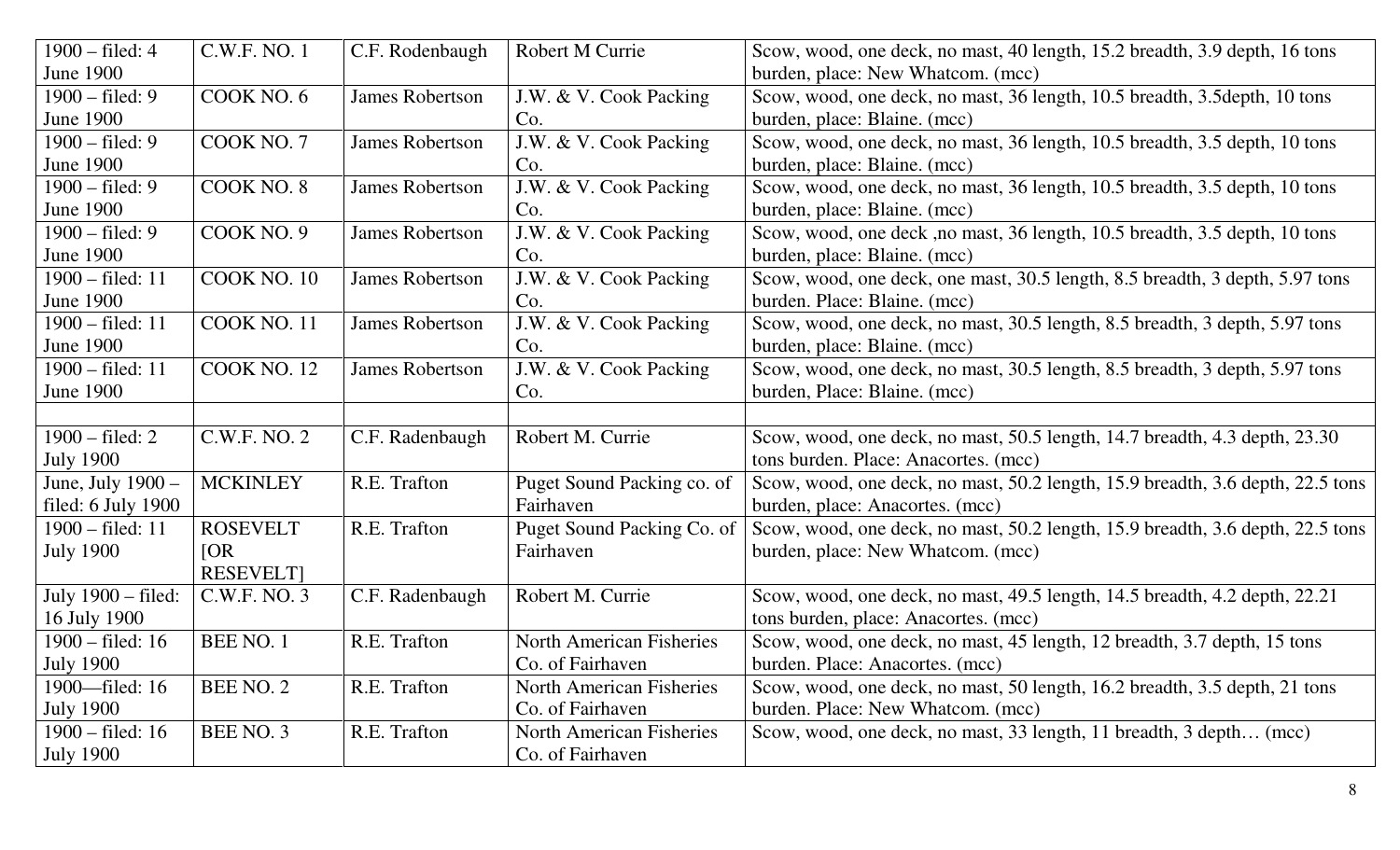| $1900 - \text{filed}: 16$  | BEE NO. 4           | R.E. Trafton    | <b>North American Fisheries</b> | Scow, wood, one deck, no mast, 50 length, 15.9 breadth, 3.9 depth, 21 tons      |
|----------------------------|---------------------|-----------------|---------------------------------|---------------------------------------------------------------------------------|
| Aug. 1900                  |                     |                 | Co of Fairhaven                 | burden. Place: New Whatcom. (mcc)                                               |
| $1900 - \text{filed}: 16$  | BEE NO. 5           | R.E. Trafton    | North American Fisheries        | Scow, wood, one deck, no mast, 4.5 length, 11.9 breadth, 3.5 depth, 14 tons     |
| Aug. 1900                  |                     |                 | Co. of Fairhaven                | burden. Place New Whatcom (mcc)                                                 |
| $1900 - \text{field}$ : 16 | BEE NO. 6           | R.E. Trafton    | North American Fisheries        | Scow, wood, one deck, no mast, 33 length, 8.9 breadth, 2.7 depth, 6 tons        |
| Aug. 1900                  |                     |                 | Co. of Fairhaven                | burden. Place: Anacortes. (mcc)                                                 |
| Bill of Sale 1900          | <b>UNCLE JIM</b>    |                 | From I.J.W. Cook to J.W.        | Gas launch, 50 length, 10.55 breadth, 3.85 depth, wood, no mast, sharp head,    |
|                            |                     |                 | & V. Cook Packing Co.           | round stern. (bill of sale)                                                     |
| Aug. 1900 -                | <b>NELLIE NO. 1</b> | R.E. Trafton    | R.E. Trafton                    | Scow, wood, one deck, no mast, 42 length, 11 breadth, 3.1 depth, 10.25 tons     |
| filed: 11 Oct.             |                     |                 |                                 | burden. Place: Anacortes. (mcc)                                                 |
| 1900                       |                     |                 |                                 |                                                                                 |
| $1900 - \text{filed}: 14$  | <b>REID</b>         | P.S. Cook       | Rosario Straits Packing Co.     | Scow, wood, one deck, no mast, 34 length, 9.8 breadth, 3 depth, 7.37 tons       |
| Nov. 1900                  |                     |                 |                                 | burden. Place: Anacortes. (mcc)                                                 |
| Nov. $1900 -$              | <b>JERRY</b>        | R.E. Trafton    | Rosario Straits Packing Co.     | Scow, wood, one deck, no mast, 45 length, 13.4 breadth, 4 depth, 17.30 tons     |
| filed: 14 Nov.             |                     |                 |                                 | burden. Place: Anacortes. (mcc)                                                 |
| 1900                       |                     |                 |                                 |                                                                                 |
|                            |                     |                 |                                 |                                                                                 |
| $1900 - \text{field}$ : 20 | PORTER NO. 5        | R.E. Trafton    | Porter Fish Co.                 | Scow, wood, one deck, no mast, 35.5 length, 11 breadth, 3.3 depth, 8.74 tons    |
| March 1908                 |                     |                 |                                 | burden. Place: Anacortes. (mcc)                                                 |
| $1900 -$ filed: 31         | PORTER NO. 6        | R.E. Trafton    | Porter Fish Co.                 | Scow, wood, no deck, no mast, 35.5 length, 11 breadth, 3.3 depth, --. Place:    |
| March 1908                 |                     |                 |                                 | Anacortes. (mcc)                                                                |
| $1900 - \text{field}$ : 16 | PORTER NO. 7        | R.E. Trafton    | Porter Fish Co.                 | Wood scow, no deck, no mast, 35.5 length, 11 breadth, 3.3 depth, 8 tons         |
| <b>July 1908</b>           |                     |                 |                                 | burden. Freight no crew. Place: Anacortes. (mcc)                                |
|                            |                     |                 |                                 |                                                                                 |
|                            |                     |                 |                                 |                                                                                 |
|                            |                     |                 |                                 |                                                                                 |
|                            |                     |                 |                                 |                                                                                 |
| April, May 1901            | <b>TRILBY</b>       | R.E. Trafton    | R.E. Trafton, half              | Sc. Str., wood, one deck, no mast, 51.5 length, 12.3 breadth, 4.2 depth, 13 net |
| - filed: 29 May            |                     |                 | W.G. Trafton, half              | tons burden. Place: Anacortes. (mcc)                                            |
| 1901                       |                     |                 |                                 |                                                                                 |
| June 1901 – filed:         | <b>THORN</b>        | James Robertson | James Robertson of              | Scow, wood, one deck, no mast, 45 length, 15.4 breadth, 3.7 depth, 18.39 tons   |
| 10 July 1901               |                     |                 | Anacortes                       | burden, place: Anacortes. (mcc)                                                 |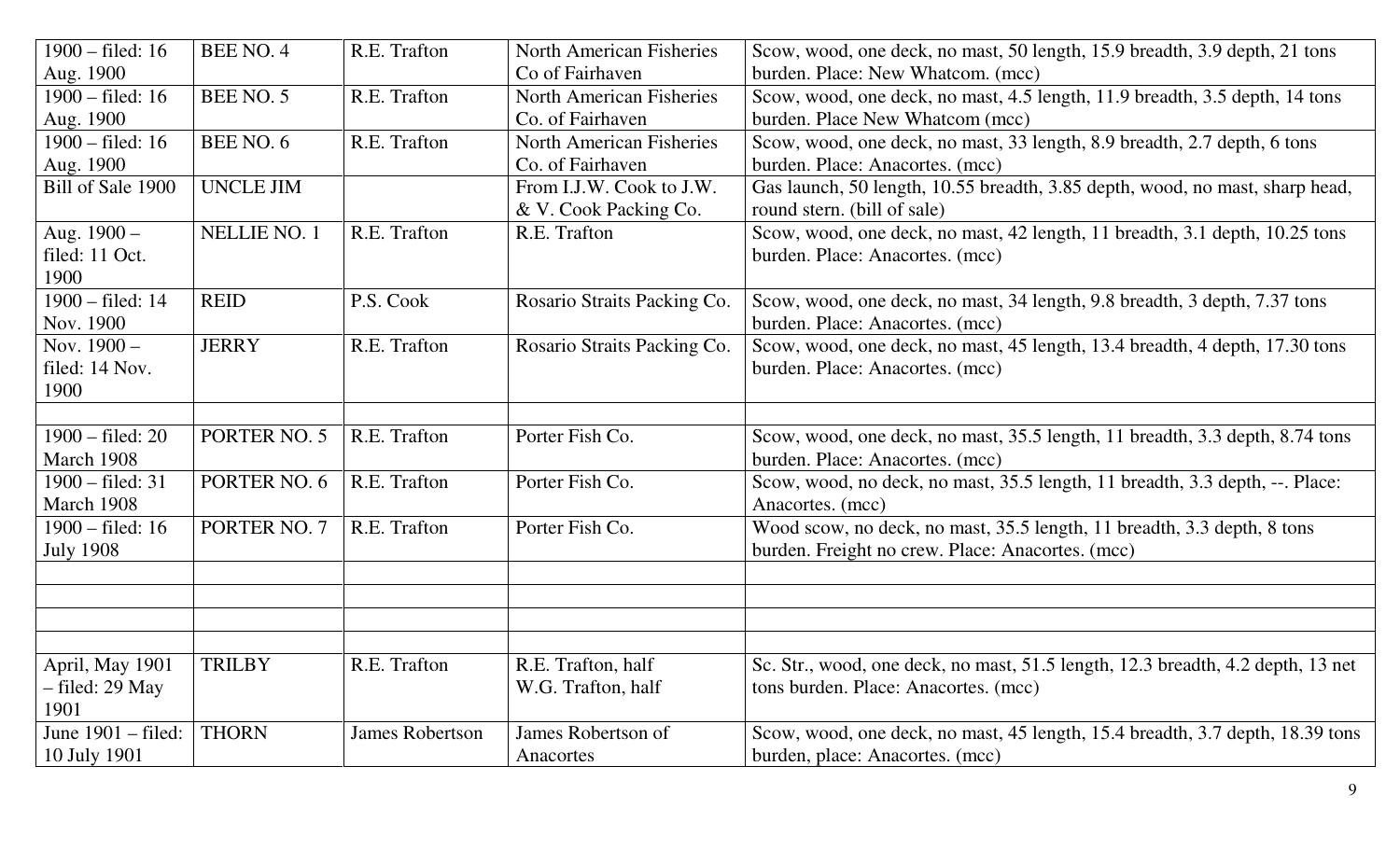| June 1901 – filed:           | <b>THISTLE</b>    | <b>James Robertson</b> | James Robertson of              | Scow, wood, one deck, no mast, 45 length, 15.4 breadth, 3.7 depth, 18.39 tons |
|------------------------------|-------------------|------------------------|---------------------------------|-------------------------------------------------------------------------------|
| 10 July 1901                 |                   |                        | Anacortes                       | burden. Place: Anacortes. (mcc)                                               |
| June 1901 – filed:           | <b>BRIAR</b>      | <b>James Robertson</b> | James Robertson of              | Scow, wood, one deck, no mast, 45 length, 15.4 breadth, 3.7 depth, 18.39 tons |
| 10 July 1901                 |                   |                        | Anacortes                       | burden, Place: Anacortes. (mcc)                                               |
| June $1901 - \text{filed}$ : | <b>NETTLE</b>     | <b>James Robertson</b> | James Robertson of              | Scow, wood, one deck, no mast, 45 length, 15.4 breadth, 3.7 depth, 18.39 tons |
| 10 July 1901                 |                   |                        | Anacortes                       | burden, place: Anacortes. (mcc)                                               |
| 1901 – filed: 18             | PORTER NO. 1      | R.E. Trafton           | <b>North American Fisheries</b> | Scow, wood, one deck, no mast, 50 length, 15.7 breadth, 3.9 depth, 22.96 tons |
| <b>July 1901</b>             |                   |                        |                                 | burden. (mcc)                                                                 |
| 1901 – filed: 18             | PORTER NO. 2      | R.E. Trafton           | <b>North American Fisheries</b> | Scow, wood, one deck no mast, 50 length, 15.7 breadth, 3.9 depth, 22.96 tons  |
| <b>July 1901</b>             |                   |                        |                                 | burden. Place: Anacortes. (mcc)                                               |
| 1901 – filed: 18             | PORTER NO. 3      | R.E. Trafton           | <b>North American Fisheries</b> | Scow, wood, one deck, no mast, 50 length, 15.7 breadth, 3.9 depth, 22.96 tons |
| <b>July 1901</b>             |                   |                        |                                 | burden, place: Anacortes. (mcc)                                               |
| 1901-filed: 18               | PORTER NO. 4      | R.E. Trafton           | <b>North American Fisheries</b> | Scow, wood, one deck, no mast, 50 length, 15.7 breadth, 3.9 depth, 22.95 tons |
| July 1901                    |                   |                        |                                 | burden, place: Anacortes. (mcc)                                               |
| 1901 – filed: 15             | <b>WHITECREST</b> | C.F. Radenbaugh        | White Crest Canning Co. of      | Scow, wood, one deck, no mast, 47 length, 13 breadth, 3.8 depth, 17.05 tons   |
| Aug. 1901                    | <b>NO.1</b>       |                        | Anacortes                       | burden. Place: Anacortes (mcc)                                                |
| 1901 – filed: 18             | MAUD S.           | W.G. Trafton           | R.P. Thomas                     | Scow, wood, one deck, no mast, 60 length, 24 breadth, 3.7 depth, 44 tons      |
| Oct. 1902                    |                   |                        |                                 | burden. Place: Anacortes. (mcc)                                               |
| $c.1901 -$                   | <b>NANCY</b>      | R.P. Thomas            | Originally: Skagit River        | Scow, wood, one deck, one mast, 60 length, 20.5 breadth, 4.6 depth, 34.18     |
| bought back by               |                   |                        | Boom Co.                        | tons burden. Used only on upper Skagit River until bought back. Place:        |
| builder $1906 -$             |                   |                        | 1906: bought back by R.P.       | Anacortes. (mcc)                                                              |
| filed: 2 April               |                   |                        | <b>Thomas</b>                   |                                                                               |
| 1906                         |                   |                        |                                 |                                                                               |
|                              |                   |                        |                                 |                                                                               |
|                              |                   |                        |                                 |                                                                               |
|                              |                   |                        |                                 |                                                                               |
|                              |                   |                        |                                 |                                                                               |
| $1902 - filed: 9$            | <b>NEKNIK</b>     | W.G. Trafton           | W.G. Trafton, half              | Scow, wood, one deck, no mast, 40 length, 15.5 breadth, 3 depth, 14 tons      |
| May 1902                     |                   |                        | R.E. Trafton, half              | burden. Place: Seattle. (mcc)                                                 |
| $1902 - \text{field}$ : 9    | <b>NUSHAGAK</b>   | W.G. Trafton           | W.G. Trafton, half              | Scow, wood, one deck, no mast, 40 length, 15.5 breadth, 3 depth, 14 tons      |
| May 1902                     |                   |                        | R.E. Trafton, half              | burden. Place: Seattle. (mcc)                                                 |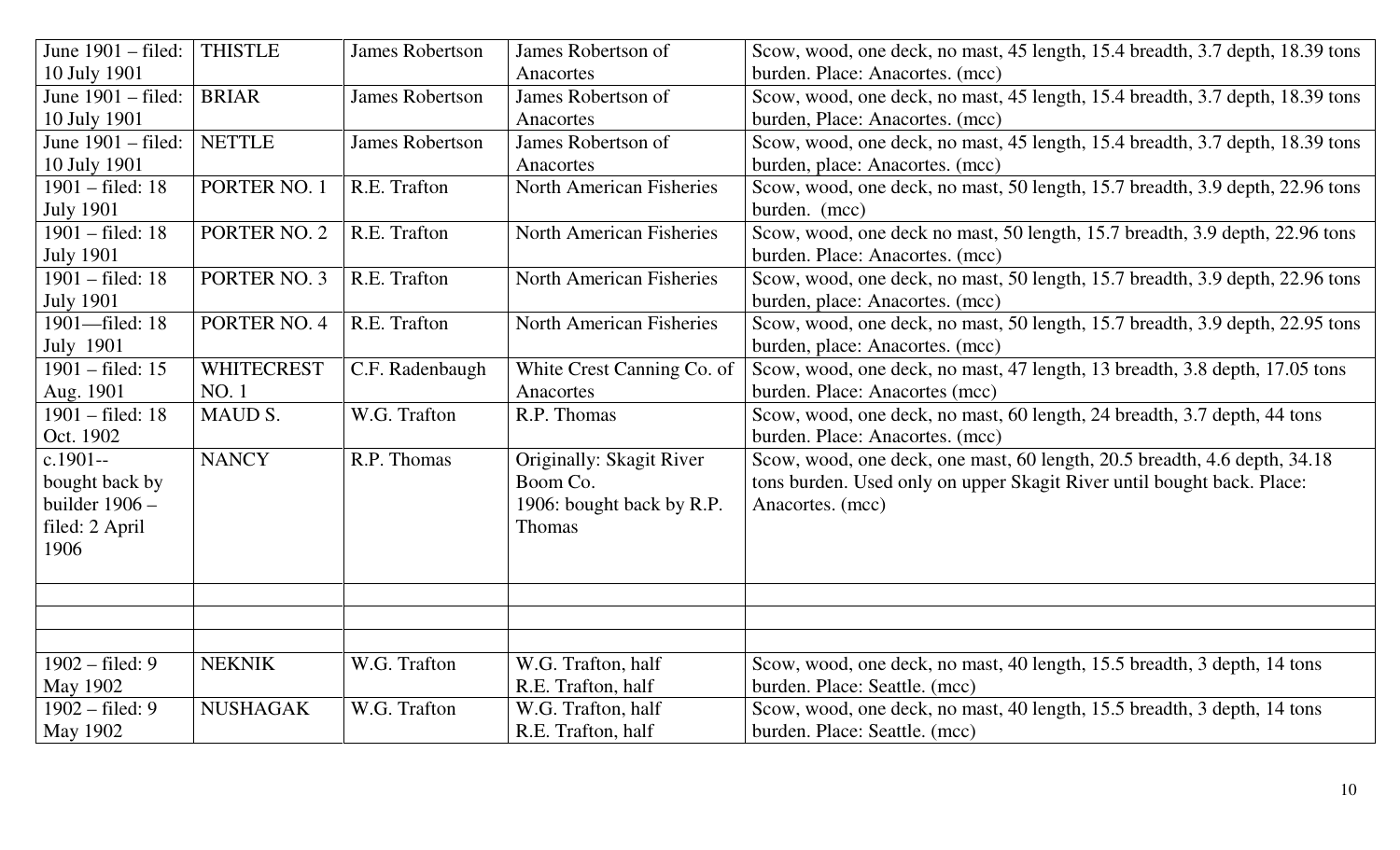| 1902 - filed: 14          | <b>B</b> & O NO. 1 | R.E. Trafton     | A.C. Burdick, Seattle, half  | Scow, wood, one deck, no mast, 60 length, 15 breadth, 4 depth, 30 gross/30     |
|---------------------------|--------------------|------------------|------------------------------|--------------------------------------------------------------------------------|
| May 1902                  |                    |                  | R. Onffray Jo, Seattle, half | net tonnage. Place: Seattle. (mcc)                                             |
| 1902 – filed: 14          | <b>B</b> & O NO. 2 | R.E. Trafton     | A.C. Burdick, Seattle, half  | Scow, wood, one deck, no mast, 60 length, 15 breadth, 4 depth, 30 gross/30     |
| May 1902                  |                    |                  | R. Onffray Jo, Seattle, half | net tonnage. Place: Seattle. (mcc)                                             |
| $1902 -$ filed: 15        | <b>WHITECREST</b>  | C. F. Radenbaugh | White Crest Canning Co.      | Scow, wood, one deck, no mast, 47 length, 13 breadth, 3.8 depth, 17 tons       |
| Aug 1902                  | #2                 |                  |                              | burden. Place: Anacortes. (mcc)                                                |
|                           |                    |                  |                              |                                                                                |
|                           |                    |                  |                              |                                                                                |
|                           |                    |                  |                              |                                                                                |
| 1904 – filed: 14          | <b>BEAVER</b>      | George M. Miller | Monroe Miller of             | Gas Screw, wood, one deck, no mast, 54.5 length, 12.9 breadth, 2.8 depth,      |
| <b>July 1904</b>          |                    |                  | Anacortes.                   | 13.5 gross tons burden. Place: Anacortes. (mcc)                                |
| $1904 - filed: 6$         | <b>NIAGARA</b>     | R.E. Trafton     | International Fisheries Co., | Scow, wood, one deck, no mast, 41 length, 12 breadth, 3.6 depth, 12.25 tons    |
| Aug. 1904                 |                    |                  | Tacoma                       | burden. Place: Anacortes. (mcc)                                                |
|                           |                    |                  |                              |                                                                                |
|                           |                    |                  |                              |                                                                                |
|                           |                    |                  |                              |                                                                                |
| $1906 - \text{filed: } 6$ | <b>LAZY</b>        | Harry Rickaby    | <b>Harry Rickaby</b>         | Scow, wood, one deck, no mast, 32.2 length, 12.3 breadth, 3.4 depth, 9.52 tons |
| <b>June 1906</b>          |                    |                  |                              | burden. Place: Anacortes. (mcc)                                                |
| $1906 - \text{field}$ : 6 | <b>MOON</b>        | Harry Rickaby    | <b>Harry Rickaby</b>         | Scow, wood, one deck, no mast, length, 10.4, breadth, 3 depth, 6.7 tons        |
| <b>June 1906</b>          |                    |                  |                              | burden. Place: Anacortes. (mcc)                                                |
| $1906 - \text{filed}: 19$ | <b>LEANDER</b>     | E. Kasch, Jr.    | E. Kasch, Jr.                | Scow, wood, one deck, no mast, 32.5 length, 11.4 breadth, 3 depth, 7 tons      |
| April 1907                |                    |                  |                              | burden. Place Anacortes. (mcc)                                                 |
|                           |                    |                  |                              |                                                                                |
|                           |                    |                  |                              |                                                                                |
|                           |                    |                  |                              |                                                                                |
| 1907 – filed: 27          | <b>ALPHA</b>       | W.G. Trafton     | W.G. Trafton                 | Scow, wood, one deck, no mast, 39.95 length, 19.9 breadth, 4 depth, 39 tons    |
| <b>June 1907</b>          |                    |                  |                              | burden. Place: Anacortes.                                                      |
| 1907 -- filed: 27         | APEX NO. 1         | A.E. Woolard     | Apex Fish Co.                | Scow, wood, one deck, one mast, 43.1 length, 13.3 breadth, 3 depth, 15 gross/  |
| <b>July 1907</b>          |                    |                  |                              | 15 net tonnage. Place: Anacortes.                                              |
| 1907 – filed: 20          | P.S.W.P. CO.       | R.E. Trafton     | <b>Puget Sound Wood</b>      | Scow, wood, one deck, no mast, 72 length, 23.9 breadth, 4.5 depth, 66 net tons |
| Sept, 1907                | NO.1               |                  | Products Co.                 | burden. Place: Anacortes. (mcc)                                                |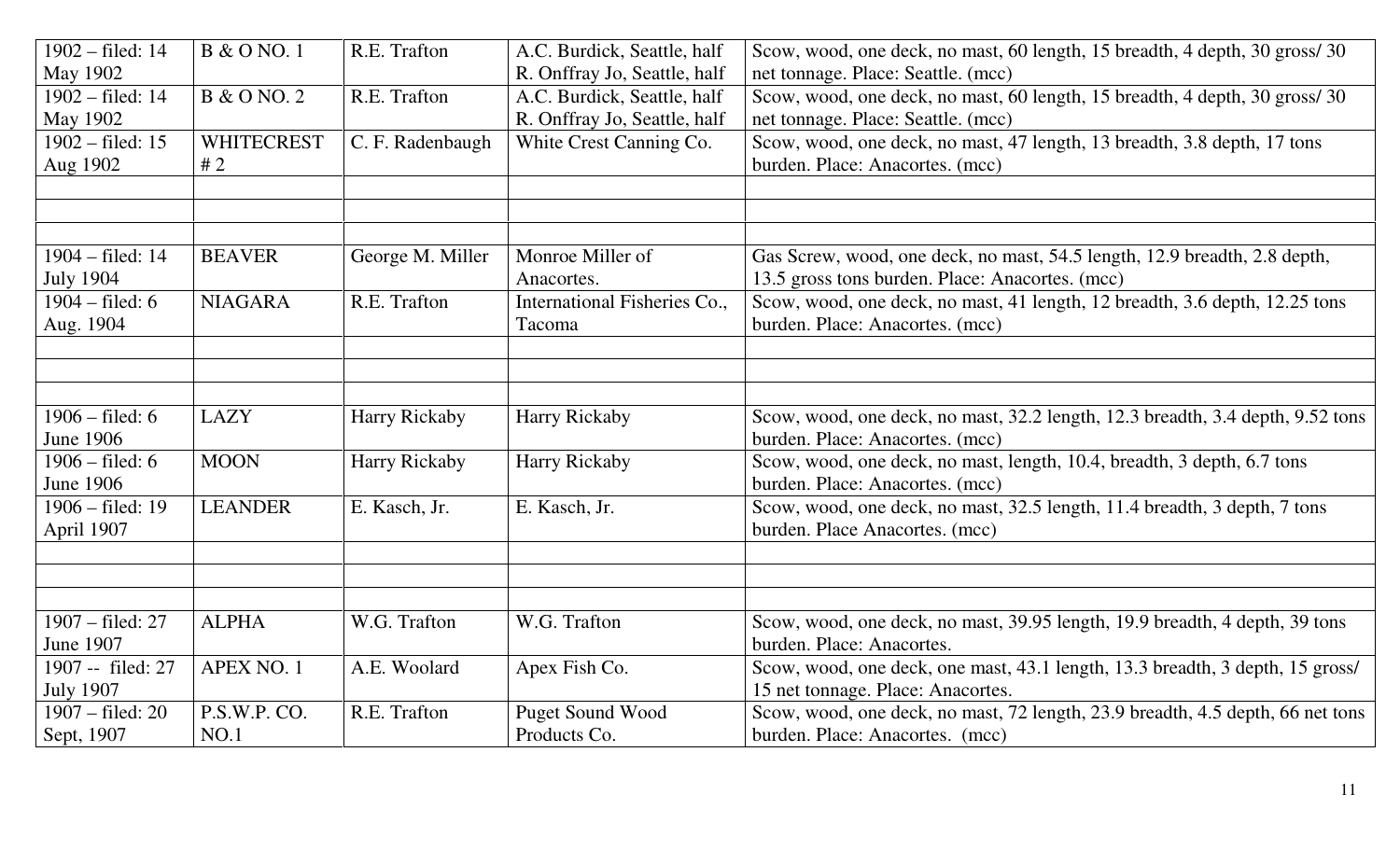| 1907 – filed: 17          | P.S.W.P. CO.     | R.E. Trafton  | <b>Puget Sound Wood</b>  | Scow, wood, one deck, no mast, 72 length, 23.9 breadth, 4.5 depth, 66 net                                                      |
|---------------------------|------------------|---------------|--------------------------|--------------------------------------------------------------------------------------------------------------------------------|
| Oct 1907                  | <b>NO. 2</b>     |               | Products Co.             | tons. Place: Anacortes. (mcc)                                                                                                  |
| 1907 – filed: 17          | P.S.W.P. CO.     | R.E. Trafton  | <b>Puget Sound Wood</b>  | Scow, wood, one deck, no mast, 72 length, 23.9 breadth, 4.5 depth, 66 net tons                                                 |
| Oct. 1907                 | NO.3             |               | Products Co.             | burden. Place: Anacortes. (mcc)                                                                                                |
| 1907 – filed: 17          | <b>NORTHWEST</b> | C.C. Keesling | W. H. Beard              | Gas Screw, wood, one deck, two masts, 34.9 length, 8.6 breadth, 4.4 depth, 6.5                                                 |
| Oct. 1907                 |                  |               |                          | net tons burden. Place: Anacortes. (mcc)                                                                                       |
| 1907-filed: 11            | <b>VALENTINE</b> | W.H. Coffelt, | 1907: W.H. Coffelt, half | Gas screw, wood, one deck, two masts, 36 length, 10.3 breadth, 4 depth, 12.9                                                   |
| Oct. 1907                 |                  |               | E. S. Harris, half       | gross tons burden. Place: Anacortes. (mcc)                                                                                     |
|                           |                  |               | 1973: M.W. Possinger     | Home Port: Ketchikan AK. 12 gross, 8 net, 36 length, 10.3 breadth, 4 depth,<br>wood hull, fishing service, 90 h.p. (1973 USMV) |
| 1907 – filed: 15          | <b>RENE</b>      | W.G. Trafton  | W.G. Trafton             | Gas screw, wood, one deck, one mast, dimensions not recorded. Place:                                                           |
| Nov. 1907                 |                  |               |                          | Anacortes. (mcc)                                                                                                               |
| 1907 – filed: 11          | P.S.W.P. CO.     | R.E. Trafton  | <b>Puget Sound Wood</b>  | Scow, wood, one deck, no mast, 72 length, 23.9 breadth, 4.5 depth, 66 tons                                                     |
| March 1908                | NO. 4            |               | Products Co.             | burden. Place Anacortes. (mcc)                                                                                                 |
|                           |                  |               |                          |                                                                                                                                |
| 1907 – filed: 11          | P.S.W.P. CO.     | R.E. Trafton  | <b>Puget Sound Wood</b>  | Scow, wood, one deck, no mast, 72 length, 23.9 breadth, 4.5 depth, 66 tons                                                     |
| March 1908                | NO.5             |               | Products Co.             | burden. Place: Anacortes. (mcc)                                                                                                |
| 1907 – filed: 11          | P.S.W.P. CO.     | R.E. Trafton  | <b>Puget Sound Wood</b>  | Scow, wood, one deck, no mast, 72 length, 23.9 breadth, 4.5 depth, 66 tons                                                     |
| <b>March</b> , 1908       | NO. 6            |               | Products Co.             | burden. Place: Anacortes. (mcc)                                                                                                |
| $1907 - 1908 -$           | <b>FALCON</b>    | C.C. Keesling | Anacortes and Bellingham | Gas screw, wood, one deck, one mast, 67.9 length, 14.9 breadth, 4.8 depth, 26                                                  |
| filed: 11 Feb.            |                  |               | Navigation Co. Inc.      | net tons burden. Place: Anacortes. (mcc)                                                                                       |
| 1908                      |                  |               |                          |                                                                                                                                |
|                           |                  |               |                          |                                                                                                                                |
|                           |                  |               |                          |                                                                                                                                |
| 1908 – filed: 12          | <b>ZIP</b>       | E. Kasch      | E. Kasch                 | Wood scow, no deck, no mast, 32.2 length, 9 breadth, 2.8 depth, 6.2 tons                                                       |
| March 1908                |                  |               |                          | burden. Place: Anacortes. (mcc)                                                                                                |
| $1908 - \text{field}$ : 6 | <b>ANACORTES</b> | R.E. Trafton  | 1908: R.E. Traftpm       | Wood scow, one deck, no mast, 40.3 length, 11.8 breadth, 2.7 depth, 10.3 tons                                                  |
| March 1908                | <b>NO.1</b>      |               | 1973: Robinson Fishing   | burden. Place: Anacortes. (mcc)                                                                                                |
|                           |                  |               | Co., WA                  | Home Port: Seattle, WA. Barge, 10 gross, 10 net, 40.3 length, 11.8 breadth,                                                    |
|                           |                  |               |                          | 2.7 depth, wood hull, freight service. (1973 USMV)                                                                             |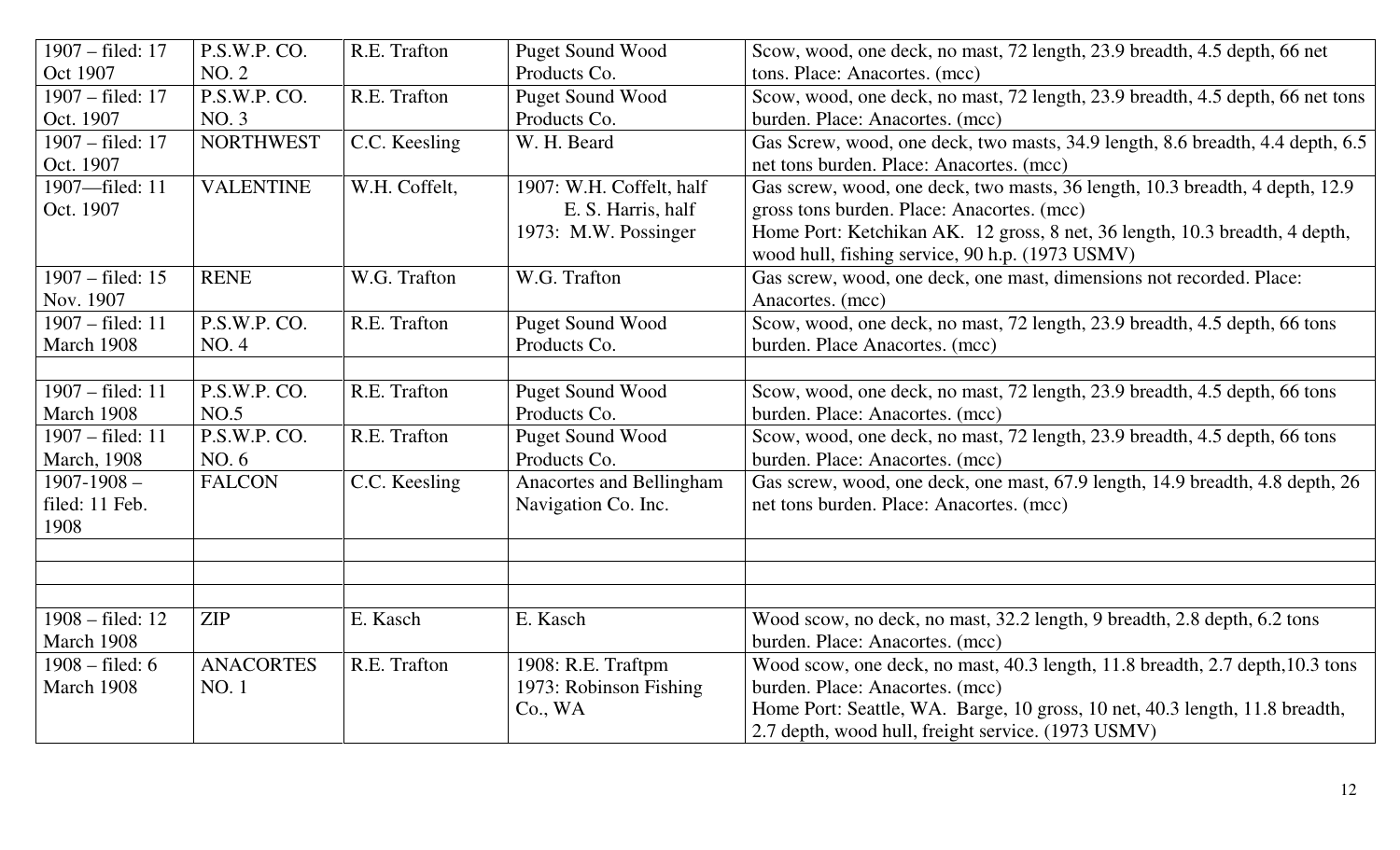| 1908 – filed: 27           | <b>SPIDER</b>      | H.F. Warren        | F.L. McGill                | Gas screw, wood, one deck, two masts, 38 length, 8.2 breadth, 3.2 depth, 5 net |
|----------------------------|--------------------|--------------------|----------------------------|--------------------------------------------------------------------------------|
| May 1908                   |                    |                    |                            | tons burden. Place: Anacortes. (mcc)                                           |
|                            |                    |                    |                            |                                                                                |
| $1908 - \text{filed}: 7$   | R.C. CO. NO. 2     | R.E. Trafton       | Russia Cement Co. (Mass.)  | Wood scow, one deck, no mast, 43.7 length, 12.9 breadth, 3 depth, 14.86 tons   |
| Aug. 1908                  |                    |                    |                            | burden. Place: Anacortes. (mcc)                                                |
| $1908 - \text{filed}: 7$   | R.C. CO. NO. 3     | R.E. Trafton       | Russia Cement Co. (Mass.)  | Wood scow, one deck, no mast, 43.7 length, 12.9 breadth, 3 depth, 14.86 tons   |
| Aug. 1908                  |                    |                    |                            | burden. Place: Anacortes. (mcc)                                                |
| $1908 - \text{field}$ : 7  | R.C. CO. NO. 4     | R.E. Trafton       | Russia Cement Co. (Mass.)  | Wood scow, one deck, no mast, 43.7 length, 12.9 breadth, 3 depth, 14.86 tons   |
| Aug. 1908                  |                    |                    |                            | burden. Place: Anacortes. (mcc)                                                |
| Winter 1908                | <b>SHAKAN</b>      | C.C. Keesling      | Gorman Co. of Seattle      | 72-feet long                                                                   |
| March 3, 1911              | <b>SHEKAN</b>      | C.C. Keesling, see | Shekan Salmon Co.,         | "Placed in the water." To "go north, to be gone at least three years." (AA)    |
|                            |                    | Shakan             | Alaska, branch of Gorman   |                                                                                |
|                            |                    |                    | Salmon Co., Seattle        |                                                                                |
|                            |                    |                    |                            |                                                                                |
|                            |                    |                    |                            |                                                                                |
| $1909 - \text{field}$ : 5  | <b>APEX NO. 2</b>  | Lee H. Wakefield   | Apex Fish Co.              | Scow, wood, one deck, no mast, 60.6 length, 16 breadth, 4 depth, 31.62 tons    |
| Feb. 1909                  |                    |                    |                            | burden. Place: Anacortes.                                                      |
| 1909-filed: 16             | <b>COAST NO. 1</b> | W.G. Trafton       | Coast Fish Co.             | Scow, wood built, one deck, no mast, 58.8 length, 16 breadth, 4 depth, 31.62   |
| Feb. 1909                  |                    |                    |                            | tons burden. Freight no crew. (mcc)                                            |
| 1909 – filed: 16           | <b>COAST NO. 2</b> | W.G. Trafton       | Coast Fish Co.             | Scow, wood, one deck, no mast, 58.8 length, 16 breadth, 4 depth, 31.62 tons    |
| Feb. 1909                  |                    |                    |                            | burden. Place: Anacortes. (mcc)                                                |
| 1909—filed: 6              | APEX NO. 3         | Lee H. Wakefield   | Apex Fish Co.              | Scow, wood, no deck, no mast, 35 length, 10 breadth, 2.7 depth, 7.54 tons      |
| March 1909                 |                    |                    |                            | burden. Fishing crew one. Place: Anacortes. (mcc)                              |
| $1909 - \text{field}$ : 25 | <b>LEO</b>         | W.J. Elliott       | W.J. Elliott               | Gas screw, wood, one deck, two masts, 35.5 length, 11.5 breadth, 3.1 depth,    |
| March 1909                 |                    |                    |                            | 9.14 tons burden. Freight crew 1. (mcc)                                        |
| 1909 – filed: 14           | APEX NO. 4         | George H. Barnes   | Apex Fish Co.              | Scow, wood, no deck, no mast, 33 length, 9.2 breadth, 2.65 depth, 5.8 tons     |
| April, 1909                |                    |                    |                            | burden. Freight no crew. Place: Anacortes. (mcc)                               |
| 1909 – filed: 14           | APEX NO. 5         | George H. Barnes   | Apex Fish Co.              | Scow, wood, no deck, no mast, 32.6 length, 9.1 breadth, 2.65 depth, 5.82 tons  |
| April 1909                 |                    |                    |                            | burden. Freight no crew. Place: Anacortes. (mcc)                               |
| April 1909 -               | FIP NO. 1          | R.E. Trafton       | Fidalgo Island Packing Co. | Scow, wood. Freight no crew. Place: Anacortes. (mcc)                           |
| filed: 14 April            |                    |                    |                            |                                                                                |
| 1909                       |                    |                    |                            |                                                                                |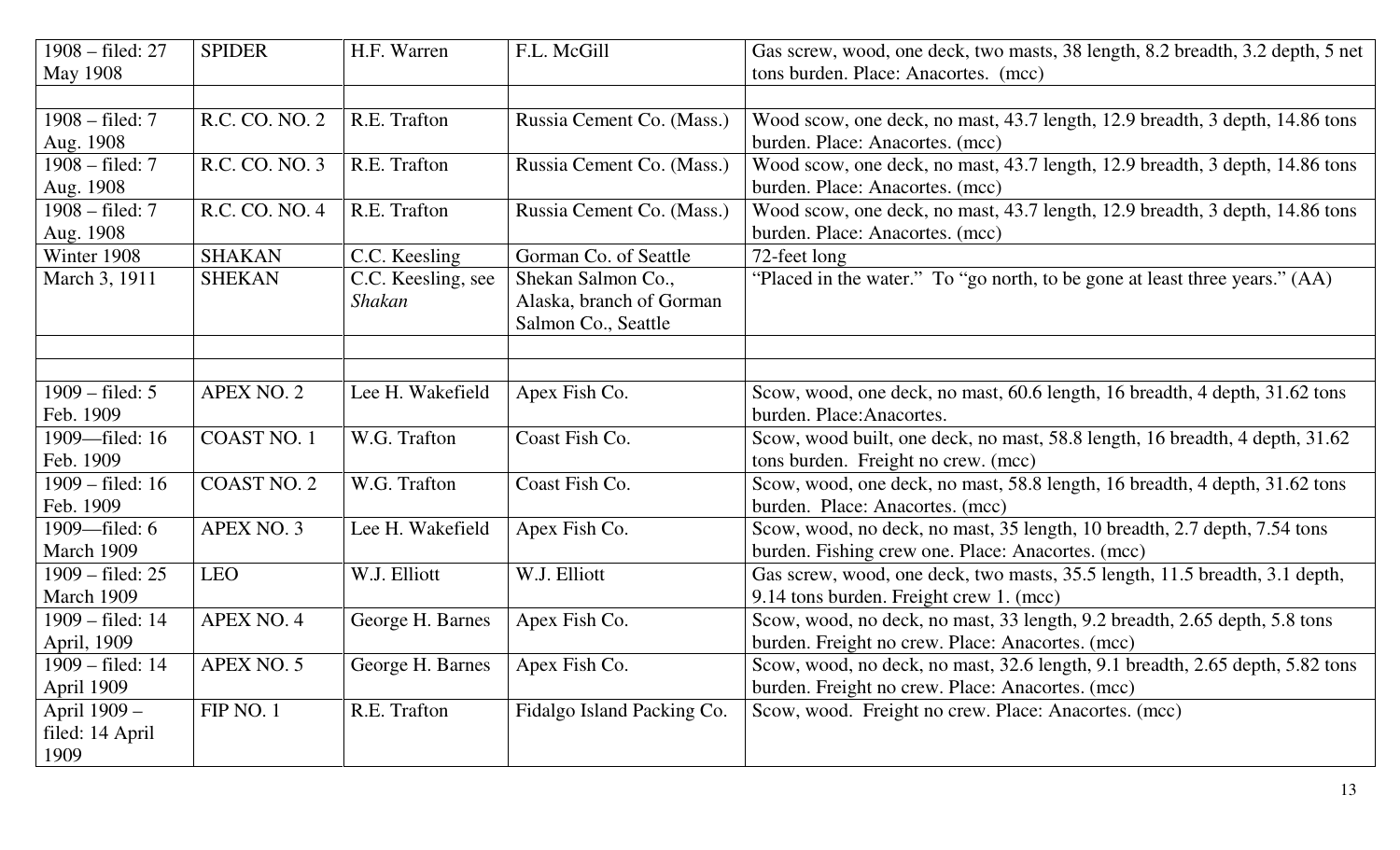| $1909 - \text{field}$ : 5 | FIP NO. 2        | R.E. Trafton            | Fidalgo Island Packing Co. | Scow, wood, one deck, no mast, 56.74 length, 15.9 breadth, 3.4 depth, 26 tons                                                    |
|---------------------------|------------------|-------------------------|----------------------------|----------------------------------------------------------------------------------------------------------------------------------|
| May 1909                  |                  |                         |                            | burden. Place: Anacortes (mcc)                                                                                                   |
| 1909 – filed: 25          | <b>ANACORTES</b> | R.E. Trafton            | R.E. Trafton               | Scow, wood, one deck, no mast, 49 length, 15.9 breadth, 3.95 depth, 25 tons                                                      |
| <b>May 1909</b>           | <b>NO. 2</b>     |                         |                            | burden. (mcc)                                                                                                                    |
| 1909 – filed: 25          | <b>ANACORTES</b> | R.E. Trafton            | R.E. Trafton               | Scow, wood, one deck, no mast, 49 length, 15.9 breadth, 3.95 depth, 25 tons                                                      |
| <b>May 1909</b>           | NO. 3            |                         |                            | burden. Place: Anacortes. (mcc)                                                                                                  |
| 1909 – filed: 4           | <b>LADY LOU</b>  | P.W. Tellier            | P.W. Tellier               | Gas screw. Wood, one deck, two masts, 34 length, 8 breadth, 2.65 depth, 5.13                                                     |
| <b>June 1909</b>          |                  |                         |                            | tons burden. Freight crew one. Place: Anacortes. (mcc)                                                                           |
| 1909                      | FIP NO. 3        | R.E. Trafton            | Fidalgo Island Packing Co. | Scow, wood, one deck, no mast, 56.7 length, 15.9 breadth, 3.4 depth, 16 tons<br>burden. Fishing no crew. Place: Anacortes. (mcc) |
|                           |                  |                         |                            |                                                                                                                                  |
| 1909 - filed: 24          | <b>NAUTILUS</b>  | R.E. Trafton            | R.E. Trafton               | Gas screw, wood, one deck, one mast, 34.6 length, 10.5 breadth, 3.2 depth,                                                       |
| <b>June 1909</b>          |                  |                         |                            | 9.52 tons burden. Passenger crew one. Place: Anacortes. (mcc)                                                                    |
| 1909 – filed: 10          | PORTER NO. 8     | Charles H. Trafton      | Porter Fish Co.            | Scow, wood, one deck, no mast, 50 length, 16.5 breadth, 3.85 depth, 23 tons                                                      |
| <b>July 1909</b>          |                  |                         |                            | burden. Fishing no crew. Place: Anacortes. (mcc)                                                                                 |
|                           |                  |                         |                            |                                                                                                                                  |
|                           |                  |                         |                            |                                                                                                                                  |
|                           |                  |                         |                            |                                                                                                                                  |
|                           |                  |                         |                            |                                                                                                                                  |
|                           |                  |                         |                            |                                                                                                                                  |
| 1910-filed: 12            | <b>SWINOMISH</b> | C.C. Keesling           | John Barbarovich           | Gas screw, wood, one deck, one mast, 40.9 length, 12.5 breadth, 4.5 depth,                                                       |
| Jan. 1910                 |                  |                         |                            | 12.24 tons burden. Fishing crew 5. Place: Anacortes. (MCC) Sharp head,                                                           |
|                           |                  |                         |                            | round stern, registered in Port Townsend, net tonnage 12, crew of 5                                                              |
|                           |                  |                         |                            | approximately, official no. 207090. (License of vessel under twenty tons to                                                      |
|                           |                  |                         |                            | carry on the coasting trade for one year.)                                                                                       |
| $1910 - \text{filed}: 4$  | PORTER NO. 9     | <b>Walter Dickerson</b> | Porter Fish Co.            | Scow, wood, one deck, no mast, 34 length, 11.7 breadth, 3.1 depth, 10 tons                                                       |
| March 1910                |                  |                         |                            | burden. Freight no crew. Place: Anacortes. (mcc)                                                                                 |
| $1910 - \text{filed}: 4$  | PORTER NO.       | <b>Walter Dickerson</b> | Porter Fish Co.            | Scow, wood, one deck, no mast, 34 length, 11.7 breadth, 3.1 depth, 10 tons                                                       |
| March 1910                | 10               |                         |                            | burden. Freight no crew. Place: Anacortes.(mcc)                                                                                  |
| $1910 - \text{filed}: 7$  | PORTER NO 11     | <b>Walter Dickerson</b> | Porter Fish Co.            | Scow, wood, one deck, no mast, 34 length, 9.3 breadth, 3 depth, 6.83 tons                                                        |
| March 1910                |                  |                         |                            | burden. Freight no crew. Place: Anacortes. (mcc)                                                                                 |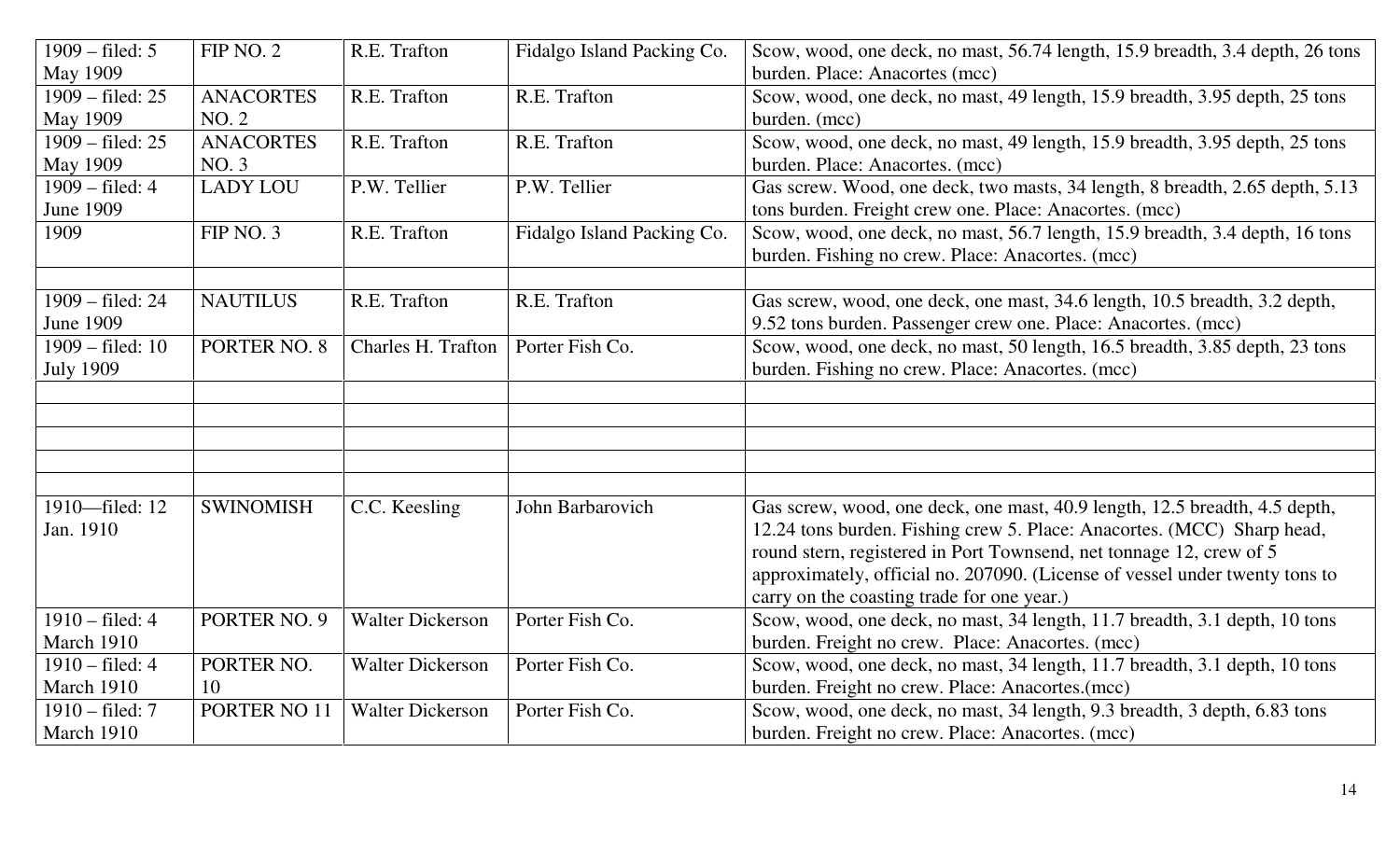| $1910 - \text{field}$ : 26 | PORTER NO.          | <b>Walter Dickerson</b> | Porter Fish Co.            | Scow, wood, no deck, no mast, 34 length, 9.3 breadth, 3 depth, 6.83 tons         |
|----------------------------|---------------------|-------------------------|----------------------------|----------------------------------------------------------------------------------|
| April 1910                 | 12                  |                         |                            | burden. Freight no crew. Place: Anacortes. (mcc)                                 |
| $1910 - \text{field}$ : 26 | PORTER NO.          | <b>Walter Dickerson</b> | Porter Fish Co.            | Scow, wood, no deck, no mast, 34 length, 9.3 breadth, 3 depth, 6 tons burden.    |
| April 1910                 | 13                  |                         |                            | Freight no crew. Place: Anacortes. (mcc)                                         |
| $1910 - \text{filed: } 3$  | STUGH NO. 1         | W.G. Trafton            | H.E. Graham                | Wood scow, no deck, no mast, 35.8 length, 10 breadth, 2.7 breadth, 7.51 tons     |
| <b>May 1910</b>            |                     |                         |                            | burden. Freight no crew. Place: Anacortes. (mcc)                                 |
| $1910 - \text{filed}: 4$   | <b>SHAKAN</b>       | C.C. Keesling           | Shakan Salmon Co.          | Wood vessel, one deck, one mast, 59.85 length, 16.5 breadth, 5.3 depth, 35.64    |
| May 1910                   |                     |                         |                            | tons burden. Fishing crew 2. Place: Anacortes. (mcc)                             |
|                            |                     |                         |                            | Gas screw, 35 gross tonnage, 24 net tonnage, 59.8 length, 16.5 breadth, 5.3      |
|                            |                     |                         |                            | depth, fishing service, crew of 2, 75 h.p., Home Port: Port Townsend. (1914)     |
|                            |                     |                         |                            | USMV)                                                                            |
| $1910 - \text{field}$ : 9  | <b>GUEMES NO. 1</b> | W.G. Trafton            | Coast Fish Co.             | Wood scow, no deck, no mast, 35.8 length, 10 breadth, 2.7 depth, 7.75 tons       |
| <b>May 1910</b>            |                     |                         |                            | burden. Freight no crew. Place: Anacortes. (mcc)                                 |
| $1910 - \text{field}$ : 9  | <b>GUEMES NO. 2</b> | W.G. Trafton            | Coast Fish Co.             | Wood scow, no deck, no mast, 35.8 length, 10 breadth, 2.7 depth, 7.75 tons       |
| May 1910                   |                     |                         |                            | burden. Freight no crew. Place: Anacortes. (mcc)                                 |
| 1910 - filed: 27           | <b>CINARA</b>       | J.A. Taylor             | Fidalgo Island Packing Co. | Gas vessel, wood, one deck, two masts, 53.7 length, 14.7 breadth, 4.5 depth,     |
| <b>May 1910</b>            |                     |                         |                            | 26.91 tons burden. Fishing crew two. Place: Anacortes. (mcc)                     |
|                            |                     |                         |                            | Gas screw, 26 gross, 18 net, 53.7 length, 14.7 breadth, 4.5 depth, fishing       |
|                            |                     |                         |                            | service, crew of 2, 40 indicated h.p. Home Port: Port Townsend WA. (1914)        |
|                            |                     |                         |                            | USMV)                                                                            |
| $1910 - \text{field}$ : 20 | <b>NEVERA</b>       | C.C. Keesling           | L. Simonsen.               | Gas screw, wood, one deck, one mast, 35.4 length, 8.5 breadth, 2.8 depth, 8.98   |
| <b>June 1910</b>           |                     |                         |                            | tons burden. Freight crew one. Place: Anacortes. (mcc)                           |
| $1910 - \text{field}$ : 20 | <b>CERES</b>        | C.C. Keesling           | C.A. Sutter of Fidalgo     | Gas screw, wood, one deck, mast, 54 length, 15.7 breadth, 5.2 depth, 36.71       |
| June 1910 (mcc)            |                     |                         | Island Packing Co.         | tons burden. Fish crew two. Place: (mcc)                                         |
| Winter 1910-11             |                     |                         |                            | 65 foot gasoline boat, 75 h.p. 'Frisco' standard engine, 600-gallon oil capacity |
| (AA)                       |                     |                         |                            | now but can be increased, 200-gallon fresh water tank, three bunks, + two        |
|                            |                     |                         |                            | bunks, "one mast forward of the brailing boom at the break of the fo'castle,"    |
|                            |                     |                         |                            | different from average boat because, "Her bits are natural crooks." Sister ship  |
|                            |                     |                         |                            | to <i>Eclipse</i> . Cannery tender. Launched Sunday, March 12, 1911.(A.A) Gas    |
|                            |                     |                         |                            | screw, 36 gross tonnage, 24 net tonnage, 54 foot long, 15.7 breadth, 5.2 depth,  |
|                            |                     |                         |                            | fishing service crew of 2, 75 h.p., home port: Port Townsend, Wash. (1914)       |
|                            |                     |                         |                            | USMV)                                                                            |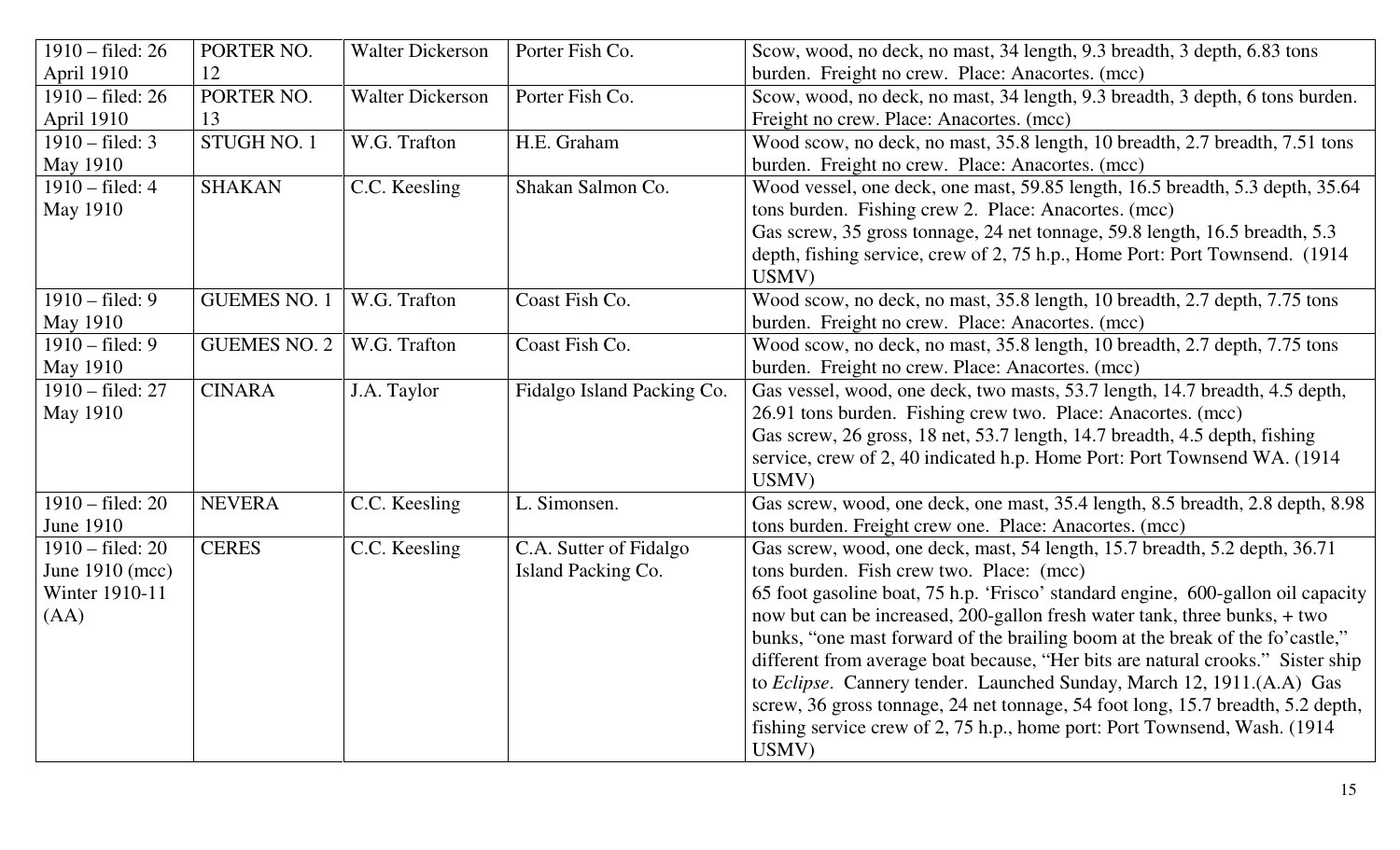| Winter 1910-11<br>(AA)<br>$1911 - \text{field}$ : 16<br>March 1911<br>(mcc) | <b>ECLIPSE</b>                | C.C. Keesling                                                                        | Carlisle Canning Co.       | 65-foot sister ship to Ceres, cannery tender. (A.A.) Gas screw, 36 gross, 24<br>net, 54 length, 15.7 breadth, 5.2 depth, fishing service, crew of 2, 75 indicated<br>h.p., home port: Port Townsend, WA. (1914 USMV)<br>Gas screw, wood, one deck, one mast, 54 length, 15.7 breadth, 5.2 depth,<br>36.71 tons burden. Fish crew two. Place: Anacortes. (mcc) |
|-----------------------------------------------------------------------------|-------------------------------|--------------------------------------------------------------------------------------|----------------------------|---------------------------------------------------------------------------------------------------------------------------------------------------------------------------------------------------------------------------------------------------------------------------------------------------------------------------------------------------------------|
| $1911$ – rebuilt:<br>1914 – filed: 28<br>March 1914                         | <b>SCOUT</b>                  | <b>Simpson Boat</b><br>Building Co. of<br>Bellingham.<br>Rebuilt by C.C.<br>Keesling | 1914: Ed Larson            | Wooden scow, one deck, no mast, 35 length, 9 breadth, 3 depth, (mcc)                                                                                                                                                                                                                                                                                          |
| 1911                                                                        | <b>COAST</b>                  |                                                                                      | Wallace A. Crowe           | Home Port: Ketchikan AK. Oil screw, 29 gross, 20 net, 58.2 length, 14.7<br>breadth, 5.4 depth, wood hull, fishing service, 80 h.p. (1973 USMV)                                                                                                                                                                                                                |
| 1911                                                                        | <b>WHITE CREST</b><br>NO.1    | Will A. Lowman                                                                       | Coast Fish Co.             | Wood scow, one deck, no mast, 46.08 length, 13 breadth, 3.4 depth, 17.19<br>gross/net tons burden. Place: Anacortes. (mcc)                                                                                                                                                                                                                                    |
| 1911                                                                        | I.B.1                         | George W. Krebs                                                                      | Island Belt Steamship Co.  | Wood scow, one deck, no mast, 39.3 length, 12.6 breadth, 3.5 depth, 43.37<br>gross/net tons burden. Place: Anacortes. (mcc)                                                                                                                                                                                                                                   |
| Jan. 26, 1911                                                               | <b>CINERO</b>                 | C.C. Keesling                                                                        | Fidalgo Island Packing Co. | 64.5- foot fish carrier and towboat                                                                                                                                                                                                                                                                                                                           |
| Jan. 26, 1911                                                               | <b>COMET</b>                  |                                                                                      | Fidalgo Island Packing Co. | Cannery boat, 25 h.p. marine to be installed                                                                                                                                                                                                                                                                                                                  |
| March 4, 1911                                                               | <b>HALCYON</b>                |                                                                                      | Apex Fish Co.              | Launched                                                                                                                                                                                                                                                                                                                                                      |
| March 9, 1911                                                               | <b>ALASKA</b><br><b>CHIEF</b> |                                                                                      |                            | Thoroughly overhauled in preparation for $3$ -year $(+)$ Northern fishing trip.<br>Completed and launched March 13 or 14, 1911.                                                                                                                                                                                                                               |
| March 9, 1911                                                               |                               | C.C. Keesling                                                                        | Porter Fish Co.            | Work progressing on 60-footer                                                                                                                                                                                                                                                                                                                                 |
| 1911 – filed: 22<br>March 1911                                              | <b>COAST</b>                  | J.A. Taylor                                                                          | Coast Fish Co.             | Gas screw, wood, one deck, two masts, 58.25 length, 14.7 breadth, 5.4 depth,<br>29.94 tons burden. Fishing crew two. Place: Anacortes. (mcc)                                                                                                                                                                                                                  |
| 1911 – filed: 28<br>March 1911                                              | FIP NO. 4                     | G.W. Bennet                                                                          | Fidalgo Island Packing Co. | Scow, wood, one deck, no mast, 42.10 length, 12 breadth, 3.1 depth, 12 tons<br>burden. Freight no crew. Place: Anacortes. (mcc)                                                                                                                                                                                                                               |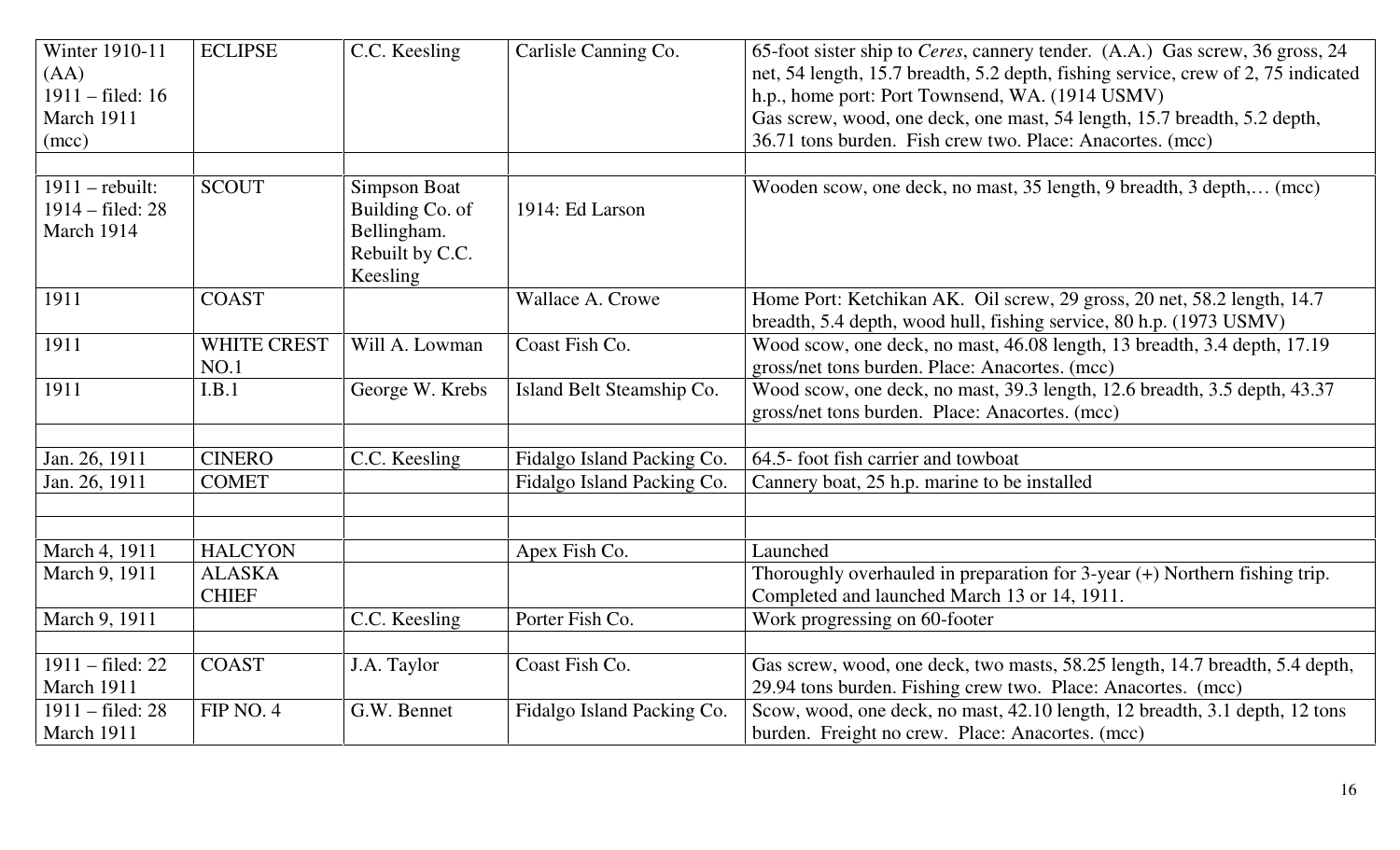| $1911 - \text{field}$ : 12 | PORTER NO.         | <b>Walter Dickerson</b> | Porter Fish Co.              | Scow, wooden deck, no mast, 33.4 length, 9.6 breadth, 3 depth, 7.29 tons      |
|----------------------------|--------------------|-------------------------|------------------------------|-------------------------------------------------------------------------------|
| April 1911                 | 14                 |                         |                              | burden. Freight no crew. Place: Anacortes. (mcc)                              |
| $1911 - \text{field}$ : 12 | PORTER NO.         | <b>Walter Dickerson</b> | Porter Fish Co.              | Wood scow, one deck, no mast, 33.4 length, 9.6 breadth, 3 depth, 7.29 tons    |
| April 1911                 | 15                 |                         |                              | burden. Freight crew none. Place: Anacortes. (mcc)                            |
| April 13, 1911             | <b>NORINE</b>      |                         | <b>Jim Morrow</b>            | Received repairs and new tail shaft                                           |
| April 13, 1911             | <b>NIMROD</b>      |                         | J.L. Smiley & Co., Blaine    | Enlarged fish tank. Recalking and painting. - Nov. 19, 1914: "The steamer     |
|                            |                    |                         |                              | Nimrod has arrived from Blaine to be docked for the winter."                  |
| April 13, 1911             | <b>KING FISHER</b> |                         | Ainsworth & Dunn, Blaine     | New guards, painting and general overhauling                                  |
| April 13, 1911             | <b>MILLMAY</b>     | C.C. Keesling           |                              | Launched and ready for commission                                             |
| April 13, 1911             | <b>HARRY</b>       | C.C. Keesling           |                              | Launched and ready for commission                                             |
| April 13, 1911             | <b>SAPPHIRE</b>    | C.C. Keesling           |                              | Launched and ready for commission                                             |
| April 13, 1911             | <b>MABEL M</b>     | C.C. Keesling           |                              | Launched and ready for commission                                             |
| 1911 – filed: 14           | FIP CO. NO. 5      | G.W. Bennet             | Fidalgo Island Packing Co.   | Wood scow, one deck, no mast, 48.8 length, 14 breadth, 3.7 depth, 20 tons     |
| April 1911                 |                    |                         |                              | burden. Freight no crew. Place: Anacortes. (mcc)                              |
| 1911 – filed: 14           | FIP CO. NO. 6      | G.W. Bennet             | Fidalgo Island Packing Co.   | Wood scow, one deck, no mast, 48.8 length, 14 breadth, 3.7 depth, 20 tons     |
| April 1911                 |                    |                         |                              | burden. Freight crew none. Place: Anacortes. (mcc)                            |
| $1911 - \text{field}$ : 28 | FIP CO. NO. 7      | G.W. Bennet             | Fidalgo Island Packing Co.   | Wood scow, one deck, no mast, 51.3 length, 18 breadth, 3.3 depth, 25 tons     |
| April 1911                 |                    |                         |                              | burden. Freight crew none. Place: Anacortes.                                  |
| $1911 - \text{field}$ : 6  | <b>SETROCANA</b>   | C.C. Keesling           | Porter Fish Co. (originally) | Wood gas screw, one deck, masts, 50 length, 16 breadth, 5.6 depth, 38.13 tons |
| May 1911 (mcc)             |                    |                         | 1973- Owens Bros., Inc.,     | burden (mcc)                                                                  |
| Winter 1911                |                    |                         | <b>WA</b>                    | 62-foot tender and cruiser. (AA) Home Port: Los Angeles-Long Beach CA.        |
| $(1973$ USMV)              |                    |                         |                              | Oil screw, 32 gross, 22 net, 54.8 length, 15.7 breadth, 6.8 depth, wood hull, |
|                            |                    |                         |                              | freight service, 165 h.p. (1973 USMV)                                         |
| 1911-filed: 17             | <b>PADILLA</b>     | John Ball               | John Ball                    | Wood scow, one deck, no mast, 36.6 length, 12.2 breadth, 2.5 depth, 10.77     |
| May 1911                   |                    |                         |                              | net/gross tons burden (mcc)                                                   |
| $1911 - \text{field}$ : 16 | R.F. NO. 3         | R.E. Trafton            | Robinson Fisheries Co.       | Wood scow, one deck, no mast, 40 length, 12 breadth, 2.8 depth, 10.69         |
| <b>June 1911</b>           |                    |                         |                              | net/gross tons burden. Fish crew none. Place: Anacortes. (mcc)                |
| 1911-filed: 16             | R.F. NO. 4         | R.E. Trafton            | Robinson Fisheries Co.       | Wood scow, one deck, no mast, 40 length, 12 breadth, 2.8 depth, 10.69         |
| June 1911                  |                    |                         |                              | net/vross. Fright no crew. Place: Anacortes. (mcc)                            |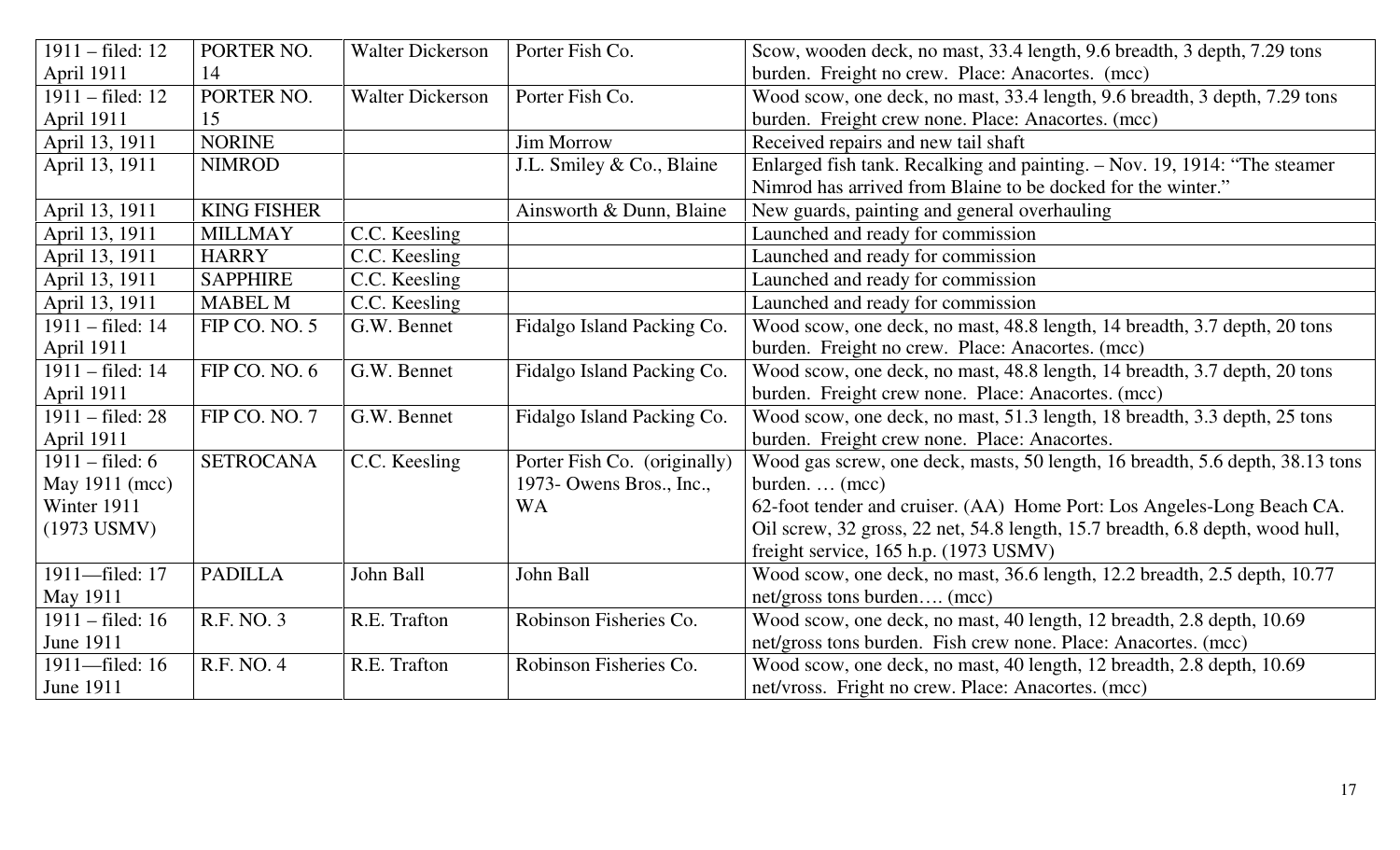| August 17, 1911 | <b>CHALLENGE</b> | R.E. Trafton | Robinson Fisheries Co.<br>(Also own: <i>Joseph Russ</i> and<br>Alice.) | New boat to be used in connection with the codfish and fertilizer plants, both<br>for towing and carrying fish. 55-feet long, 14-foot beam, 15-ton displacement.<br>Equipped with a 50 h.p. Atlas gasoline engine. "The lines along which she is<br>built will make her exceptionally speedy." 8,000 to 10,000 fish-carrying<br>capacity. Fish tank will be in the forward part of the boat. |
|-----------------|------------------|--------------|------------------------------------------------------------------------|----------------------------------------------------------------------------------------------------------------------------------------------------------------------------------------------------------------------------------------------------------------------------------------------------------------------------------------------------------------------------------------------|
|                 |                  |              |                                                                        |                                                                                                                                                                                                                                                                                                                                                                                              |
|                 |                  |              |                                                                        |                                                                                                                                                                                                                                                                                                                                                                                              |
|                 |                  |              |                                                                        |                                                                                                                                                                                                                                                                                                                                                                                              |
|                 |                  |              |                                                                        |                                                                                                                                                                                                                                                                                                                                                                                              |
|                 |                  |              |                                                                        |                                                                                                                                                                                                                                                                                                                                                                                              |
| 1912            | K.C. NO. 1       | R.E. Trafton | Fidalgo Island Packing Co.                                             | Wood scow, one deck, no mast, 59 length, 16 breadth, 4 depth, 33.6 gross/net<br>tons burden. Place: Anacortes. (mcc)                                                                                                                                                                                                                                                                         |
| 1912            | K.C. NO. 2       | R.E. Trafton | Fidalgo Island Packing Co.                                             | Wood scow, one deck, no mast, 59 length, 16 breadth, 4 depth, 33.6 gross/net<br>tons burden. Place: Anacortes. (mcc)                                                                                                                                                                                                                                                                         |
| 1912            | K.C. NO. 3       | R.E. Trafton | Fidalgo Island Packing Co.                                             | Wood scow, one deck, no mast, 59 length, 16 breadth, 4 depth, 33.60 gross/net<br>tons burden. Place Anacortes. (mcc)                                                                                                                                                                                                                                                                         |
| 1912            | P.G. NO. 1       | R.E. Trafton | Fidalgo Island Packing Co.                                             | Wood scow, one deck, no mast, 59 length, 16 breadth, 4 depth, 33.6 gross/net<br>tons burden. Place: Anacortes. (mcc)                                                                                                                                                                                                                                                                         |
|                 |                  |              |                                                                        |                                                                                                                                                                                                                                                                                                                                                                                              |
| Jan. 18, 1912   |                  | R.E. Trafton | Gorman interests                                                       | Three large scows (16 feet by 50 feet, and 4 feet deep) to be used in<br>connection with their Alaska canneries. One pile driver (22 feet by 60 feet)<br>with $55$ - foot gins).                                                                                                                                                                                                             |
| Jan. 18, 1912   |                  | R.E. Trafton | Fidalgo Island Packing Co.                                             | Three scows (16 feet by 60 feet, 4 feet deep), which will be taken to<br>Ketchikan, Alaska, before the canning season opens in the spring.                                                                                                                                                                                                                                                   |
| Jan. 18, 1912   |                  | R.E. Trafton | Unidentified local parties                                             | Several other scows and a large flat boat – contracts soon to be secured.                                                                                                                                                                                                                                                                                                                    |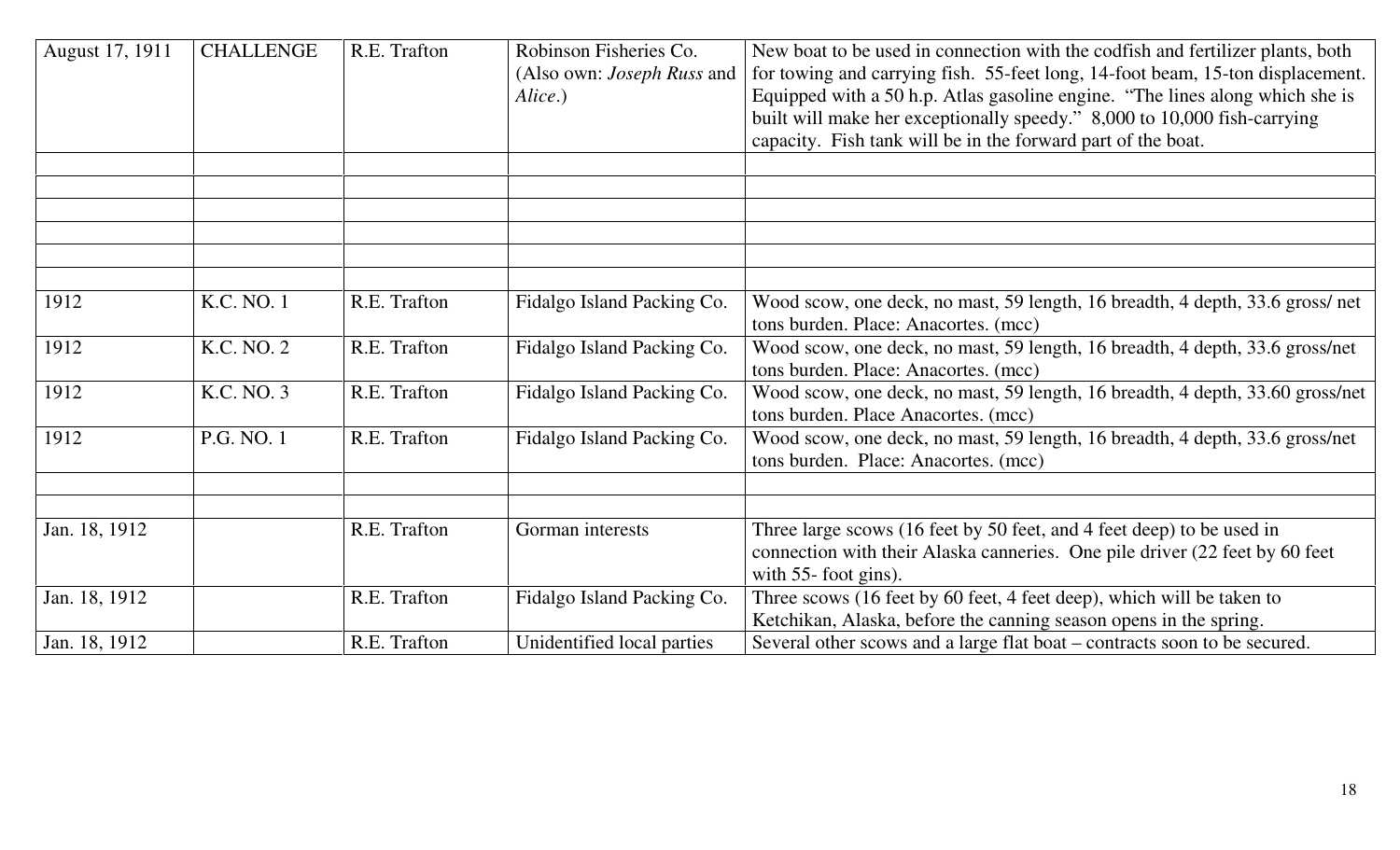| $1912 - filed: 13$<br>Feb. 1912, AA<br>article: March 7,<br>1912 | <b>KASAAN</b>       | C.C. Keesling      | Gorman interests (AA)<br>The Kasaan Co. (mcc) | 70-foot gasoline launch. Equipped w/ a 75h.p. Frisco Standard engine,<br>"finished throughout in the finest manner." "Her pilot house, in particular, is<br>an exceptionally fine piece of work being finished entirely of hard wood in the<br>interior." (A.A) gas screw, 42 gross, 28 net, 63 length, 16 breadth, 5.8 depth,<br>freight service, crew of 2, 75 h.p., home port : Port Townsend, WA. (1914)<br>USMV) wood gas screw, one deck, one mast, 63 length, 16 breadth, 5.8<br>depth, 42.15 gross/28.66 net tons burden, place: Anacortes (1912 mcc) |
|------------------------------------------------------------------|---------------------|--------------------|-----------------------------------------------|---------------------------------------------------------------------------------------------------------------------------------------------------------------------------------------------------------------------------------------------------------------------------------------------------------------------------------------------------------------------------------------------------------------------------------------------------------------------------------------------------------------------------------------------------------------|
|                                                                  |                     |                    |                                               |                                                                                                                                                                                                                                                                                                                                                                                                                                                                                                                                                               |
| $1912 - filed: 13$                                               | I.B. NO. 2          | George W. Krebs    | Island Belt Steamship Co.                     | Wood scow, one deck, no mast, 43.4 length, 16 breadth, 3 depth, 53.73 gross.                                                                                                                                                                                                                                                                                                                                                                                                                                                                                  |
| Feb. 1912                                                        |                     |                    |                                               | Net tons burden. Place: Anacortes. (mcc)                                                                                                                                                                                                                                                                                                                                                                                                                                                                                                                      |
| 1912 – filed: 17                                                 | <b>SHAKAN NO. 5</b> | R. E. Trafton      | Shakan Salmon Co.                             | Wood scow, one deck, no mast, 50 length, 16 breadth, 3.5 depth, 23.89                                                                                                                                                                                                                                                                                                                                                                                                                                                                                         |
| Feb. 1912                                                        |                     |                    |                                               | gross/net. Place: Anacortes. (mcc)                                                                                                                                                                                                                                                                                                                                                                                                                                                                                                                            |
| 1912 – filed: 17                                                 | <b>SHAKAN NO. 6</b> | R.E. Trafton       | Shakan Salmon Co.                             | Wood Scow, one deck, no mast, 50 length, 16 breadth, 3.5 depth, 23.89 gross/                                                                                                                                                                                                                                                                                                                                                                                                                                                                                  |
| Feb. 1912                                                        |                     |                    |                                               | net tons burden. Place: Anacortes. (mcc)                                                                                                                                                                                                                                                                                                                                                                                                                                                                                                                      |
| 1912 – filed: 17                                                 | P.W. NO. 1          | R.E. Trafton       | Point Warde Packing Co.                       | Wood scow, one deck, no mast, 50 length, 16 breadth, 3.5 depth, 23.89                                                                                                                                                                                                                                                                                                                                                                                                                                                                                         |
| Feb. 1912                                                        |                     |                    |                                               | gross/net tons burden. Place: Anacortes. (mcc)                                                                                                                                                                                                                                                                                                                                                                                                                                                                                                                |
| $1912 - \text{field}$ : 17                                       | P.W. NO. 2          | R.E. Trafton       | Point Warde Packing Co.                       | Wood scow, one deck, no mast, 50 length, 16 breadth, 3.5 depth, 23.89                                                                                                                                                                                                                                                                                                                                                                                                                                                                                         |
| Feb. 1912                                                        |                     |                    |                                               | gross/net tons burden. Place: Anacortes. (mcc)                                                                                                                                                                                                                                                                                                                                                                                                                                                                                                                |
| Feb. 29, 1912                                                    |                     | R.E. Trafton       | Port Worden, Alaska, Fish                     | Contract entered into for building two gasoline seine boats to be completed by                                                                                                                                                                                                                                                                                                                                                                                                                                                                                |
|                                                                  |                     |                    | Co.                                           | the middle of April. 10.5-foot beam, 38-foot long, equipped with the latest                                                                                                                                                                                                                                                                                                                                                                                                                                                                                   |
|                                                                  |                     |                    |                                               | type of heavy duty Buffalo engine. Two scows launched. More being rushed.                                                                                                                                                                                                                                                                                                                                                                                                                                                                                     |
| $1912 - filed: 4$                                                | P.G. NO. 3          | Gus Hensler        | Fidalgo Island Packing Co.                    | Wood scow, one deck, no mast, 34.4 length, 9.8 breadth, 2.6 depth, 7.58                                                                                                                                                                                                                                                                                                                                                                                                                                                                                       |
| March 1912                                                       |                     |                    |                                               | net/gross tons burden. Place: Anacortes.(mcc)                                                                                                                                                                                                                                                                                                                                                                                                                                                                                                                 |
| March 7, 1912                                                    | <b>MARY</b>         | C.C. Keesling      | Warden Packing Co.                            | Sister ship of the Kasaan. Plans to launch on April 1, 1912.                                                                                                                                                                                                                                                                                                                                                                                                                                                                                                  |
| (AA)                                                             | <b>MALLOY OR</b>    |                    |                                               |                                                                                                                                                                                                                                                                                                                                                                                                                                                                                                                                                               |
| 1912 (mcc)                                                       | <b>MARY</b>         | C.C. Keesling      | Point Warde Packing Co.                       | Wood gas screw, one deck, one mast, 63 length, 16 breadth, 5.8 depth, 42.15                                                                                                                                                                                                                                                                                                                                                                                                                                                                                   |
|                                                                  | <b>MALLONY</b>      |                    |                                               | gross/28.66 net tons burden. Place Anacortes. (mcc)                                                                                                                                                                                                                                                                                                                                                                                                                                                                                                           |
| March 7, 1912                                                    |                     | C.C. Keesling      |                                               | 50-foot purse seine boat of the raised deck type, which will be equipped with                                                                                                                                                                                                                                                                                                                                                                                                                                                                                 |
|                                                                  |                     |                    |                                               | a 20 h.p. engine.                                                                                                                                                                                                                                                                                                                                                                                                                                                                                                                                             |
| March 7, 1912                                                    |                     | C.C. Keesling      |                                               | Five 32-foot skiffs                                                                                                                                                                                                                                                                                                                                                                                                                                                                                                                                           |
| 1912 – filed: 14                                                 | P.G. NO. 4          | <b>Gus Hensler</b> | Fidalgo Island Packing Co.                    | Wood scow, one deck, no mast, 34.4 length, 9.8 breadth, 2.6 depth, 7.58                                                                                                                                                                                                                                                                                                                                                                                                                                                                                       |
| March 1912                                                       |                     |                    |                                               | gross/net tons burden. Place : Anacortes. (mcc)                                                                                                                                                                                                                                                                                                                                                                                                                                                                                                               |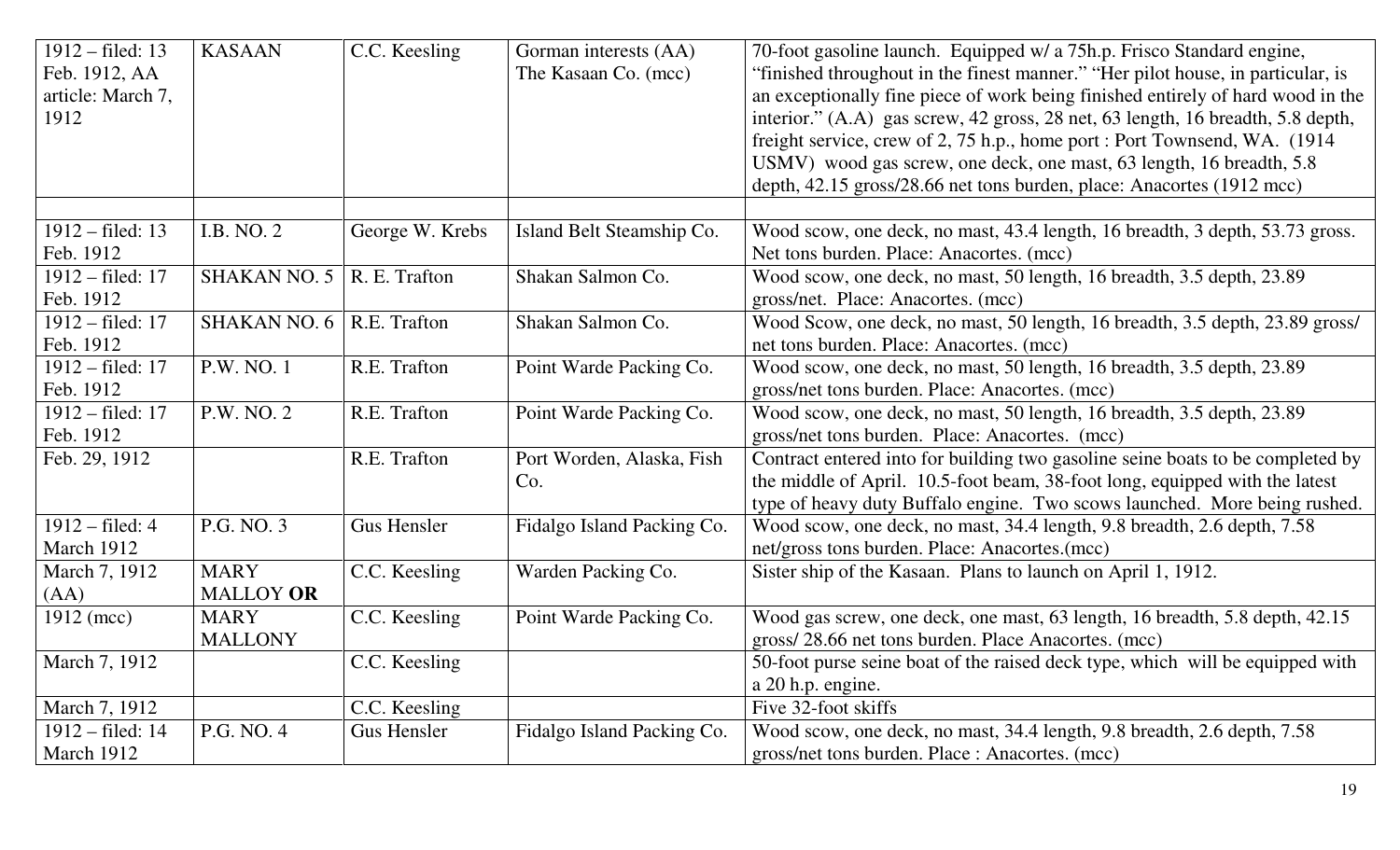| 1912 – filed: 14           | P.G. NO. 5      | <b>Gus Hensler</b>  | Fidalgo Island Packing Co.     | Wood scow, one deck, no mast, 34.4 length, 9.8 breadth, 2.6 depth, 7.58 gross/  |
|----------------------------|-----------------|---------------------|--------------------------------|---------------------------------------------------------------------------------|
| March 1912                 |                 |                     |                                | net tons burden. Place: Anacortes. (mcc)                                        |
| $1912 - \text{field}$ : 25 | <b>JUNIOR</b>   | C.C. Keesling       | Pointe Warde Packing Co.       | Wood gas screw, one deck, one mast, 43 length, 12 breadth, 4.1 depth, 19.74     |
| March, 1912                |                 |                     |                                | gross/ 13.42 net. Freight crew two. Place: Anacortes. (mcc)                     |
| 1912—filed: 30             | <b>BEATRICE</b> | J. A. Taylor        | Coast Fish Co.                 | 80 feet and 6 inches long, 20-foot beam, 9 feet and 6 inches draught, 360-h.p., |
| March 1912.                | <b>BAER</b>     |                     | (Also own: Venture, Coast,     | 200 barrel oil capacity. Fuel capacity "to make a voyage to the far North of    |
| (mcc)                      |                 |                     | Caprice, Swinomish, Annie      | Alaska and back." 89 gross tonnage, 28 net tonnage. "One of the largest and     |
| April 11, 1912             | 1973: SEA       |                     | B., Sloga, Alice C. and        | finest sea-going tugs to be found sailing in the Puget Sound" Named after       |
| (A.A)                      | <b>OTTER</b>    |                     | North Star.) (A.A)             | Mrs. Lowman, wife of President W.A. Lowman, head of Coast Fish Co. Cost         |
|                            | (FORMERLY       |                     | 1973: James Leland             | \$25,000 to construct. (A.A) Wood sc.str. one deck, two masts, 67 length, 18    |
|                            | A. BAER, B.     |                     | <b>Blanchard</b>               | breadth, 9.5 depth, 89.62 gross,/ 60.94 net. Freight crew 4. Place: Anacortes.  |
|                            | <b>BEATRICE</b> |                     |                                | (mcc)                                                                           |
|                            | BAER)           |                     |                                | Home Port: Seattle WA. Oil screw, 89 gross, 60 net, 77.2 length, 18.3           |
|                            |                 |                     |                                | breadth, 9.5 depth, wood hull, yachting service, 270 h.p. (1973 USMV)           |
| 1912-filed: 15             | <b>KATHRYN</b>  | R.E. Trafton        | Pointe Warde Packing Co.       | Wood gas screw, one deck, one mast, 29 length, 11 breadth, 4 depth, 13.2        |
| April 1912 (mcc)           |                 |                     |                                | gross/8.98net tons burden. Freight crew one. Place: Anacortes. (1912 mcc)       |
|                            |                 |                     |                                | 13 gross, 8 net, 29 length, 11 breadth, 4 depth, freight service, crew of 1, 12 |
|                            |                 |                     |                                | h.p., home port: Port Townsend WA. (1914 USMV)                                  |
| 1912 – filed: 23           | I.B. NO. 3      | R.E. Trafton        | Island Belt Steamship Co.      | Wood scow, one deck, no mast, 6o length, 20 breadth, 5.9 depth, 124.38 gross/   |
| April 1912                 |                 |                     |                                | net tons burden. Freight crew none. Place: Anacortes. (mcc)                     |
| 1912 - filed: 27           | <b>CLARA</b>    | <b>Andrew Olson</b> | Andrew Olson 1/4, Fred         | Wood gas screw, one deck, one mast, 46 length, 12.3 breadth, 5.5 depth, 19.69   |
| April 1912                 |                 |                     | Olson 1/4, Coast Fish Co. 1/2. | gross, 13.39 net. Fishing crew 7. Place: Anacortes. (mcc)                       |
| 1912 - filed: 29           | PORTER NO.      | Fred B. Fulton      | Porter Fish Co.                | Wood scow, one deck, no mast, 51 length, 16 breadth, 4 depth, 27.72 gross/      |
| April 1912                 | 17              |                     |                                | net tons burden, freight crew none. Place: Anacortes. (mcc)                     |
| 1912 – filed: 29           | PORTER NO.      | Fred B. Fulton      | Porter Fish Co.                | Wood scow, one deck, no mast, 51 length, 16 breadth, 4 depth, 27.72 gross/      |
| April 1912                 | 18              |                     |                                | net tons burden, freight crew none. Place: Anacortes. (mcc)                     |
| $1912 - filed: 1$          | NELLIE NO. 2    | Will A. Lowman      | Coast Fish Co.                 | Wood scow, one deck, no mast, 45 length, 13 breadth, 3.3 depth, 15.84           |
| May 1912                   |                 |                     |                                | gross/net, freight crew none. Place: Anacortes. (mcc)                           |
| 1912 – filed: 25           | <b>MAY</b>      | John Callahan       | John Callahan.                 | Wood scow, one deck, no mast, 36.6 length, 10.1 breadth, 2 depth, 6.34          |
| May 1912. Built            |                 | built at Padilla    |                                | gross/net, freight crew none. Place: Anacortes. (mcc)                           |
| at "Padilla"               |                 |                     |                                |                                                                                 |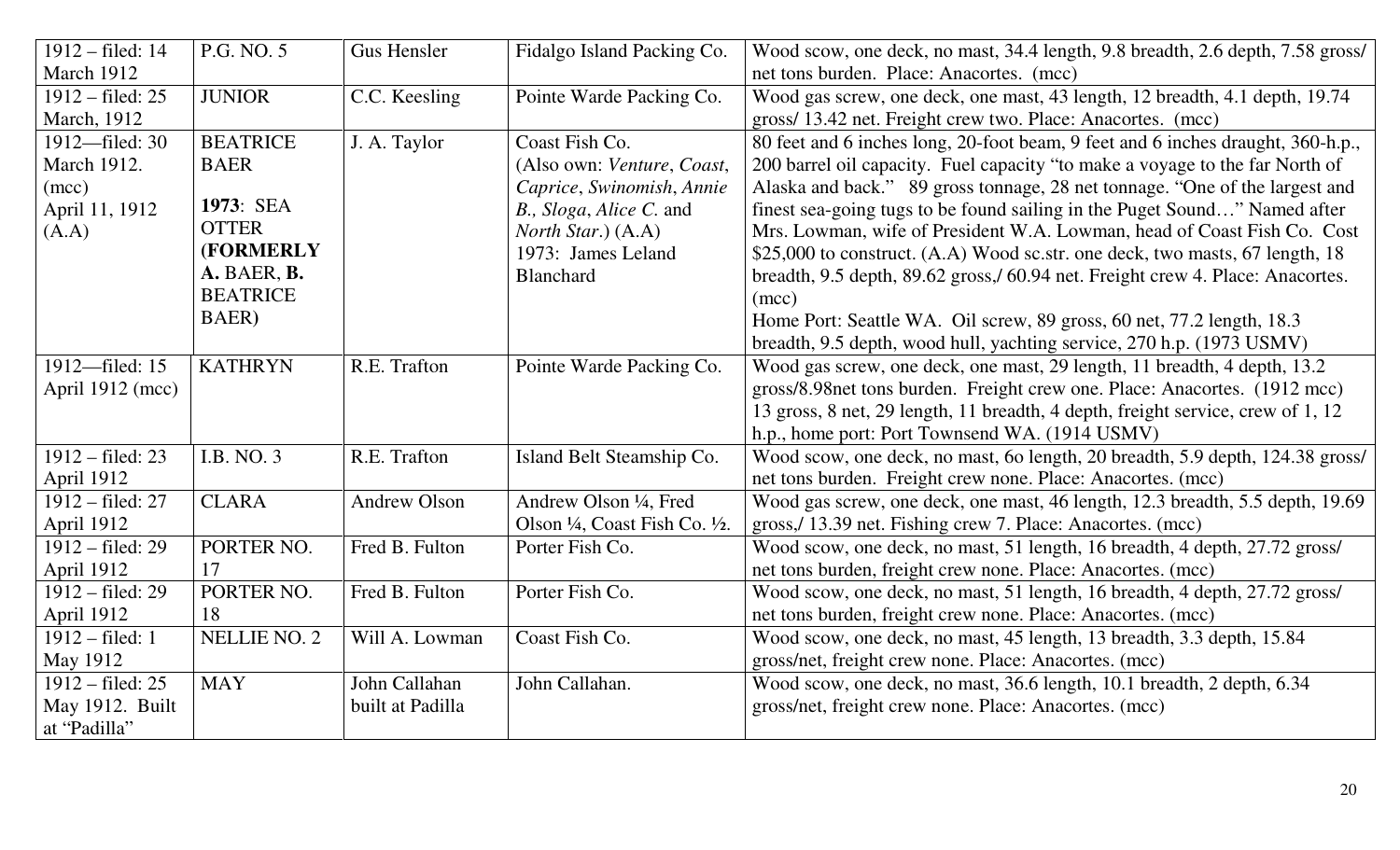| $1912 - filed: 28$<br>May 1912                 | DECATUR NO.                                                                  | H.T. Cayon (or<br>Coyan) of Deer | Decatur Fish Co.                                                                              | Wood Scow, one deck, no mast, 36 length, 11.4 breadth, 2.9 depth, 8.82<br>gross/net, freight crew none. Place: Anacortes. (mcc)                                                                                                                                                                                                |
|------------------------------------------------|------------------------------------------------------------------------------|----------------------------------|-----------------------------------------------------------------------------------------------|--------------------------------------------------------------------------------------------------------------------------------------------------------------------------------------------------------------------------------------------------------------------------------------------------------------------------------|
| $1912 - \text{field}$ : 20<br><b>June 1912</b> | R.F. NO. 5                                                                   | Harbor<br>R.E. Trafton           | Robinson Fisheries Co.                                                                        | Wood scow, one deck, no mast, 50 length, 16 breadth, 3.8 depth, 27.09<br>net/gross. Freight crew none. Place: Anacortes. (mcc)                                                                                                                                                                                                 |
| $1912 - \text{field}$ : 20<br>June 1912        | R.F. NO. 6                                                                   | R.E. Trafton                     | Robinson Fisheries Co.                                                                        | Wood scow, one deck, no mast, 50 length, 16 breadth, 3.8 depth, 27.09<br>gross/net tons burden. Freight crew none. Place: Anacortes. (mcc)                                                                                                                                                                                     |
| $1912 - \text{field}$ : 9<br><b>July 1912</b>  | <b>MAUD</b>                                                                  | F.L. McGill                      | F.L. McGill                                                                                   | Wood scow, one deck, no mast, 51.9 length, 20.1 breadth, 4.8 depth, 43.36<br>net/gross. Freight crew none. Place: Anacortes. (mcc)                                                                                                                                                                                             |
| Sept. 26, 1912                                 |                                                                              | C.C. Keesling                    | J. Josephson and J. Peterson<br>of Lummi Island                                               | 30 feet by 8 feet and 6 inches, carries a heavy duty "Honest-Clay" engine.<br>Built for trolling and fishing, equipped for rough weather and deep waters.<br>(AA)                                                                                                                                                              |
| Oct. 17, 1912                                  | <b>TIDINGS</b>                                                               | [C.C. Keesling]                  | Apex Fish Co.                                                                                 | "Being made almost new. Hardly anything but the hull is retained." New<br>deck, new 40 h.p. Atlas engine, new house, new bulwark and two fish tanks.                                                                                                                                                                           |
| Oct. 17, 1912                                  |                                                                              | C.C. Keesling                    | Mrs. McCullough of Lake<br>Whatcom                                                            | 16-foot streak launch                                                                                                                                                                                                                                                                                                          |
| Oct. 17, 1912                                  | <b>EUREKA</b>                                                                | C.C. Keesling                    | Smiley & Co. of Blaine                                                                        | Purse seine boat pulled out of water for winter.                                                                                                                                                                                                                                                                               |
| Oct. 17, 1912                                  | <b>LOVETTA</b>                                                               | C.C. Keesling                    | Smiley & Co. of Blaine                                                                        | Up for repairs                                                                                                                                                                                                                                                                                                                 |
| Oct. 17, 1912                                  | <b>NORMA</b>                                                                 | C.C. Keesling                    | Frank Fryberg                                                                                 | 25-foot launch, having a new 10- h.p. engine installed in place of an 8-h.p.                                                                                                                                                                                                                                                   |
| $1912 - \text{field: } 3$<br>Dec. 1912         | <b>SOUND</b><br>1973: JENNY<br>W.<br>(FORMERLY,<br>A.CARL FOSS,<br>B. SOUND) | Will A. Lowman                   | Coast Fish Co. (originally)<br>1973: Richard E. Wright                                        | Wood, sc.str. one deck, one or two masts [written over]. 52.5 length, 16.2<br>breadth, 6.6 depth, 50.06 gross, 34.04 net tons burden. Towing Crew 3. Place:<br>Anacortes. (mcc)<br>Home Port: Tacoma WA. Oil screw, 40 gross, 27 net, 57 length, 16.7 breadth,<br>6.6 depth, wood hull, yachting service, 200 h.p. (1973 USMV) |
| $1912 - filed: 20$<br><b>June 1919</b>         | <b>LA VON</b>                                                                | Ellis Hambly                     | C.J. Williams 1/2,<br>J.B. Williams $\frac{1}{2}$ .                                           | Gas screw, one mast, 33.1 length, 7.95 breadth, 4 depth,  Place: Seattle.<br>(Owners from Seattle)                                                                                                                                                                                                                             |
| $1913 - filed: 27$<br>Feb. 1913                | FIP NO. 8                                                                    | <b>Gus Hensler</b>               | Fidalgo Island Packing Co.<br>(originally)<br>1973: US Dept Interior<br><b>Indian Affairs</b> | Wood scow, one deck, no mast, 60 length, 16 breadth, 4 depth, 34 gross/net<br>tons burden. Freight crew none. Place: Anacortes. (mcc)<br>Home Port: Ketchikan AK. Barge, 34 gross, 34 net, 60 length, 16 breadth, 4<br>depth, wood hull, freight service. (1973 USMV)                                                          |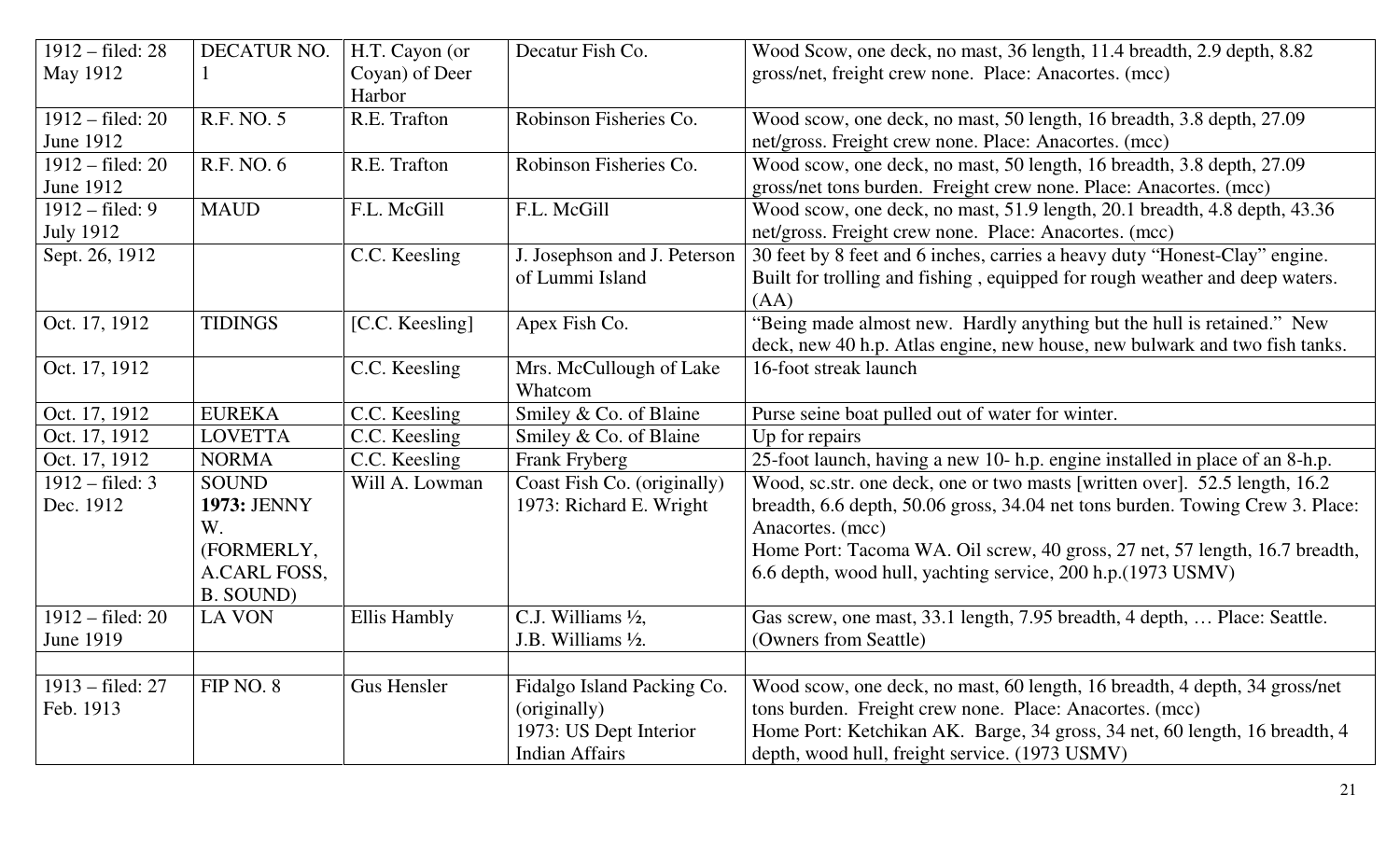| Feb. 6, 1913               |                   | <b>Walter Dickerson</b>   | Fidalgo Island Packing Co. | Contract for seven pot scows, 11 by 34 feet, and five deck scows, 16 by 60     |
|----------------------------|-------------------|---------------------------|----------------------------|--------------------------------------------------------------------------------|
|                            |                   |                           |                            | feet.                                                                          |
| Feb. 6, 1913               |                   | <b>Walter Dickerson</b>   | Astoria & Puget Sound      | Three scows ordered                                                            |
| Feb. 6, 1913               |                   | <b>Walter Dickerson</b>   | Coast Fish Co.             | Two scows.                                                                     |
| 1913 – filed: 21           | P.G. NO. 4        | <b>Gus Hensler</b>        | Fidalgo Island Packing Co. | Scow, one deck, no mast, 34 length, 10.5 breadth, 3 depth, 8.41 gross/net tons |
| Feb. 1913                  |                   |                           |                            | burden. Fish crew none. Place: Anacortes. (mcc)                                |
| $1913 - \text{field}$ : 21 | P.G. NO. 5        | <b>Gus Hensler</b>        | Fidalgo Island Packing Co. | Wood scow, one deck, no mast, 34 length, 10.5 breadth, 3 depth, 8.41           |
| Feb. 1913                  |                   |                           |                            | gross/net. Fishing crew none. Place: Anacortes. (mcc)                          |
| 1913 – filed: 21           | <b>FIP NO. 12</b> | Gus Hensler               | Fidalgo Island Packing Co. | Wood scow, one deck, no mast, 34 length, 10.5 breadth, 3 depth, 8.41           |
| Feb. 1913                  |                   |                           |                            | gross/net tons burden. Fishing crew none. Place: Anacortes. (mcc)              |
| $1913 - filed: 21$         | <b>FIP NO. 13</b> | Gus Hensler               | Fidalgo Island Packing Co. | Wood scow, one deck, no mast, 34 length, 10.5 breadth, 3 depth, 8.41           |
| Feb. 1913                  |                   |                           |                            | gross/net tons burden. Fishing crew none. Place: Anacortes. (mcc)              |
| 1913 – filed: 21           | <b>FIP NO. 14</b> | Gus Hensler               | Fidalgo Island Packing Co. | Wood scow, one deck, no mast, 34 length, 10.5 breadth, 3 depth, 8.41           |
| Feb. 1913                  |                   |                           | 1973: Whiz Fish Products   | gross/net tons burden. Fishing crew none. Place: Anacortes. (mcc)              |
|                            |                   |                           | Corp. WA.                  | Home Port: Seattle WA. Barge, 8 gross, 8 net, 34 length, 10.5 breadth, 3       |
|                            |                   |                           |                            | depth, wood hull, freight service. (1973 USMV)                                 |
| $1913 - \text{field}$ : 21 | <b>FIP NO. 15</b> | Gus Hensler               | Fidalgo Island Packing Co. | Wood scow, one deck, no mast, 34 length, 10.5 breadth, 3 depth, 8.41           |
| Feb. 1913                  |                   |                           |                            | gross/net tons burden. Fishing crew none. Place: Anacortes. (mcc)              |
| $1913 - filed: 21$         | <b>FIP NO. 16</b> | Gus Hensler               | Fidalgo Island Packing Co. | Wood scow, one deck, no mast, 34 length, 10.5 breadth, 3 depth, 8.41           |
| Feb. 1913                  |                   |                           |                            | gross/net tons burden. Fishing crew none. Place: Anacortes. (mcc)              |
| $1913 - filed: 14$         | <b>PACIFIC</b>    | J.A. Taylor (filed        | J.A. Taylor                | Gas screw, one deck, one mast, 46.3 length, 12 breadth, 3.9 depth, 20.39       |
| Feb. 1913 (mcc)            |                   | it)                       | <b>Leonard Fitch</b>       | gross/ 13.87 net. Fishing crew one. Place: Anacortes. (mcc)                    |
| Feb.27, 1913               |                   | J.A. Taylor of            |                            | 50 feet long, 12 feet wide, 5 feet deep, 24-h.p. engines. Will be used in the  |
| (AA)                       |                   | Guemes and L.             |                            | fishing trade by her owners. (AA)                                              |
|                            |                   | <b>Fitch of Anacortes</b> |                            |                                                                                |
| $1913 - \text{field}: -$   | P.G. NO. 6        | <b>Gus Hensler</b>        | Fidalgo Island Packing Co. | Wood scow, one deck, no mast, 60 length, 16 breadth, 4 depth, 34 gross/34      |
|                            |                   |                           |                            | net tons burden. Freight crew none. Place: Anacortes. (mcc)                    |
|                            |                   |                           |                            |                                                                                |
| Feb. 27, 1913              |                   | C.C. Keesling             | Apex Fish Co.              | 60-foot deck scow, started construction                                        |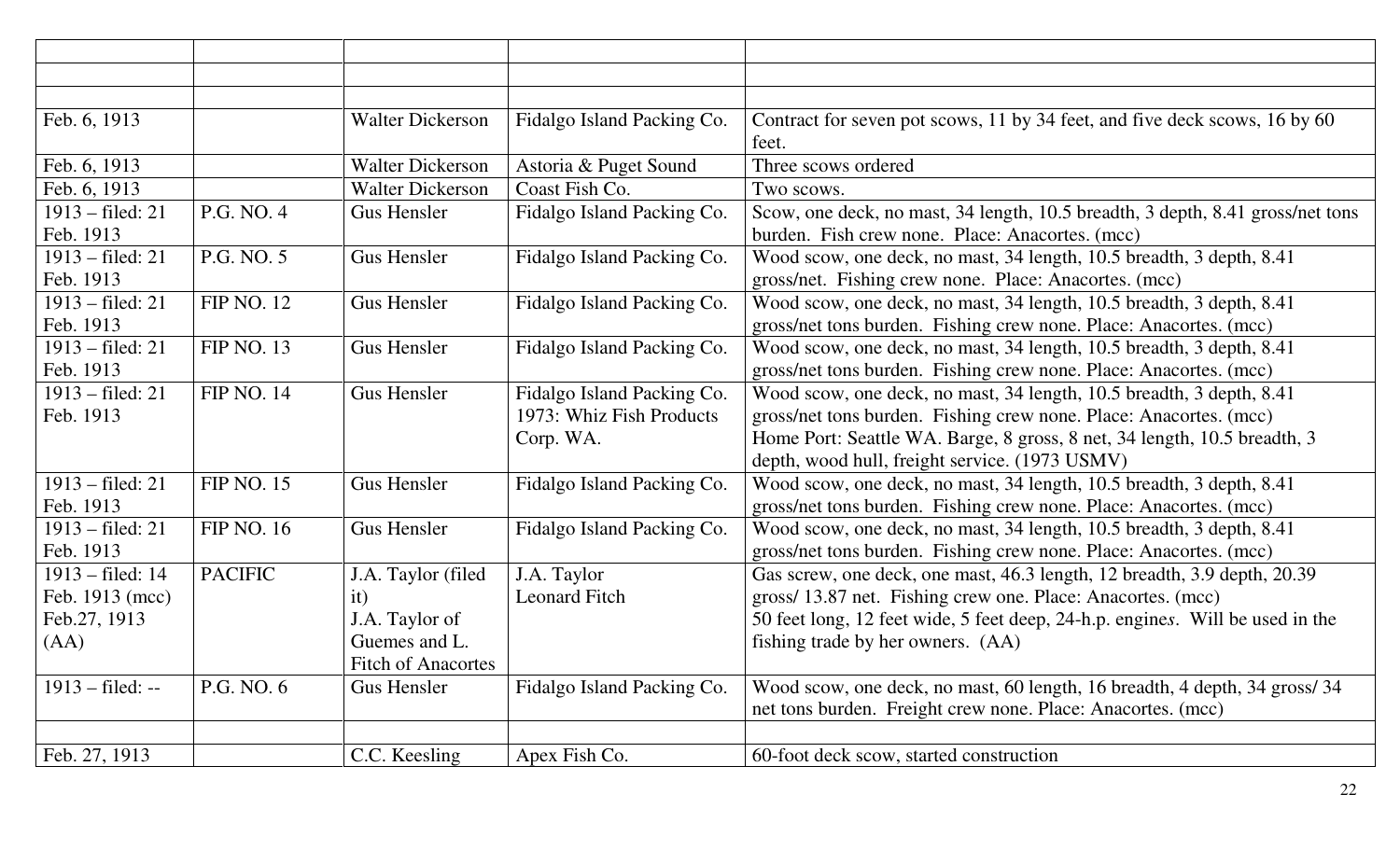| Feb. 27, 1913              |                   | C.C. Keesling           | Apex Fish Co.              | 34-foot trap scow, started construction                                       |
|----------------------------|-------------------|-------------------------|----------------------------|-------------------------------------------------------------------------------|
| Feb. 27, 1913              |                   | C.C. Keesling           | Apex Fish Co.              | Two deck scows and three 32-foot scows ordered for June delivery.             |
| Feb. 27, 1913              |                   | <b>Keesling Boat</b>    | <b>Curtis Wharf</b>        | Punt                                                                          |
|                            |                   | Yard                    |                            |                                                                               |
| Feb. 27, 1913              |                   | <b>Keesling Boat</b>    | J. J. Lamphear             | 24-foot dory finished. Rigged with 3-h.p. Ferro engine.                       |
|                            |                   | Yard                    |                            |                                                                               |
| Feb. 27, 1913              | <b>LEO</b>        | Keesling                |                            | Repaired                                                                      |
| Feb. 27, 1913              | <b>VALENTINE</b>  | Keesling                |                            | Repaired                                                                      |
| Feb. 27, 1913              |                   | Keesling                | Island Belt Steamship Co.  | House scow to be overhauled and receive a coat of copper paint.               |
| Feb. 27, 1913              | <b>KINGFISHER</b> | Keesling                | Ainsworth & Dunn           | Purse seine                                                                   |
| Feb. 27, 1913              |                   | C.C. Keesling           | W.W. Moulton               | 30-foot, 15-h.p., V bottom ordered and work begun upon.                       |
| Feb. 27, 1913              | <b>BESSIE B</b>   | C.C. Keesling           | <b>Apex Fish Company</b>   | "Bessie B will soon be ready to take to the water." – Nov. 19, 1914: "The     |
|                            |                   |                         |                            | steamer, Bessie B. was docked and sidetracked for the winter at the Keesling  |
|                            |                   |                         |                            | plant."                                                                       |
| Feb. 27, 1913              | <b>ALASKA</b>     | Keesling                | Porter Fish Company        | Relaunched after thorough rehauling.                                          |
|                            | <b>CHIEF</b>      |                         |                            |                                                                               |
| $1913 - \text{field}$ : 18 | <b>APEX NO. 8</b> | Lee H. Wakefield        | Apex Fish Co.              | Wood scow, one deck, no mast, 60.4 length, 16 breadth, 3.9 depth, 32          |
| March 1913                 |                   |                         |                            | gross/net tons burden. Freight crew none. Place: Anacortes. (mcc)             |
| 1913 – filed: 19           | FIP NO. 9         | <b>Gus Hensler</b>      | Fidalgo Island Packing Co. | Wood scow, one deck, no mast, 60 length, 16 breadth, 4 depth, 34 gross/net    |
| March 1913                 |                   |                         | (originally)               | tons burden. Freight crew none. Place: Anacortes. (mcc)                       |
|                            |                   |                         | 1973: US Dept Interior     | Home port: Ketchikan AK. Barge, 34 gross, 34 net, 60 length, 16 breadth, 4    |
|                            |                   |                         | <b>Indian Affairs</b>      | depth, wood hull, freight service. (1973 USMV)                                |
| 1913 – filed: 19           | <b>FIP NO. 10</b> | <b>Gus Hensler</b>      | Fidalgo Island Packing Co. | Wood scow, one deck, no mast, 60 length, 16 breadth, 4 depth, 34 gross/net    |
| March 1913                 |                   |                         |                            | tons burden. Freight crew none. Place: Anacortes. (mcc)                       |
| $1913 - \text{field}$ : 19 | <b>FIP NO. 11</b> | <b>Gus Hensler</b>      | Fidalgo Island Packing Co. | Wood scow, one deck, no mast, 60 length, 16 breadth, 4 depth, 34 gross/net    |
| March 1913                 |                   |                         |                            | tons burden. Freight crew none. Place: Anacortes. (mcc)                       |
| $1913 - \text{field}$ : 9  | DIXIE NO. 6       | <b>Walter Dickenson</b> | <b>Astoria Puget Sound</b> | Wood scow, one deck, no mast, 60 length, 16 breadth, 4 depth, 34 gross/net    |
| April 1913                 |                   | $(n \text{ or } r)$     | Canning Co.                | tons burden. Fishing crew none. Place: Anacortes. (mcc)                       |
| $1913 - \text{field}$ : 9  | DIXIE NO. 7       | <b>Walter Dickerson</b> | <b>Astoria Puget Sound</b> | Wood scow, one deck, no mast, 60 length, 16 breadth, 4 depth, 34 gross/ net.  |
| April 1913                 |                   |                         | Canning Co.                | Fishing crew none. Place: Anacortes. (mcc)                                    |
| $1913 - \text{filed}: 10$  | APEX NO. 11       | Lee H. Wakefield        | Apex Fish Co.              | Scow, one deck, no mast, 34 length, 9.8 breadth, 3 depth, 8.57 gross/net tons |
| April 1913                 |                   |                         |                            | burden. Fishing crew none. Place: Anacortes. (mcc)                            |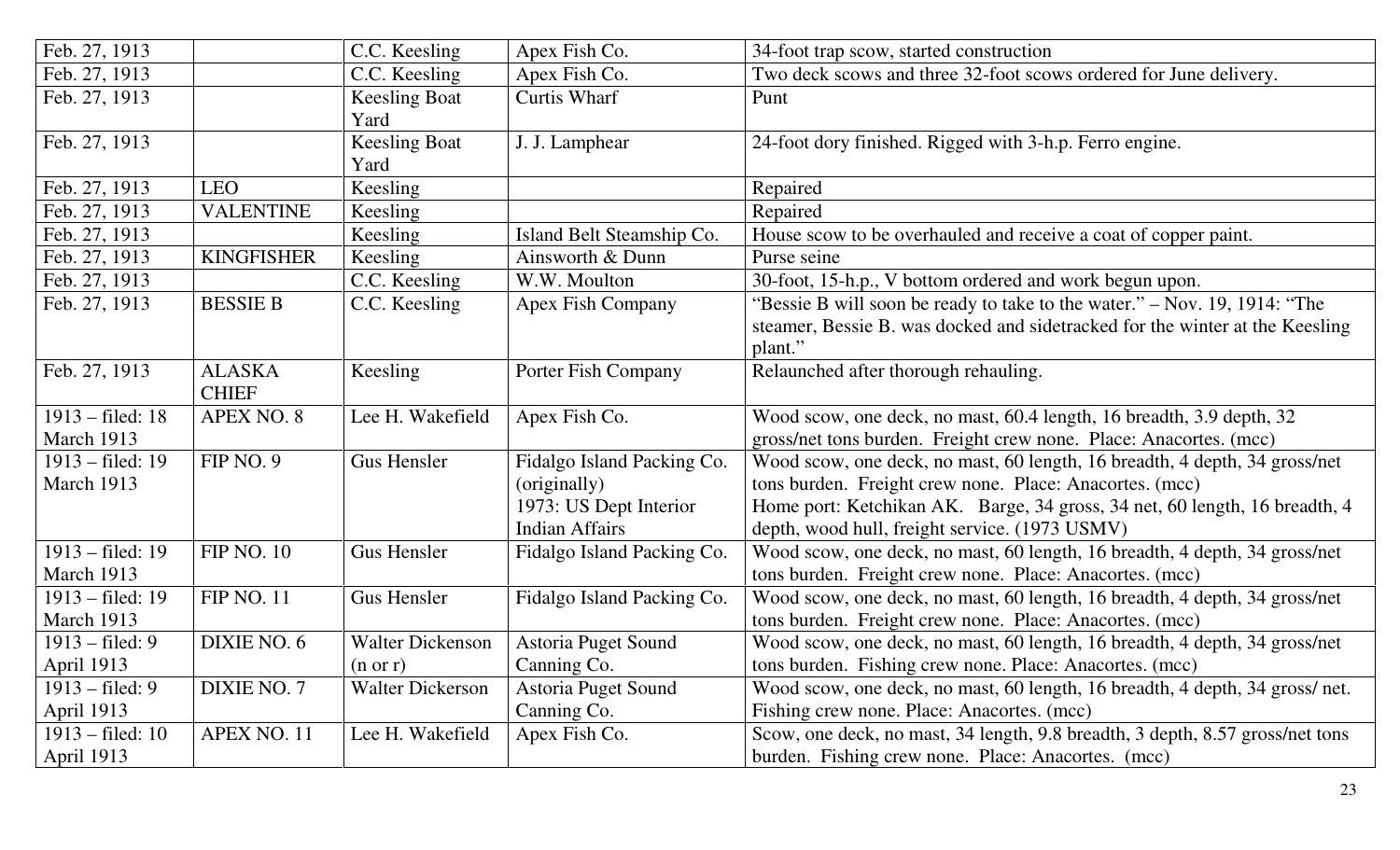| 1913-filed: 30             | APEX NO. 9         | Lee H. Wakefield        | Apex Fish Co.             | Wood scow, one deck, no mast, 60.4 length, 16 breadth, 3.9 depth, 32           |
|----------------------------|--------------------|-------------------------|---------------------------|--------------------------------------------------------------------------------|
| April 1913                 |                    |                         |                           | gross/net tons burden. Freight crew none. Place: Anacortes. (mcc)              |
| $1913 - filed: 2$          | WHITE CREST        | Ray B. Lowman           | Coast Fish Co.            | Wood scow, one deck, no mast, 52 length, 14 breadth, 4 depth, 24.7 gross/net   |
| May 1913                   | NO.3               |                         |                           | tons burden. Freight crew none. Place: Anacortes. (mcc)                        |
| $1913 - \text{field}$ : 2  | <b>WHITE CREST</b> | Ray B. Lowman           | Coast Fish Co.            | Wood scow, one deck, no mast, 52 length, 14 breadth, 4 depth, 24.7 gross/net   |
| May 1913                   | NO. 4              |                         |                           | tons burden. Freight crew none. Place: Anacortes. (mcc)                        |
|                            |                    |                         |                           |                                                                                |
| $1913 - \text{field: } 3$  | A.U.S.             | <b>Walter Dickerson</b> | San Juan Fish Packing Co. | Wood scow, no deck, no mast, 32 length, 9 breadth, 2.8 depth, 6.43 gross/net   |
| May 1913                   |                    |                         |                           | tons burden. Fishing crew none. Place: Anacortes. (mcc)                        |
| 1913-filed: 28             | APEX NO. 10        | Lee H. Wakefield        | Apex Fish Co.             | Wood scow, one deck, no mast, 60.4 length, 16 breadth, 3.9 depth, 32           |
| May 1913                   |                    |                         |                           | gross/net tons burden. Freight crew none. Place: Anacortes. (mcc)              |
| $1913 - \text{field}$ : 24 | PORTER NO.         | Fred B. Fulton          | Porter Fish Co.           | Wood scow, one deck, no mast, 50 length, 16 breadth, 4 depth, 27.9 gross/net   |
| June 1913                  | 19                 |                         |                           | tons burden. Freight crew none. Place: Anacortes. (mcc)                        |
| 1913 – filed: 24           | PORTER NO.         | Fred B. Fulton          | Porter Fish Co.           | Wood scow, one deck, no mast, 50 length, 16 breadth, 4 depth, 27.9 gross/net   |
| <b>June 1913</b>           | 20                 |                         |                           | tons burden. Freight crew none. Place: Anacortes. (mcc)                        |
| $1913 - \text{field}$ : 28 | APEX NO. 12        | Lee H. Wakefield        | Apex Fish Co.             | Wood scow, no deck, no mast, 32 length, 8.8 breadth, 2.9 depth, 5.68 gross/net |
| June 1913                  |                    |                         |                           | tons burden. Freight crew none. Place: Anacortes. (mcc)                        |
| $1913 - filed: 28$         | APEX NO. 13        | Lee H. Wakefield        | Apex Fish Co.             | Wood scow, no deck, no mast, 32 length, 8.8 breadth, 2.9 depth, 5.68 gross/net |
| June 1913                  |                    |                         |                           | tons burden. Freight crew none. Place: Anacortes. (mcc)                        |
| $1913 - \text{field}$ : 28 | APEX NO. 14        | Lee H. Wakefield        | Apex Fish Co.             | Wood scow, no deck, no mast, 32 length, 8.8 breadth, 2.9 depth, 5.68 gross/net |
| June 1913                  |                    |                         |                           | tons burden. Freight crew none. Place: Anacortes. (mcc)                        |
| $1913 - \text{field}$ : 14 | PORTER NO.         | Fred B. Fulton          | Porter Fish Co.           | Wood scow, one deck, no mast, 50 length, 16 breadth, 4 depth, 27.9 gross/net   |
| <b>July 1913</b>           | 21                 |                         |                           | tons burden. Freight crew none. Place: Anacortes. (mcc)                        |
| $1913 - \text{filed}: 14$  | PORTER NO.         | Fred B. Fulton          | Porter Fish Co.           | Wood scow, one deck, no mast, 50 length, 16 breadth, 4 depth, 27.9 gross/net   |
| <b>July 1913</b>           | 22                 |                         |                           | tons burden. Freight crew none. Place: Anacortes. (mcc)                        |
| $1913 - \text{field}$ : 28 | PORTER NO.         | Fred B. Fulton          | Porter Fish Co.           | Wood scow, one deck, no mast, 50 length, 16 breadth, 4 depth, 27.9 gross/net   |
| <b>July 1913</b>           | 23                 |                         |                           | tons burden. Freight crew none. Place: Anacortes. (mcc)                        |
|                            |                    |                         |                           |                                                                                |
| July 31, 1913              |                    | Keesling                | Apex Fish Co.             | Constructed, launched and delivered seven scows                                |
| July 31, 1913              | <b>RUSTLER</b>     | Keesling                | Whidbey Island Sand and   | A tug. Overhauled and repaired                                                 |
|                            |                    |                         | Gravel Co.                |                                                                                |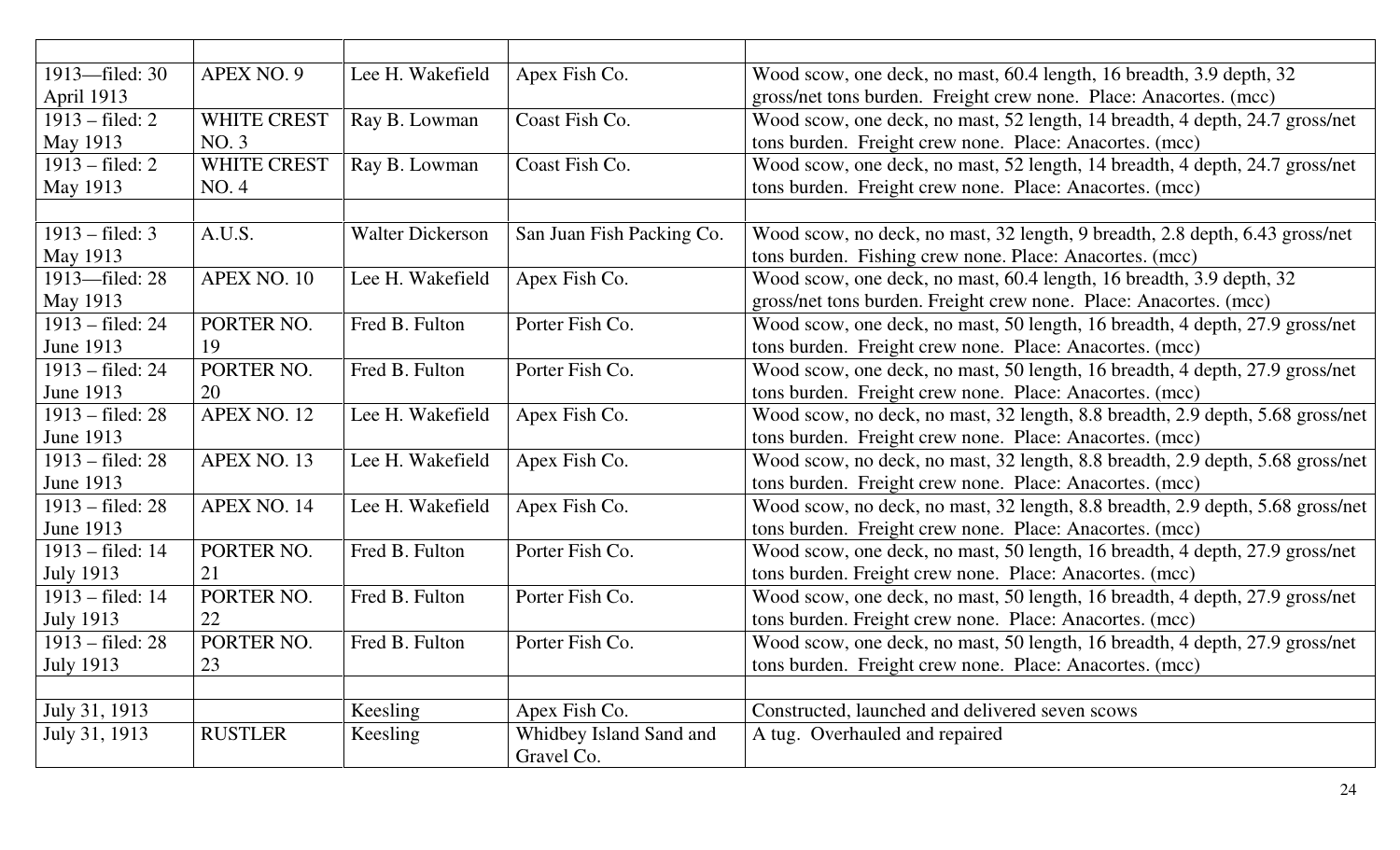| July 31, 1913              | <b>STEELHEAD</b>  | Keesling               | Ainsworth & Dunn Cannery | Put in water on July 9, 1913. Thoroughly overhauled and repaired.              |
|----------------------------|-------------------|------------------------|--------------------------|--------------------------------------------------------------------------------|
| July 31, 1913              | <b>PEERLESS</b>   | Keesling               | Henry Cayou              | Launch. Repaired                                                               |
| July 31, 1913              | <b>SOPHIA</b>     | Keesling               | Haines Oyster Co.        | Oil burner installed. To be repaired and painted. Sept. 18, 1913: Being        |
|                            |                   |                        |                          | converted to an oil burner, undergoing repairs to her hull and machinery. To   |
|                            |                   |                        |                          | be floated by Oct. 1, 1913                                                     |
| July 31, 1913              | EDNA MAY,         |                        | George Teal              | Cruiser taken charge of by Keesling for outings and picnic parties while owner |
|                            | (FORMERLY         |                        |                          | is away. (See: July 23, 1914 entry. Edna May is sold to state fish             |
|                            | AMYR)             |                        |                          | commissioner at the beginning of summer 1914. To be used for patrol duty on    |
|                            |                   |                        |                          | the Columbia River. Her name is changed to <i>Chinook</i> .)                   |
| Sept. 18, 1913             |                   | Keesling               | Rothschild & Co. of Port | Repaired a scow.                                                               |
|                            |                   |                        | Townsend                 |                                                                                |
| Sept. 18, 1913             |                   | Keesling               | Anacortes & Eastern      | Overhauled a launch.                                                           |
|                            |                   |                        | Railway                  |                                                                                |
| Sept. 18, 1913             | <b>SHAMROCK</b>   | Keesling               |                          | A motorboat launched after minor repairs.                                      |
| Sept. 18, 1913             | <b>ST. PAUL</b>   | Keesling               |                          | A purse seine boat repaired.                                                   |
| $1913 - \text{field}$ : 30 | <b>OCEAN WAVE</b> | <b>Alfred Fagerlie</b> | Porter Fish Co.          | Gas screw, one deck, one mast, 39.31 length, 11.4 breadth, 4 depth, 15.81      |
| Sept. 1913                 |                   |                        |                          | gross/ 10.80 net. Fishing crew five. Place: Anacortes. (mcc)                   |
| 1913 – filed: 23           | <b>GOPHER</b>     | W.G. Trafton           | W.G. Trafton             | Wood scow, one deck, no mast, 46 length, 16 breadth, 2.6 depth, 15.4           |
| Aug 1913                   |                   |                        |                          | gross/net tons burden. Freight crew none. Place: Anacortes. (mcc)              |
| Oct. 23, 1913              | <b>WHITE RAT</b>  | O.N. Olson             | O.N. Olson               | Auto speedboat, equipped with 20 hp Flanders automobile motor. 25-foot         |
|                            |                   |                        |                          | long, 3-feet-and-6-inch beam. Speed close to 18 knots an hour.                 |
| Oct. 30, 1913              |                   | Chidester &            | Frank Fryberg            | 25-foot motor boat, equipped with a 7.5 h.p. Peerless engine.                  |
|                            |                   | Nevius Auto            |                          |                                                                                |
|                            |                   | marine shop            |                          |                                                                                |
|                            |                   |                        |                          |                                                                                |
|                            |                   |                        |                          |                                                                                |
|                            |                   |                        |                          |                                                                                |
|                            |                   |                        |                          |                                                                                |
|                            |                   |                        |                          |                                                                                |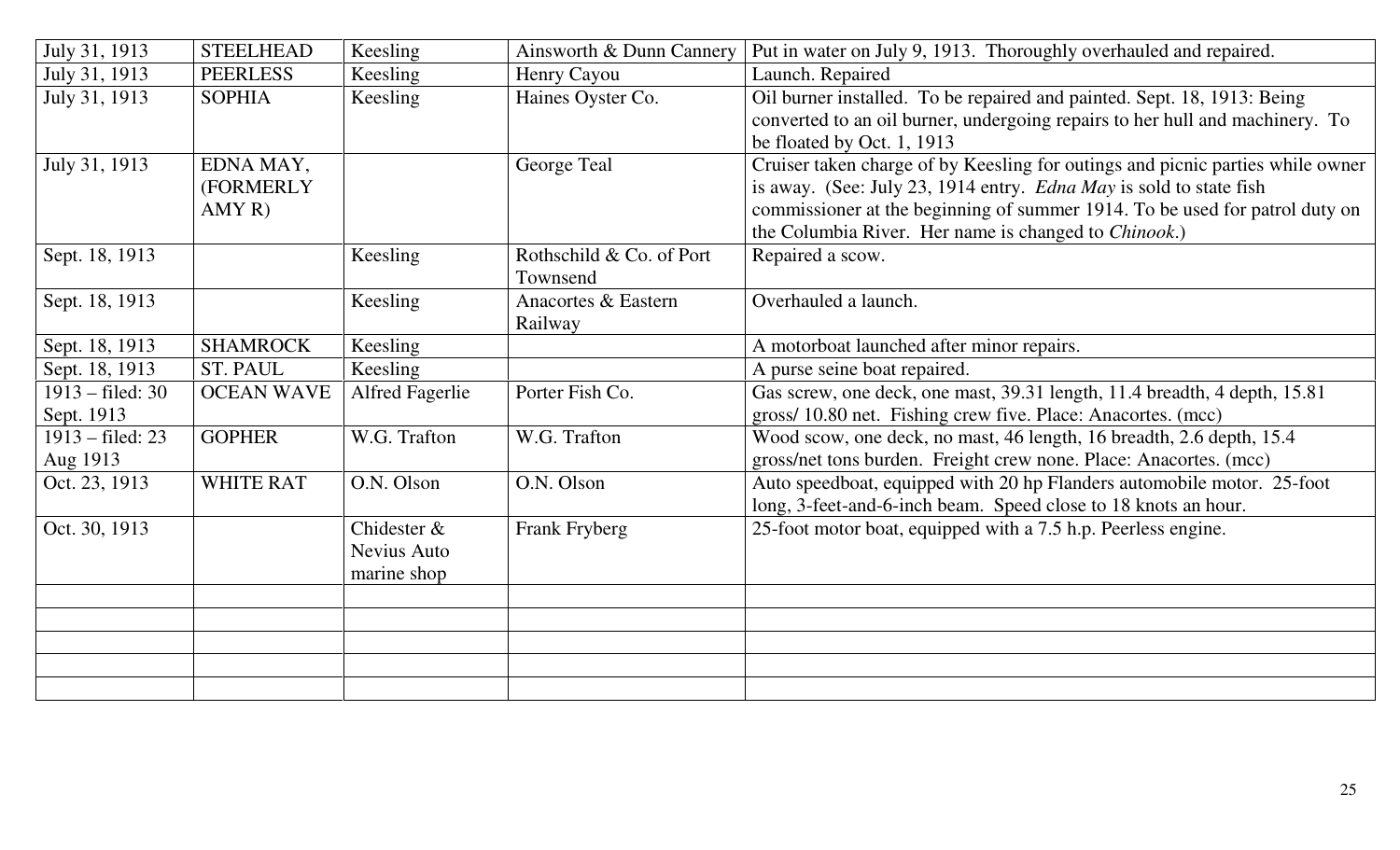| 1914 – filed: 16<br>Jan. 1914 (mcc)<br>April 16, 1914<br>(AA)              | <b>UNCLE JOHN</b>             | J.A. Taylor (mcc)<br><b>Auto Marine</b><br>Works (AA)    | John Barbarovich (mcc)<br>John Barbarovich, a well<br>known local purse-seine<br>operator (AA) | Wood gas screw, one deck, one mast, 46.5 length, 13.6 breadth, 6 depth, 26.83<br>gross/ 18.24 net tons burden. Fishing crew 10. Place: Anacortes. (mcc)<br>New purse-seine boat with Union engine makes ten knots an hour "with ease."<br>"Will be one of the finest in the local salmon fleet." (AA)                                                                                                                                 |
|----------------------------------------------------------------------------|-------------------------------|----------------------------------------------------------|------------------------------------------------------------------------------------------------|---------------------------------------------------------------------------------------------------------------------------------------------------------------------------------------------------------------------------------------------------------------------------------------------------------------------------------------------------------------------------------------------------------------------------------------|
|                                                                            |                               |                                                          |                                                                                                |                                                                                                                                                                                                                                                                                                                                                                                                                                       |
| Jan. 29, 1914                                                              | <b>CRYSTAL</b>                | by owner or<br>Trafton                                   | W. H. Walker                                                                                   | Twelve ton steamer to be converted into a purse seine boat for salmon fishing.                                                                                                                                                                                                                                                                                                                                                        |
| $1914 - \text{field}$ : 30<br>March 1914<br>(mcc)<br>April 2, 1914<br>(AA) | <b>LIBERTY</b>                | Fred Olson                                               | Fred Olson & Betty Olson                                                                       | Wood, gas screw, one deck, one mast 28.5 length, 9 breadth, 4.8 depth, 9.17<br>gross/6.24 net tons burden. Fishing crew one. Place: Anacortes. (mcc)<br>A new purse-seiner being constructed on the waterfront next to the Matheson<br>Fisheries Plant. 28-foot long, 9-foot beam, 5-feet depth, 9-tons gross<br>displacement, 6-tons net displacement. She will be in commission by the<br>opening of the coming salmon season. (AA) |
|                                                                            |                               |                                                          |                                                                                                |                                                                                                                                                                                                                                                                                                                                                                                                                                       |
| $1914 - filed: 20$<br>April 1914                                           | <b>KAP</b><br><b>VELALUKA</b> | John Seman                                               | Frank Padovan                                                                                  | Wood, gas screw, one deck, one mast, 35 length, 11 breadth, 4 depth, 12.3<br>gross/8.36 net tonnage (mcc)<br>Gas screw, 12 gross, 8 net, 35 length, 11 breadth, 4 depth, fishing service,<br>crew of 2, 13 h.p. Home Port: Seattle WA. (1914 USMV)                                                                                                                                                                                    |
| 1914 – filed: 22<br>June 1914 (mcc)<br>Jan. 29, 1914<br>(AA)               | <b>NEW ALICE</b>              | W.M. Eckley<br>(mcc)<br><b>Trafton Boat Shop</b><br>(AA) | W.M. Eckley $\frac{1}{2}$ ,<br>Theodore Stockwell 1/2.                                         | Wood gas screw, one deck, one mast, 31 length, 11 breadth, 3.7 depth, 10.07<br>gross/ 6.85 net. Freight crew one. Place: Anacortes. (mcc)<br>New fishing ship to be attached to the local purse seine fleet. 40 feet long, 11<br>feet wide, will have a capacity of 10 tons gross and 6 tons net. (AA)                                                                                                                                |
| July 23, 1914                                                              | <b>BLAINE</b>                 | Keesling                                                 | Blaine Co.                                                                                     | 60-foot tow boat launched after extensive repairs. Underwent a general<br>overhauling and received new waterline guards. Was "on the ways" for several<br>weeks while it was being fixed.                                                                                                                                                                                                                                             |
| July 23, 1914                                                              | <b>OLAF</b>                   | Keesling                                                 |                                                                                                | 50-foot purse seine given quick repairs.                                                                                                                                                                                                                                                                                                                                                                                              |
| July 23, 1914                                                              |                               | Keesling                                                 | <b>State Fish Commissioner's</b><br>department                                                 | 26-foot cruiser to be used as a patrol boat on Lake Crescent. Raised deck,<br>pilot house control type, especially adapted for work on Lake Crescent.<br>Keesling sold State fish commissioner the cabin cruiser Edna May for patrol<br>duty on the Columbia River. The name <i>Edna May</i> changed to <i>Chinook</i> .                                                                                                              |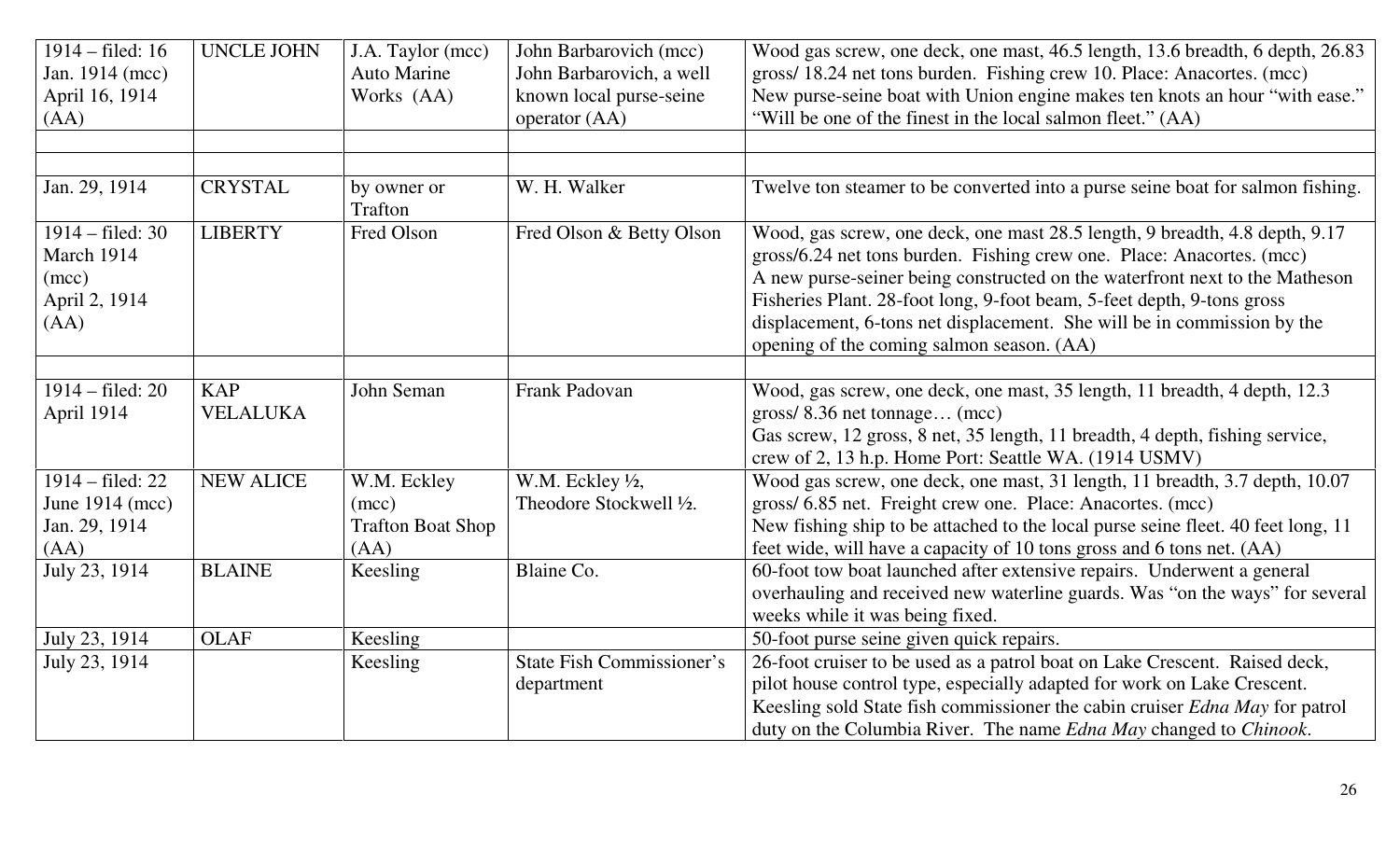| Nov. 19, 1914                                                       |                 | Keesling      | Fidalgo Island Packing Co.                                                                                     | Keesling awarded contract to construct seven 60-foot scows. [June 24, 1915:<br>Last of the ordered scows launched.]                                                                                                                                                                                                                                                                                                                                                                                                                                                                                                                                                                     |
|---------------------------------------------------------------------|-----------------|---------------|----------------------------------------------------------------------------------------------------------------|-----------------------------------------------------------------------------------------------------------------------------------------------------------------------------------------------------------------------------------------------------------------------------------------------------------------------------------------------------------------------------------------------------------------------------------------------------------------------------------------------------------------------------------------------------------------------------------------------------------------------------------------------------------------------------------------|
| Nov. 19, 1914                                                       |                 | Keesling      | <b>Walter Elliott</b>                                                                                          | Keesling awarded contract to construct 60-foot boat. -Dec. 17, 1914: "The<br>ship builder is this week laying the keel and starting construction of a sixty-<br>foot cannery tender for Walter Elliott of this city."                                                                                                                                                                                                                                                                                                                                                                                                                                                                   |
| Nov. 19, 1914                                                       | <b>HYDAH</b>    | Keesling      | Apex Fish Co.                                                                                                  | Schooner docked.                                                                                                                                                                                                                                                                                                                                                                                                                                                                                                                                                                                                                                                                        |
| Nov. 19, 1914                                                       | <b>SEA WOLF</b> | Keesling      |                                                                                                                | Launched after being thoroughly overhauled.                                                                                                                                                                                                                                                                                                                                                                                                                                                                                                                                                                                                                                             |
|                                                                     |                 |               |                                                                                                                |                                                                                                                                                                                                                                                                                                                                                                                                                                                                                                                                                                                                                                                                                         |
|                                                                     |                 |               |                                                                                                                |                                                                                                                                                                                                                                                                                                                                                                                                                                                                                                                                                                                                                                                                                         |
|                                                                     |                 |               |                                                                                                                |                                                                                                                                                                                                                                                                                                                                                                                                                                                                                                                                                                                                                                                                                         |
| $1915 - \text{field}$ : 16<br>Jan. 1915                             | <b>LEONINE</b>  | W.J. Elliott  | W.J. Elliott                                                                                                   | Wood gas screw, one deck, one mast, 50.4 length, 15.7 breadth, 5 depth, 25.59<br>gross/21.39 net tons burden. Freight crew one. Place: Anacortes. (mcc)                                                                                                                                                                                                                                                                                                                                                                                                                                                                                                                                 |
| $1915 - filed: 1$<br>March, 1915<br>(mcc)<br>March 18, 1915<br>(AA) | $\rm ELK$ II    | C.C. Keesling | Frank Taylor 1/2, Harry<br>Rickaby $\frac{1}{2}$ . (mcc)<br>Rickaby and Taylor (AA)<br>1973- Thomas H. Lampman | Wood gas screw, one deck, no mast, 42 length, 13.3 breadth, 3.7 depth, 15.78<br>gross/14.10 net tons burden. Place: Anacortes. (mcc)<br>Spacious and comfortable ferry for the Anacortes-Guemes run. Seating<br>capacity of 60, wide roomy cabin and spacious cockpit, 48 feet long, twelve-<br>foot beam, five-feet draw, equipped with 20 h.p. Corliss engines and a<br>complete electric lighting plant. Will replace the Elk I, which will now be<br>used as a charter. (AA) [Is this the same boat? Both built 1915. Same name.]<br>Home Port: Port Townsend. Oil screw, 15 gross, 14 net, 42 length, 13.3<br>breadth, 3.7 depth, wood hull, fishing service, 225 h.p. (1973 USMV) |
| $1915 - \text{filed}: 10$<br>March 1915                             | F.I.P. NO. 17   | C.C. Keesling | Fidalgo Island Packing Co.                                                                                     | Wood scow. One deck, no mast, 58.8 length, 16 breadth, 14.1 depth, 40.27<br>tons burden. Freight crew none. Place: Anacortes. (mcc)                                                                                                                                                                                                                                                                                                                                                                                                                                                                                                                                                     |
| $1915 - \text{field}$ : 16                                          | F.I. P. NO. 18  | C.C. Keesling | Fidalgo Island Packing Co.                                                                                     | Wood scow, one deck, no mast, 58.8 length, 16 breadth, 4.1 depth, 40.27 tons.                                                                                                                                                                                                                                                                                                                                                                                                                                                                                                                                                                                                           |
| March 1915                                                          |                 |               |                                                                                                                | Fishing crew none. Place: Anacortes. (mcc)                                                                                                                                                                                                                                                                                                                                                                                                                                                                                                                                                                                                                                              |
|                                                                     |                 |               |                                                                                                                |                                                                                                                                                                                                                                                                                                                                                                                                                                                                                                                                                                                                                                                                                         |
| $1915 - \text{field}$ : 24<br>March 1915                            | F.I.P. NO. 19   | C.C. Keesling | Fidalgo Island Packing Co.                                                                                     | Wood scow, one deck, no mast, 58.8 length, 16 breadth, 4.1 depth, 40.27 tons<br>burden. Freight crew none. Place: Anacortes. (mcc)                                                                                                                                                                                                                                                                                                                                                                                                                                                                                                                                                      |
| $1915 - \text{filed}: 10$                                           | A.S.P. NO. 1    | C.C. Keesling | <b>Alaska Sanitary Packing</b>                                                                                 | Wood scow, one deck, no mast, 50.7 length, 16 breadth, 3.5 depth, 21.22                                                                                                                                                                                                                                                                                                                                                                                                                                                                                                                                                                                                                 |
| April 1915                                                          |                 |               | Co.                                                                                                            | net/gross tons burden. Freight crew none. Place: Anacortes. (mcc)                                                                                                                                                                                                                                                                                                                                                                                                                                                                                                                                                                                                                       |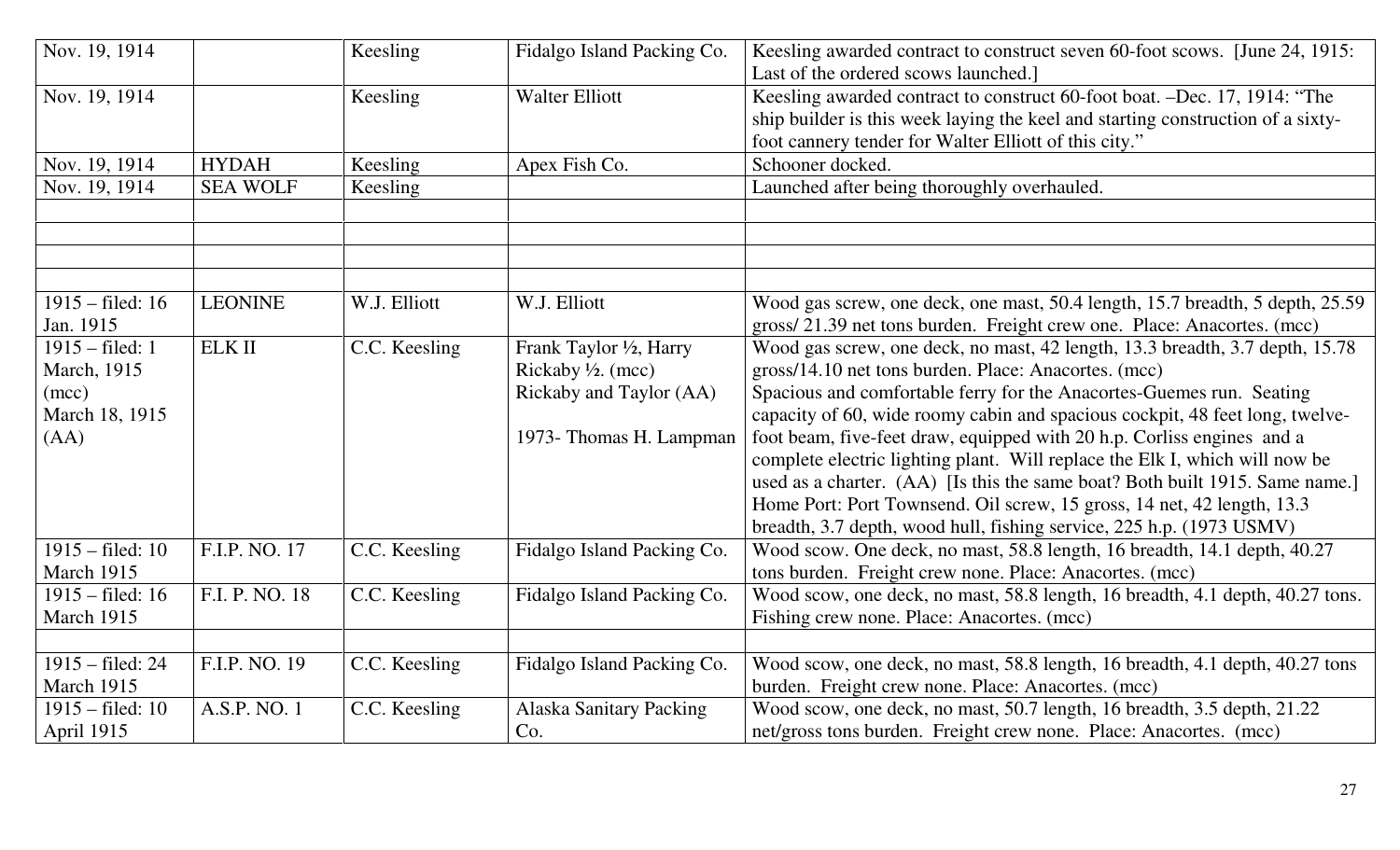| $1915 - \text{filed}: 14$  | A.S.P. NO. 2  | C.C. Keesling  | <b>Alaska Sanitary Packing</b>  | Wood scow, one deck, no mast, 50.7 length, 16 breadth, 3.5 depth, 21.22       |
|----------------------------|---------------|----------------|---------------------------------|-------------------------------------------------------------------------------|
| April 1915                 |               |                | Co.                             | gross/net, freight crew none. Place: Anacortes. (mcc)                         |
| $1915 - \text{field: } 21$ | F.I.P. NO. 20 | C.C. Keesling  | Fidalgo Island Packing Co.      | Wood scow, one deck, no mast, 58.8 length, 16 breadth, 4.1 depth, 40.27       |
| April 1915                 |               |                |                                 | gross/net tons burden. Freight crew none. Place: Anacortes. (mcc)             |
| April 22, 1915             | ANNIE B.      | [Anacortes]    | Pacific American Fisheries      | Purse seiner receiving a general overhaul and repairs.                        |
|                            |               | Machine Works] | Co.                             |                                                                               |
| April 22, 1915             |               | [Anacortes]    | J.L. Smiley, the Blaine         | Anacortes Machine Works is rebuilding a gasoline engine for a new vessel      |
|                            |               | Machine Works] | cannery man                     | being constructed in Tacoma.                                                  |
| $1915 - \text{filed}$ : 21 | <b>REF</b>    | J.A. Taylor    | J.A. Taylor                     | Wood, gas screw, one deck, one mast, 41.5 length, 13.2 breadth, 4.4 depth,    |
| May 1915                   |               |                |                                 | 19.71 gross/17.51 net. Freight crew one. Place: Anacortes. (mcc)              |
| $1915 - \text{filed}: 1$   | F.I.P. NO. 21 | C.C. Keesling  | Fidalgo Island Packing Co.      | Wood scow, one deck, no mast, 58.8 length, 16 breadth, 4.1 depth, 40.27       |
| June 1915                  |               |                |                                 | net/gross tons burden, freight crew none. Place: Anacortes.                   |
| $1915 - \text{filed: } 5$  | <b>R.F. 7</b> | W.F. Robinson  | Robinson Fisheries Co.          | Wood scow, one deck, no mast, 46 length, 14 breadth, 3.7 depth, 19.97         |
| June 1915                  |               |                |                                 | net/gross. Freight crew none. Place: Anacortes. (mcc)                         |
| $1915 - \text{filed: } 5$  | <b>R.F. 8</b> | W.F. Robinson  | Robinson Fisheries Co.          | Wood scow, one deck, no mast, 46 length, 14 breadth, 3.7 depth, 19.97         |
| June 1915                  |               |                |                                 | gross/net, freight crew none. Place: Anacortes. (mcc)                         |
| $1915 - \text{filed: } 5$  | R.F. 9        | W.F. Robinson  | Robinson Fisheries Co.          | Wood scow, one deck, no mast, 46 length, 14 breadth, 3.7 depth, 19.97         |
| June 1915                  |               |                |                                 | gross/net tons burden. Freight crew none. Place: Anacortes. (mcc)             |
| $1915 - \text{filed: } 5$  | R.F. 10       | W.F. Robinson  | Robinson Fisheries Co.          | Wood scow, one deck, no mast, 46 length, 14 breadth, 3.7 depth, 19.97         |
| June 1915                  |               |                |                                 | gross/net. Freight crew none. Place: Anacortes. (mcc)                         |
| $1915 - \text{filed: } 5$  | TOAD NO. 1    | Marion Johnson | Marion Johnson                  | Wood scow, one deck, no mast, 36.3 length, 9.2 breadth, 2.1 depth, 5.58       |
| June 1915                  |               |                |                                 | gross/net tons burden. Place: Anacortes. (mcc)                                |
| $1915 - \text{field}$ : 10 | F.I.P. NO. 22 | C.C. Keesling  | Fidalgo Island Packing Co.      | Wood scow, one deck, no mast, 58.8 length, 16 breadth, 4.1 depth. 40.27       |
| June 1915                  |               |                |                                 | gross/ net tons burden. Freight crew none. Place: Anacortes. (mcc)            |
| $1915 - \text{field: } 15$ | F.I.P. NO. 23 | C.C. Keesling  | Fidalgo Island Packing Co.      | Wood scow, one deck, no mast, 58.8 length, 16 breadth, 4.1 depth, 40.27       |
| June 1915                  |               |                |                                 | gross/net freight crew none. Place: Anacortes. (mcc)                          |
| June 24, 1915              |               | Keesling       | <b>Sanitary Packing Company</b> | Two scows constructed in the spring.                                          |
|                            |               |                | of Southeastern Alaska          |                                                                               |
| $1915 - \text{field}$ : 24 | PORTER NO.    | Fred B. Fulton | Gorman & Co.                    | Wood scow, one deck, no mast, 50 length, 16 breadth, 4 depth, 26.38 gross/net |
| June 1915                  | 24            |                |                                 | tons burden. Freight crew none. Place: Anacortes. (mcc)                       |
| $1915 - \text{field: } 24$ | PORTER NO.    | Fred B. Fulton | Gorman & Co.                    | Wood scow, one deck, no mast, 50 length, 16 breadth, 4 depth, 26.38 gross.    |
| June 1915                  | 25            |                |                                 | Net tons burden. Freight crew none. Place: Anacortes.                         |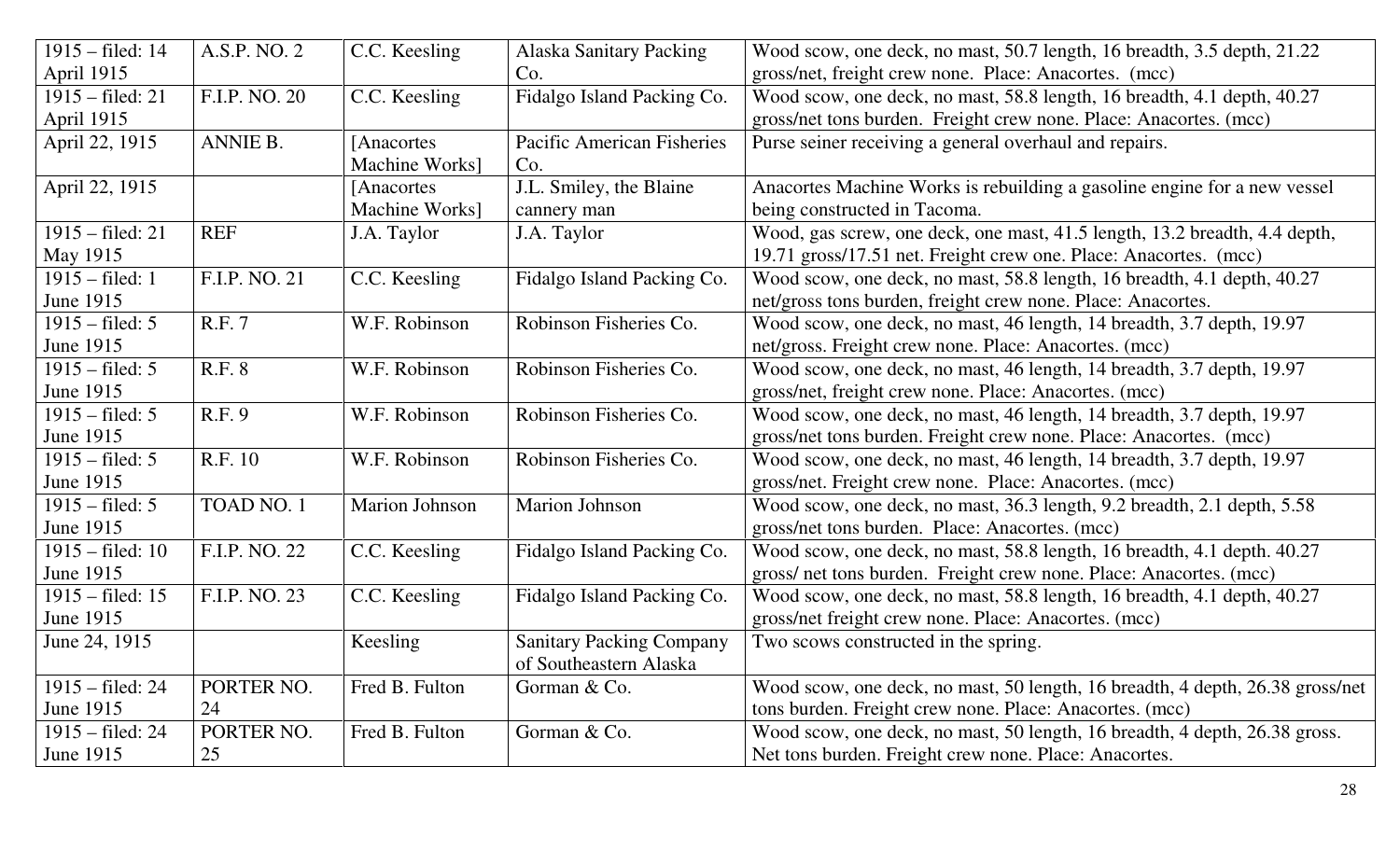| 1915—filed: 30             | <b>SANITARY 1</b> | J.F. Carroll     | Sanitary Fish Co.      | Wood scow, one deck, no mast, 50.8 length, 17 breadth, 3.6 depth, 25.92       |
|----------------------------|-------------------|------------------|------------------------|-------------------------------------------------------------------------------|
| <b>June 1915</b>           |                   |                  |                        | gross/net. Freight crew none. Place: Anacortes. (mcc)                         |
| $1915 - \text{filed}$ : 30 | <b>SANITARY 2</b> | J.F. Carroll     | Sanitary Fish Co.      | Wood scow, one deck no mast, 50.8 length, 17 breadth, 3.6 depth, 25.92        |
| June 1915                  |                   |                  |                        | gross/net. Freight crew none. Place: Anacortes. (mcc)                         |
| 1915—filed: 12             | R.F. 11           | W.F. Robinson    | Robinson Fisheries Co. | Wood scow, one deck, no mast, 46 length, 14 breadth, 3.7 depth, 19.97         |
| <b>July 1915</b>           |                   |                  |                        | gross/net tons burden. Freight crew none. Place: Anacortes. (mcc)             |
| 1915-filed: 11             | <b>BLACK BAT</b>  | Robert Woodburn  | Robert Woodburn        | Wood scow, one deck, no mast, 36.5 length, 12.3 breadth, 2.5 depth, 9.11      |
| Oct. 1915                  |                   |                  |                        | gross/net tons burden. Place: Anacortes. (mcc)                                |
| Rebuilt: 1915 -            | <b>ACTIVE</b>     | Chris Jacobson   | Chris Jacobson         | Wood, gas screw, one deck, one mast, 33.5 length, 11.1 breadth, 3.7 depth,    |
| filed: 22 Dec.             |                   |                  |                        | 13.16 gross/ 8.95 net. Remeasured. Place: Anacortes. (mcc)                    |
| 1915                       |                   |                  |                        |                                                                               |
|                            |                   |                  |                        |                                                                               |
|                            |                   |                  |                        |                                                                               |
|                            |                   |                  |                        |                                                                               |
| $1916 - \text{filed}: 15$  | <b>MARGARET</b>   | Olaf Haugland    | Olaf Haugland          | Wood, gas screw, one deck, one mast, 35 length, 10.5 breadth, 4 depth, 12.5   |
| April 1916                 |                   |                  |                        | gross/ 9.77 net tons burden. Freight crew two. Place: Anacortes. (mcc)        |
| $1916 - \text{filed}$ : 27 | MP CO. A          | Cesare J. Morani | Morani Products Co.    | Wood scow, one deck, no mast, 48.4 length, 15.7 breadth, 3.3 depth, 19.64     |
| <b>June 1916</b>           |                   |                  |                        | net/ gross tons burden. Place: Anacortes. (mcc)                               |
| $1916 - \text{filed}$ : 27 | $MP$ CO. 5        | Cesare J. Morani | Morani Products Co.    | Wood scow, one deck, no mast, 44.2 length, 13.7 breadth, 2.9 depth, 13.72     |
| June 1916                  |                   |                  |                        | gross.net tons burden. Place: Anacortes. (mcc)                                |
| $1916 - \text{filed}$ : 27 | MP CO. B          | Cesare J. Morani | Morani Products Co.    | Wood scow, one deck, no mast, 34.9 length, 12.8 breadth, 3.3 depth, 11.91     |
| June 1916                  |                   |                  |                        | gross/net (11.18 gross/net). Place: Anacortes. (mcc)                          |
| $1916 - \text{field: } 27$ | MP CO. C          | Cesare J. Morani | Morani Products Co.    | Wood scow, one deck, no mast 47.4 length, 13.9 breadth, 3.5 depth, 18.11      |
| June 1916                  |                   |                  |                        | gross/net tons burden. Place: Anacortes. (mcc)                                |
| 1916—filed: 26             | MP CO. D          | C.H. Bamberger   | Morani Products Co.    | Wood scow, one deck, no mast, 48 length, 15.7 breadth, 3.2 depth, 19.64 gross |
| <b>July 1916</b>           |                   |                  |                        | net tons burden. Freight crew none. Place: Anacortes. (mcc)                   |
|                            |                   |                  |                        |                                                                               |
|                            |                   |                  |                        |                                                                               |
|                            |                   |                  |                        |                                                                               |
|                            |                   |                  |                        |                                                                               |
|                            |                   |                  |                        |                                                                               |
|                            |                   |                  |                        |                                                                               |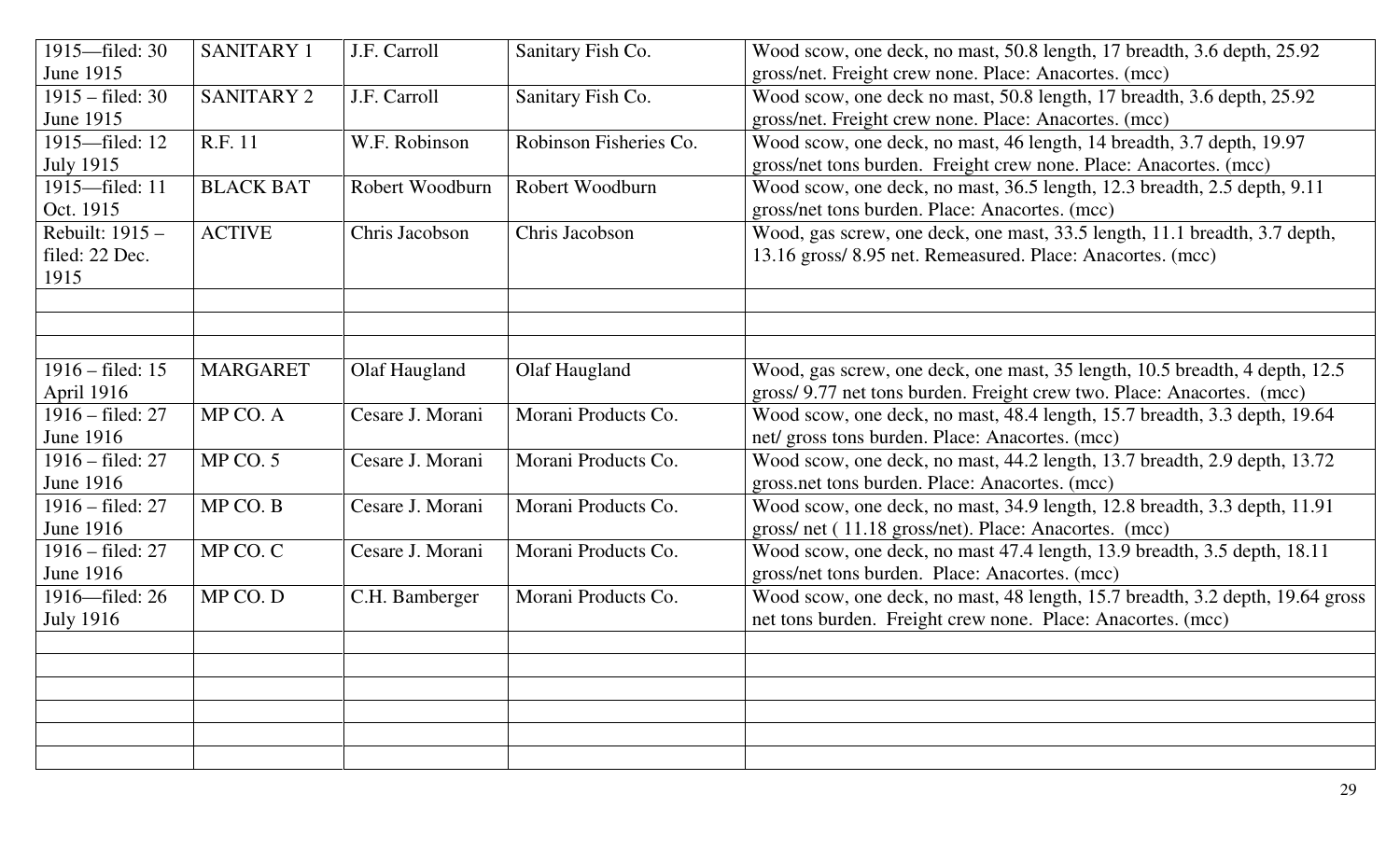| 1917—filed: 26             | SP NO. 3           | C.C. Keesling | Sunny Point Packing Co.     | Wood scow, one deck, no mast, 60.5 length, 16.1 breadth, 3.9 depth, 31.09      |
|----------------------------|--------------------|---------------|-----------------------------|--------------------------------------------------------------------------------|
| Jan 1917                   |                    |               |                             | gross/net tons burden. Place: Anacortes. (mcc)                                 |
| $1917 - filed: 5$          | <b>RAY</b>         | F.L. McGill   | F. L. McGill                | Wood scow, one deck, no mast, 61 length, 22 breadth, 4.8 depth, 142.25         |
| Feb. 1917                  |                    |               |                             | gross/net tons burden. Place: Anacortes. (mcc)                                 |
| 1917 – filed: 13           | P.G. NO. 7         | G.W. Bennet   | Fidalgo Island Packing Co.  | Wood scow, one deck, no mast, 34 length, 10.8 breadth, 2.4 depth, 6.50         |
| Feb. 1917                  |                    |               |                             | gross/net tons burden. Place: Anacortes. (mcc)                                 |
| 1917 – filed: 13           | P.G. NO. 8         | G.W. Bennet   | Fidalgo Island Packing Co.  | Wood scow, one deck, no mast, 34 length, 10.8 breadth, 2.4 depth, 6.50         |
| Feb. 1917                  |                    |               |                             | gross/net tons burden. Place: Anacortes. (mcc)                                 |
| 1917 – filed: 13           | P.G. NO. 9         | G.W. Bennet   | Fidalgo Island Packing Co.  | Wood scow, one deck, no mast, 34 length, 10.8 breadth, 2.4 depth, 6.50         |
| Feb. 1917                  |                    |               |                             | gross/net tons burden. Place: Anacortes. (mcc)                                 |
| $1917 - filed: 16$         | <b>NELLIE JUAN</b> | C.C. Keesling | Copper River Packing Co.    | Wood scow, one deck, no mast, 51 length, 18 breadth, 3.8 depth, 29.15 tons     |
| Feb. 1917                  | <b>NO.1</b>        |               | (originally)                | gross/net tons burden. Place: Anacortes. (mcc)                                 |
|                            |                    |               | 1973: San Juan Fishing $\&$ | Home Port: Juneau AK. Barge, 29 gross, 29 net, 51 length, 18 breadth, 3.8      |
|                            |                    |               | Packing Co. WA              | depth, wood hull, freight service. (1973 USMV)                                 |
| $1917 - \text{field}$ : 16 | <b>ELIZABETH</b>   | C.C. Keesling | Copper River Packing Co.    | Wood scow, one deck, no mast, 51 length, 18 breadth, 3.8 depth, 29.15 tons     |
| Feb. 1917                  |                    |               |                             | gross/net tons burden. Place: Anacortes. (mcc)                                 |
| $1917 - \text{field}$ : 16 | <b>WINIFRED</b>    | C.C. Keesling | Copper River Packing Co.    | Wood scow, one deck, no mast, 51 length, 18 breadth, 3.8 depth, 29.15 tons     |
| Feb. 1917                  |                    |               |                             | gross/net tons burden. Place: Anacortes. (mcc)                                 |
| $1917 - \text{filed: } 16$ | <b>CORA</b>        | C.C. Keesling | Copper River Packing Co.    | Wood scow, one deck, no mast, 51 length, 18 breadth, 3.8 depth, 29.15 tons     |
| Feb. 1917                  |                    |               |                             | gross/net tons burden. Place: Anacortes. (mcc)                                 |
| $1917 - filed: 5$          | APEX NO. 15        | H.J. Sackett  | Apex Fish Co.               | Wood scow, one deck, no mast, 44.5 length, 12.5 breadth, 2.7 depth, 12.26      |
| April 1917                 |                    |               |                             | gross/net tons burden. Place: Anacortes. (mcc)                                 |
| $1917 - filed: 3$          | APEX NO. 16        | H.J. Sackett  | Apex Fish Co.               | Wood scow, one deck, no mast, 60.5 length, 20 breadth, 4.3 depth 44.53         |
| May 1917                   |                    |               |                             | gross/net tons burden. Place: Anacortes. (mcc)                                 |
| $1917 - filed: 5$          | <b>SOCKEYE</b>     | J.A. Taylor   | Ivan Bakovic, 2/3           | Wood, gas screw, one deck, one mast, 52.5 length, 14.5 breadth, 6.1 depth, 3.2 |
| May 1917                   |                    |               | Matt Ivanovic, 1/3.         | gross/27 net tons burden. Place: Anacortes. (mcc)                              |
| $1917 - \text{field}$ : 12 | NEAH NO. 3         | Fred Fulton   | Anacortes Fisheries Co.     | Wood scow, one deck, no mast, 53.7 length, 18 breadth, 4.2 depth, 34.36        |
| May 1917                   |                    |               |                             | net/gross tons burden. Place: Anacortes. (mcc)                                 |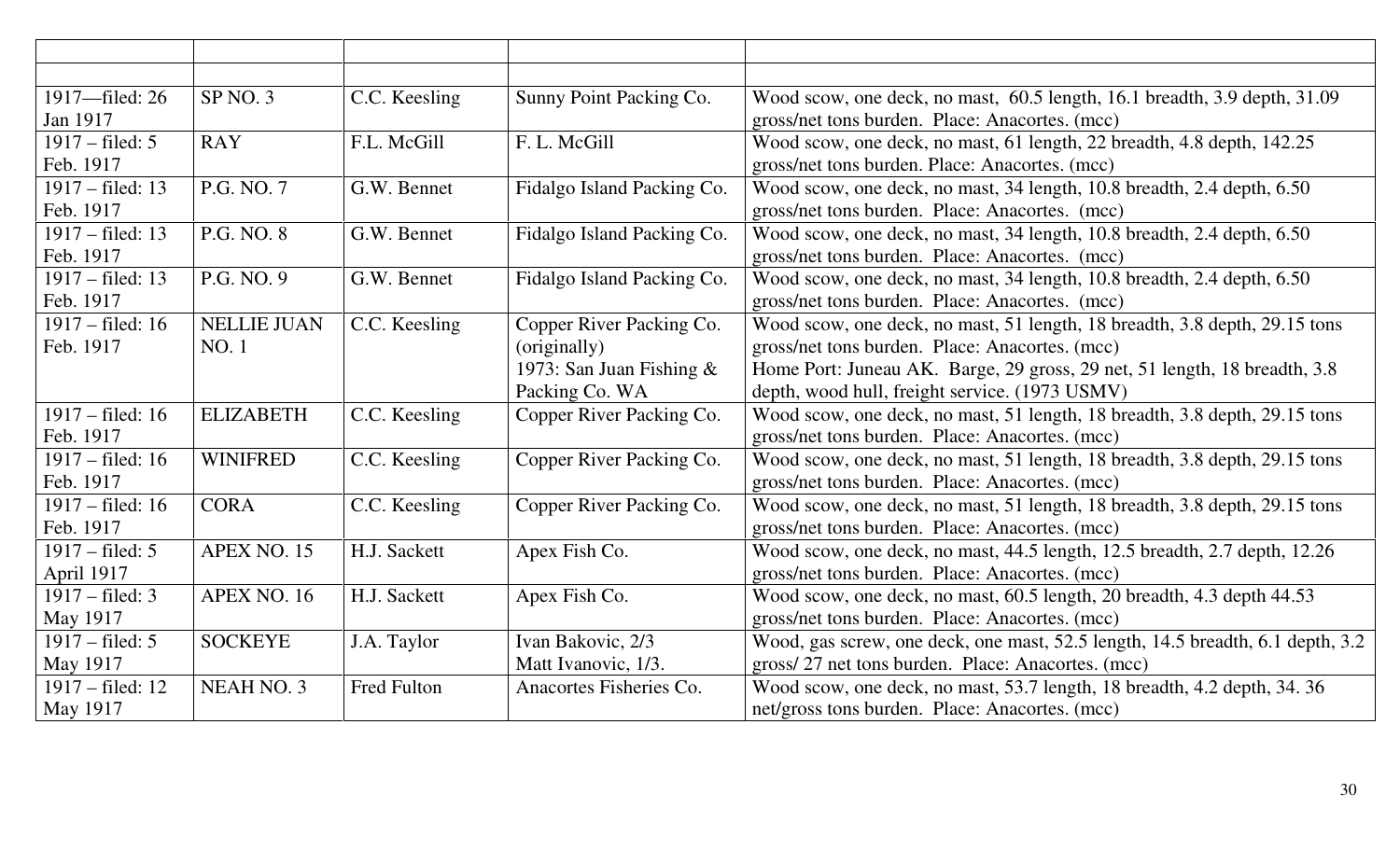| 1917-filed: 18     | RF NO.1            | J.E. Trafton     | 1917: Robinson Fisheries   | Wood scow, one deck, no mast, 40 length, 12 breadth, 2.7 depth, 10.77        |
|--------------------|--------------------|------------------|----------------------------|------------------------------------------------------------------------------|
| May 1917           |                    |                  | Co.                        | gross/net tons burden. Place: Anacortes. (mcc)                               |
|                    |                    |                  | 1973: Charles A. Hansen    | Home Port: Bellingham WA. Barge, 10 gross, 10 net, 40 length, 12 breadth,    |
|                    |                    |                  |                            | 2.7 depth, wood hull, freight service. (1973 USMV)                           |
| 1917 – filed: 18   | R.F. NO. 2         | J.E. Trafton     | Robinson Fisheries Co.     | Wood scow, one deck, no mast, 40 length, 12 breadth, 2.7 depth, 10.77        |
| May 1917           |                    |                  |                            | gross/net tons burden. Place: Anacortes. (mcc)                               |
| 1917 – filed: 23   | <b>SOKOL</b>       | J.A. Taylor      | Ivan Bakovic 2/3           | Wood, gas screw, one deck, one mast, 48.7 length, 13.7 breadth, 5.6 depth,   |
| May 1917           | 1973: LO           |                  | Mato Ivanovich 1/3 (mcc)   | 26.86 gross/20.96 net tons burden. Place: Anacortes (mcc)                    |
|                    | <b>BOAR</b>        |                  | 1973: Robert H. Hammers    | Home Port: Ketchikan AK. Oil screw, 26 gross, 20 net, 48.7 length, 13.7      |
|                    | (FORMERLY          |                  |                            | breadth, 5.6 depth, wood hull, fishing service, 165 h.p. (1973 USMV)         |
|                    | SOKOL)             |                  |                            |                                                                              |
| 1917 – filed: 23   | <b>UNCLE</b>       | J.A. Taylor      | J.A. Taylor                | Wood, gas screw, one deck, one mast, 55 length, 15.2 breadth, 7.2 depth,     |
| May 1917           | <b>SALMON</b>      |                  |                            | 40.84 gross/ 32.02 net tons burden. Place: Anacortes. (mcc)                  |
| 1917 – filed: 23   | <b>DOVE</b>        | J.A. Taylor      | Bakovic & Ivanovich        | Wood, gas screw, one deck, one mast, 48.7 length, 13.7 breadth, 5.6 depth,   |
| May 1917           |                    |                  |                            | 26.86 gross/20.96 net tons burden. Place: Anacortes. (mcc)                   |
| 1917 – filed: 27   | <b>UNA MAE</b>     | W.F. Perry       | 1917: W.F. Perry           | Wood, gas screw, one deck, two masts, 48.5 length, 13.8 breadth, 6 depth,    |
| <b>June 1917</b>   |                    |                  | 1973: William A. Paine, II | 29.9 gross/26.6 net tons burden. Place: Anacortes. (mcc)                     |
|                    |                    |                  |                            | Home Port: Seattle WA. Oil screw, 31 gross, 21 net, 51.7 length, 13.8        |
|                    |                    |                  |                            | breadth, 6 depth, wood hull, yachting service, 80 h.p. (1973 USMV)           |
| 1917 – filed: 30   | APEX NO. 17        | C.C. Keesling    | Apex Fish Co.              | Wood scow, one deck, no mast, 60.3 length, 16 breadth, 4.1 depth, 32.37      |
| <b>June 1917</b>   |                    |                  |                            | gross/net tons burden. Place: Anacortes. (mcc)                               |
| $1917 - filed: 30$ | APEX NO. 18        | C.C. Keesling    | Apex Fish Co. (mcc)        | Wood scow, one deck, one mast, 60.3 length, 16 breadth, 4.1 depth, 32.37     |
| <b>June 1917</b>   |                    |                  | 1973: New England Fish     | gross/net tons burden. Place: Anacortes. (mcc)                               |
|                    |                    |                  | Co., Oregon                | Home Port: Seattle WA. Barge, 32 gross, 32 net, 60.3 length, 16 breadth, 4.1 |
|                    |                    |                  |                            | depth, wood hull, freight service. (1973 USMV)                               |
| 1917 – filed: 23   | APEX NO. 19        | C.C. Keesling    | Apex Fish Co.              | Wood scow, one deck, no mast, 60.3 length, 16 breadth, 4.1 depth, 32.37      |
| <b>July 1917</b>   |                    |                  |                            | net/gross tons burden. Place: Anacortes. (mcc)                               |
| 1917-filed: 23     | <b>APEX NO. 20</b> | C.C. Keesling    | Apex Fish Co.              | Wood scow, one deck, no mast, 60.3 length, 16 breadth, 4.1 depth, 32.37      |
| <b>July 1917</b>   |                    |                  |                            | gross/net tons burden. Place: Anacortes. (mcc)                               |
| $1917 - filed: 25$ | <b>GUEMES</b>      | Alva J. Goulette | Guemes Island Ferry Co.    | Wood, gas screw, one deck, no mast, 48.6 length, 22.8 breadth, 6.5 depth,    |
| Sept.              |                    |                  |                            | 82.36 gross/73.59 net tons burden. Place: Anacortes. (mcc)                   |
|                    |                    |                  |                            |                                                                              |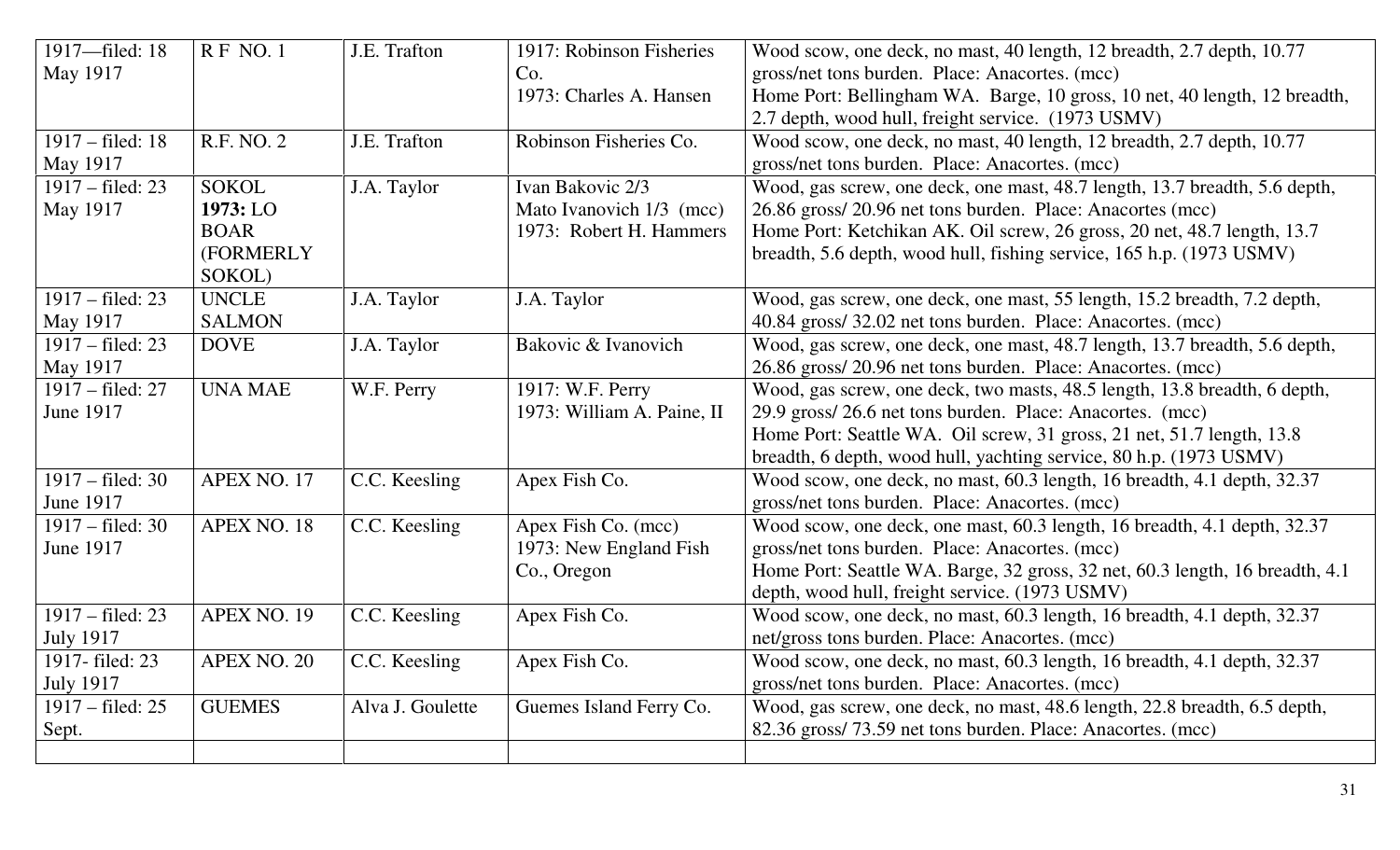| 1918                       | <b>FIP NO. 30</b>  |               | Oxenberg Bros. Inc. N.Y.   | Home Port: Ketchikan AK. Barge, 38 gross, 38 ton, 60 length, 17.7 breadth,<br>4.3 depth, wood hull, freight service. (1973 USMV)                                               |
|----------------------------|--------------------|---------------|----------------------------|--------------------------------------------------------------------------------------------------------------------------------------------------------------------------------|
|                            |                    |               |                            |                                                                                                                                                                                |
| 1918                       | <b>RUTH A</b>      |               | Peter L. Sylte             | Home Port: Sitka AK. Gas screw, 7 gross, 6 net, 29.2 length, 9.7 breadth, 4<br>depth, wood hull, fishing service, 73 h.p. (1973 USMV)                                          |
|                            |                    |               |                            |                                                                                                                                                                                |
| 1919                       | <b>ACME</b>        |               | A.L. Purschwitz            | Home Port: Ketchikan AK. Gas screw, 10 cubic feet gross ton, 6 cubic feet<br>net ton, 32.5 feet long, 9.8 feet breadth, 5.5 foot depth, wood hull, fishing<br>service, 30 h.p. |
| 1918 – filed: 21           | APEX NO. 2         | C.C. Keesling | Apex Fish Co.              | Wood, gas screw, one deck, one mast, 38length, 12.3 breadth, 5.1 depth, 22                                                                                                     |
| Jan. 1918                  |                    |               |                            | gross/18.74 net tons burden. Place: Anacortes. (mcc)                                                                                                                           |
| 1918 – filed: 28           | <b>FIP NO. 24</b>  | E.W. Conradi  | Fidalgo Island Packing Co. | Wood scow, one deck, no mast, 34.1 length, 11 breadth, 2.3 depth, 6 gross/ 6                                                                                                   |
| Feb. 1918                  |                    |               |                            | net. Place: Seattle. (mcc)                                                                                                                                                     |
| 1918 – filed: 28           | <b>FIP NO. 25</b>  | E.W. Conradi  | Fidalgo Island Packing Co. | Wood scow, one deck, no mast, 34.1 length, 11 breadth, 2.3 depth, 6 gross/ 6                                                                                                   |
| Feb. 1918                  |                    |               |                            | net. Place: Seattle. (mcc)                                                                                                                                                     |
| $1918 - \text{field}$ : 28 | <b>FIP NO. 26</b>  | E.W. Conradi  | Fidalgo Island Packing Co. | Wood scow, one deck, no mast, 34.1 length, 11 breadth, 2.3 depth, 6 gross/ 6                                                                                                   |
| Feb. 1918                  |                    |               |                            | net. Place: Seattle. (mcc)                                                                                                                                                     |
| $1918 - \text{field}$ : 28 | <b>FIP NO. 27</b>  | E.W. Conradi  | Fidalgo Island Packing Co. | Wood scow, one deck, no mast, 34.1 length, 11 breadth, 2.3 depth, 6 gross/ 6                                                                                                   |
| Feb. 1918                  |                    |               |                            | net. Place: Seattle. (mcc)                                                                                                                                                     |
| $1918 - \text{field: } 5$  | <b>NELLIE JUAN</b> | C.C. Keesling | Copper River Packing Co.   | Wood barge. One deck, one mast, 29.8 length, 9.7 breadth, 3.4 depth, 8.68                                                                                                      |
| March 1918                 | NO. 30             |               |                            | gross/net tons burden. Place: Anacortes. (mcc)                                                                                                                                 |
| $1918 - \text{field: } 5$  | <b>NELLIE JUAN</b> | C.C. Keesling | Copper River Packing Co.   | Wood barge. One deck, one mast, 29.8 length, 9.7 breadth, 3.4 depth, 8.68                                                                                                      |
| March 1918                 | NO. 31             |               |                            | gross/net tons burden. Place: Anacortes. (mcc)                                                                                                                                 |
| $1918 - \text{field: } 5$  | <b>NELLIE JUAN</b> | C.C. Keesling | Copper River Packing Co.   | Wood barge. One deck, one mast, 29.8 length, 9.7 breadth, 3.4 depth, 8.68                                                                                                      |
| March 1918                 | NO. 32             |               | (mcc)                      | gross/net tons burden. Place: Anacortes. (mcc)                                                                                                                                 |
|                            |                    |               | 1973: New England Fish     | Home Port: Juneau AK. Gas screw, 8 gross, 5 net, 29.8 length, 9.7 breadth,                                                                                                     |
|                            |                    |               | Co. ME                     | 3.4 depth, wood hull, fishing service, 110 h.p. (1973 USMV)                                                                                                                    |
| $1918 - \text{field: } 5$  | <b>NELLIE JUAN</b> | C.C. Keesling | Copper River Packing Co.   | Wood barge. One deck, one mast, 29.8 length, 9.7 breadth, 3.4 depth, 8.68                                                                                                      |
| March 1918                 | NO. 33             |               |                            | gross/net tons burden. Place: Anacortes. (mcc)                                                                                                                                 |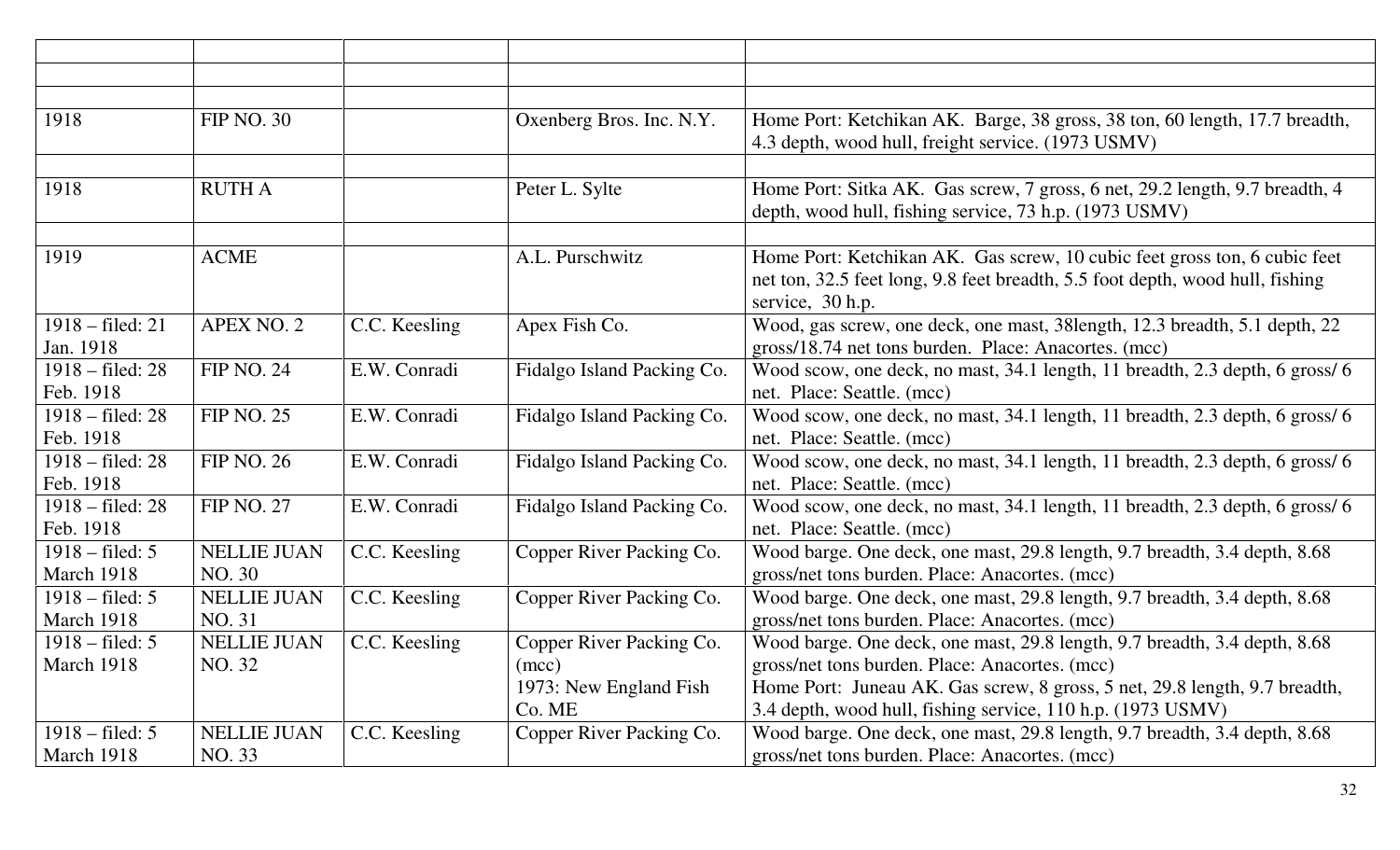| 1918 – filed: 17           | IB4               | R.L. Fullerton       | Island Belt Steamship Co.  | Wood scow, one deck, no mast, 65.2 length, 24 breadth, 6.1 depth, 202.58     |
|----------------------------|-------------------|----------------------|----------------------------|------------------------------------------------------------------------------|
| April 1918                 |                   |                      |                            | net/gross tons burden. Place: Anacortes. (mcc)                               |
| 1918 – filed: 14           | <b>WE</b>         | C.E. Outland         | C.E. Outland of Anacortes  | Wood st. sc. One deck, one mast. 32.4 length, 10 breadth, 4.7 depth, 13.70   |
| May 1918                   |                   |                      |                            | gross/9.32 net tons burden. Place: Anacortes. (mcc)                          |
| $1918 - \text{field}$ : 7  | <b>NORTHTOWN</b>  | C.A. Norton          | C.A. Norton                | Wood, gas screw, one deck, two mast, 88 length, 21.4 breadth, 10.1 depth,    |
| <b>July 1918</b>           |                   |                      |                            | 73.54 gross/ 64.71 net tons burden. Place: Anacortes. (mcc)                  |
| $1918 - \text{filed}: 10$  | <b>PEP</b>        | C.C. Keesling        | C.C. Keesling              | Wood, gas screw, one deck, one mast, 31.7 length, 9.6 breadth, 4.4 depth,    |
| <b>July 1918</b>           |                   |                      |                            | 10.69 gross/7.24 net tons burden. Place: Anacortes. (mcc)                    |
| 1918 – filed: 12           | <b>FIP NO. 28</b> | L.G. Hayseth         | Fidalgo Island Packing Co. | Wood scow, one deck, no mast, 60 length, 17.7 breadth, 4.3 depth, 38.07      |
| Dec. 1918                  |                   |                      |                            | gross/ net tons burden. Place: Anacortes. (mcc)                              |
|                            |                   |                      |                            |                                                                              |
| 1918 – filed: 12           | <b>FIP NO. 29</b> | L.G. Hayseth         | Fidalgo Island Packing Co. | Wood scow, one deck, no mast, 60 length, 17.7 breadth, 4.3 depth, 38.07      |
| Dec. 1918                  |                   |                      |                            | gross/ net tons burden. Place: Anacortes. (mcc)                              |
| 1918 – filed: 12           | <b>FIP NO. 30</b> | L.G. Hayseth         | Fidalgo Island Packing Co. | Wood scow, one deck, no mast, 60 length, 17.7 breadth, 4.3 depth, 38.07      |
| Dec. 1918                  |                   |                      |                            | gross/ net tons burden. Place: Anacortes. (mcc)                              |
|                            |                   |                      |                            |                                                                              |
|                            |                   |                      |                            |                                                                              |
|                            |                   |                      |                            |                                                                              |
|                            |                   |                      |                            |                                                                              |
| $1919 - \text{filed: } 3$  | D.S.S. CO. 7      | L.C. Buschmann       | Deep Sea Salmon Co. of     | Wood scow, one deck, no mast, 66.2 length, 22 breadth, 4 depth, 49 gross/net |
| March 1919                 |                   | of Seattle           | Seattle                    | tons burden.                                                                 |
| $1919 - \text{filed}: 16$  | <b>EDITH OF</b>   | H.M. Babington of    | For: "Fishing purposes"    | Gas boat, one deck, no mast, 34 length, 9 breadth, 3 depth, midship at line  |
| April 1919                 | <b>UTSALADY</b>   | Stanwood             |                            | gross and "under" net. Place: Stanwood. (mcc)                                |
| $1919 - \text{filed: } 28$ | <b>ACME</b>       | <b>Herman Dobers</b> | <b>Herman Dobers</b>       | Wood, gas screw, one deck, on mast, 31 length, 9.8 breadth, 5.5 depth, 9.95  |
| April 1919                 |                   |                      |                            | gross/ 6.77 net tons burden. Place: Anacortes. (mcc)                         |
| $1919 - \text{filed: } 3$  | <b>HUSKY</b>      | J.A. Taylor          | J.A. Taylor                | Wood, gas screw, one deck, one mast, 40 length, 12.8 breadth, 8.2 depth,     |
| May 1919                   |                   |                      |                            | 28.59 gross/ 19.44 net tons burden. Place: Anacortes. (mcc)                  |
| $1919 - \text{field}$ : 9  | ELINOR D.         | <b>Gust Dobers</b>   | <b>Gust Dobers</b>         | Wood, gas screw, one deck, one mast, 29 length, 9.2 breadth, 4.6 depth, 9.63 |
| May 1919                   |                   |                      |                            | gross/8.18 net tons burden. Place: Anacortes.                                |
|                            |                   |                      |                            |                                                                              |
|                            |                   |                      |                            |                                                                              |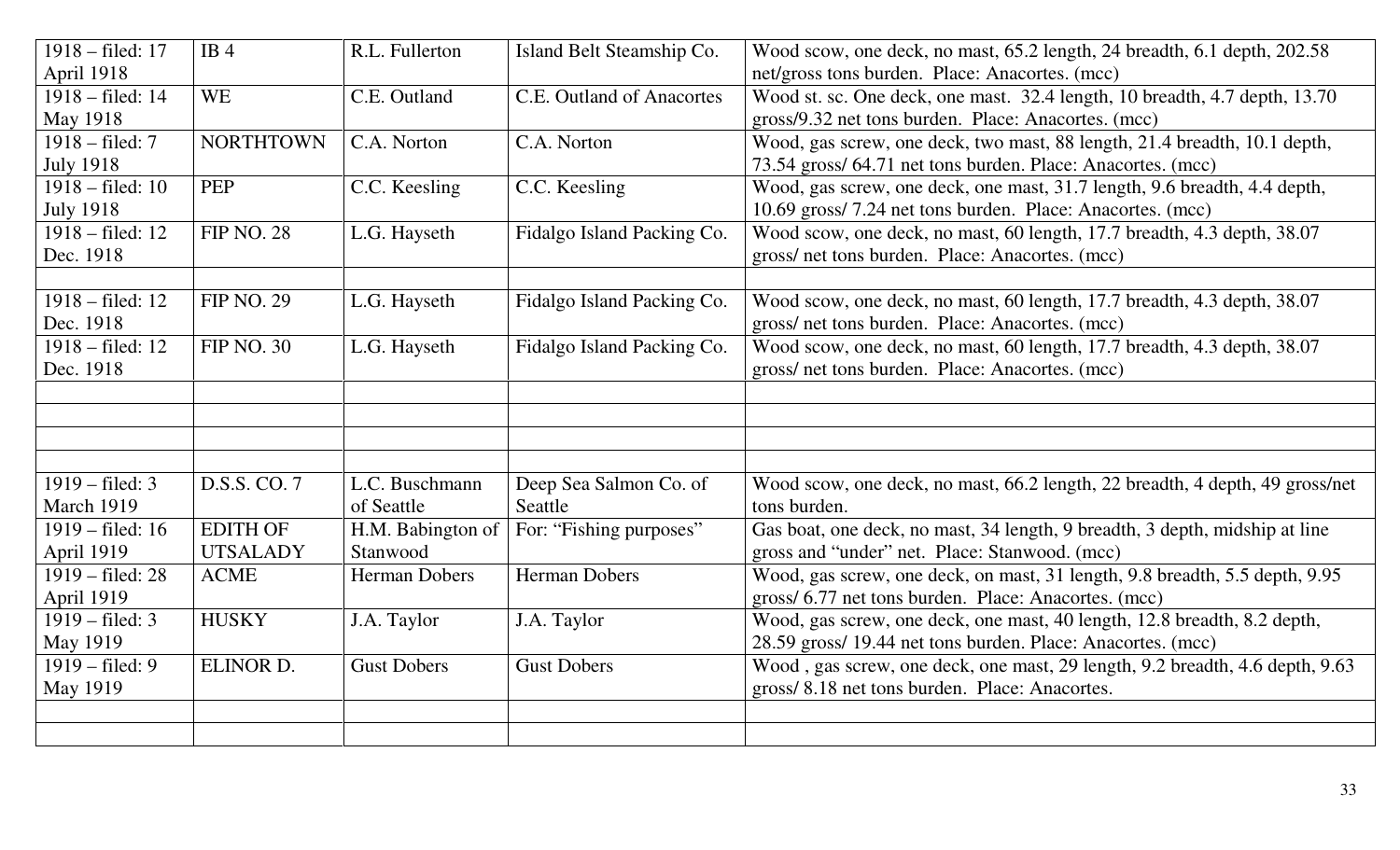| May 28, 1919                                  | S.S. LEOTI                               | Sloan Shipyards<br>Co.                                         | Sponsor, Miss Helen<br>Sundeen; (Bill Etter,<br>Gibraltor Rd.- Accountant<br>for Sundeen family) | Anacortes Museum has a wooden bottle from the launching of S.S. Leoti.                                                                                                                                   |
|-----------------------------------------------|------------------------------------------|----------------------------------------------------------------|--------------------------------------------------------------------------------------------------|----------------------------------------------------------------------------------------------------------------------------------------------------------------------------------------------------------|
| $1919 - \text{field } 20$<br><b>June 1919</b> | WILSON NO. 1                             | Ed Barger of Apex<br>Fish Co.                                  | Wilson Fisheries Co.                                                                             | Wood scow, one deck, no mast, 60 length, 17.6 breadth, 4.6 depth, 41.02<br>net/gross tons burden. Place: Anacortes. (mcc)                                                                                |
| $1919 - filed 20$<br><b>June 1919</b>         | WILSON NO. 2                             | Ed Barger of Apex<br>Fish Co.                                  | Wilson Fisheries Co.                                                                             | Wood scow, one deck, no mast, 60 length, 17.6 breadth, 4.6 depth, 41.02<br>net/gross tons burden. Place: Anacortes. (mcc)                                                                                |
| 1919 – filed: 24<br><b>June 1919</b>          | <b>ASOTIN</b>                            | E.W. Heath of<br>Sloan Shipyards                               | <b>United States Shipping</b><br>Board, Emergency Fleet<br>Corp.                                 | Steam screw wood vessel, one deck, two masts, 267.5 length, 47.1 breadth,<br>23.7 depth, 2.541 gross/ 1,514 net tons burden. Hull built in Anacortes,<br>machinery installed at Olympia. Place: Olympia. |
| 1919 – filed: 24<br><b>July 1919</b>          | <b>VICTORY</b>                           | W.G. Trafton                                                   | W.G. Trafton                                                                                     | Wood, gas screw, one deck, one mast, 31.3 length, 10.2 breadth, 4.3 depth,<br>9.15 gross/ 6.22 net tons burden. Place: Anacortes. (mcc)                                                                  |
| $1919 - \text{field}$ : 13<br>Oct. 1919       | <b>VIPER</b>                             | V.G. Francin                                                   | G.G. Francin                                                                                     | Wood, gas screw, one deck, one mast, 30.6 length, 10.1 breadth, 5.2 depth,<br>11.75 gross/7.99 net tons burden. Place: Anacortes. (mcc)                                                                  |
| $1919 - \text{field: } 22$<br>Oct. 1919       | <b>JIT</b>                               | H.J. Sackett                                                   | The Mutual Packing Co.                                                                           | Wood scow, one deck, no mast, 35.2 length, 10.3 breadth, 2.6 depth, 7.02<br>gross/ net tons burden. Place: Anacortes. (mcc)                                                                              |
|                                               |                                          |                                                                |                                                                                                  |                                                                                                                                                                                                          |
| 1920                                          | <b>CLEVELAND</b>                         |                                                                | Carl Bentzen                                                                                     | Home Port: Bellingham WA. Oil screw, 32 gross, 22 net, 48.9 length, 14.4<br>breadth, 6.1 depth, wood hull, fishing service, 115 h.p. (1973 USMV)                                                         |
| $1920 - filed: 1$<br>March 1920               | <b>PILOT</b>                             | <b>Will Dobers</b>                                             | Will Dobers                                                                                      | Wood, gas screw, one deck, one mast, 35 length, 10 breadth, 5 depth, 12.06<br>gross/ 9.52 net tons burden. Place: Anacortes. (mcc)                                                                       |
| 1920 – filed: 25<br>March 1920                | <b>BAYDEN</b><br>(E.F.C. HULL<br>NO. 46) | C.C. Jones, the<br>Anacortes Plant,<br>Sloan Shipyard<br>Corp. | <b>United States Shipping</b><br>Board, Emergency Fleet<br>Corp.                                 | Wood barge, one deck, two masts, about 281.5 length, about 46.2 breadth,<br>about 26 depth, about 2,500 gross/ about 1,500 net tons burden. Place:<br>Anacortes.                                         |
| 1920 – filed: 27<br>May 1920                  | <b>CLEVELAND</b>                         | Dominick Surjan                                                | Dominick Surjan, 1/3,<br>Anton Barcott, 1/3,<br>Frank Barcott, 1/3                               | Wood gas screw, one deck, one mast, 54.5 length, 15 breadth, 6.1 depth, 34.41<br>gross/31.21 net tons burden.                                                                                            |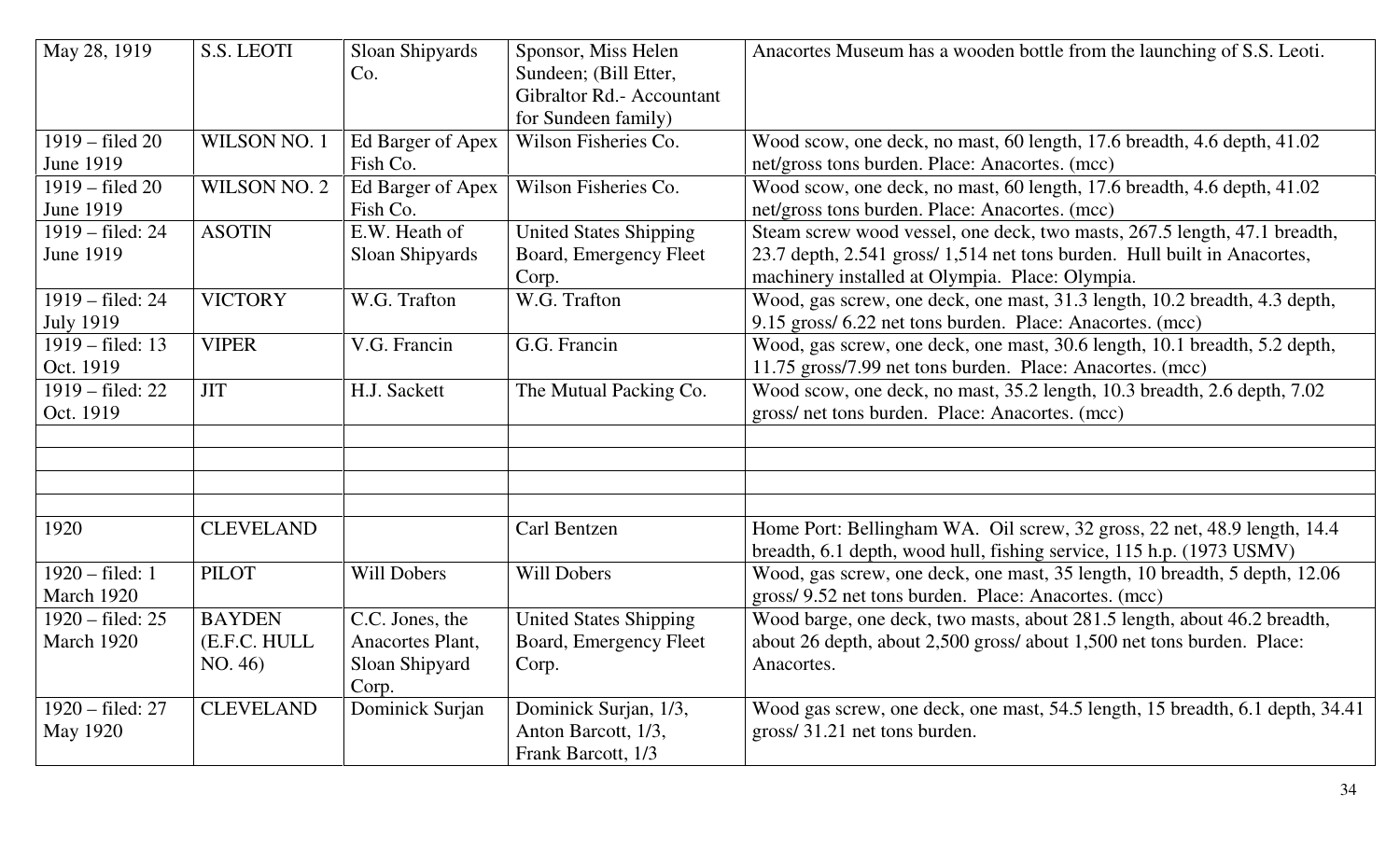| 1921                                 | <b>MARVEL</b>                                                                                                                 |                    | Chauncey C. Woodworth,<br>III                                                                                                                                         | Home Port: Coos Bay OR. Gas screw, 9 gross, 6 net, 28.9 length, 8.7 breadth,<br>5.6 depth, wood hull, fishing service, 110 h.p. (1973 USMV)                                                                                                                                                       |
|--------------------------------------|-------------------------------------------------------------------------------------------------------------------------------|--------------------|-----------------------------------------------------------------------------------------------------------------------------------------------------------------------|---------------------------------------------------------------------------------------------------------------------------------------------------------------------------------------------------------------------------------------------------------------------------------------------------|
| $1921 - filed 9$<br><b>May 1921</b>  | <b>AZALEA</b>                                                                                                                 | <b>Gus Hensler</b> | Robinson Packing Corp.                                                                                                                                                | Wood scow, one deck, no mast, 28.6 length, 9.8 breadth, 2.7 depth, 6.13<br>gross/net tons burden. Place: Anacortes. (mcc)                                                                                                                                                                         |
| 1921-filed 19<br>May 1921            | <b>COLE</b>                                                                                                                   | G.H. Draper        | G.H. Draper 1/2,<br>Coleman Queen 1/2.                                                                                                                                | Wood scow, no deck, no mast, 28 length, 9 breadth, 2.8 depth, 5.23 gross/net<br>tons burden. Place: Anacortes. (mcc)                                                                                                                                                                              |
|                                      |                                                                                                                               |                    |                                                                                                                                                                       |                                                                                                                                                                                                                                                                                                   |
|                                      |                                                                                                                               |                    |                                                                                                                                                                       |                                                                                                                                                                                                                                                                                                   |
|                                      |                                                                                                                               |                    |                                                                                                                                                                       |                                                                                                                                                                                                                                                                                                   |
| $1922 - filed: 31$<br>March 1922     | <b>RETRIEVER</b>                                                                                                              | Elmer J. Barger    | R.L. Davis, Anac., 1/5;<br>A.B. Cook, 1/5; Lloyd M.<br>Foster, 1/5; B.F. Cortes,<br>1/5; Frank Wright, 1/5 --<br>Known under the name of<br>Red Salmon Packers Ass'n. | Wood, gas screw, one deck, one mast, 65.2 length, 24 breadth, 7.7 depth, 193<br>gross/ 178 net tons burden. Value. \$20,000.--.60 h.p. Fishing. Crew 7. Place:<br>Seattle.                                                                                                                        |
|                                      |                                                                                                                               |                    |                                                                                                                                                                       |                                                                                                                                                                                                                                                                                                   |
| 1923                                 | <b>HUMMER</b>                                                                                                                 |                    | George S. Booth                                                                                                                                                       | Home Port: Ketchikan AK. Gas screw, 11 gross, 9 net, 30 length, 10.1<br>breadth, 2.3 depth, wood hull, freight service, 10 h.p. (1973 USMV)                                                                                                                                                       |
| $1923 - filed 1$<br><b>July 1923</b> | <b>NEW</b><br><b>HAMPSHIRE II</b><br>1973: SEA<br><b>LASSIE</b><br><b>(FORMERLY)</b><br><b>NEW</b><br><b>HAMPSHIRE</b><br>II) | Elmer J. Barger    | Dominick Suryan of<br>1111 $14th$ St., Anacortes.<br>(mcc)<br>1973: Gordon R. Earl                                                                                    | Wood gas screw, one deck, one mast, 52.7 length, 15 breadth, 5.3 depth, 29.88<br>gross/25.52 net tons burden. 40 h.p. Place: Anacortes. (mcc)<br>Home Port: Bellingham WA. Oil screw, 35 gross, 23 net, 49.6 length, 14.8<br>breadth, 5.9 depth, wood hull, fishing service, 119 h.p. (1973 USMV) |
|                                      |                                                                                                                               |                    |                                                                                                                                                                       |                                                                                                                                                                                                                                                                                                   |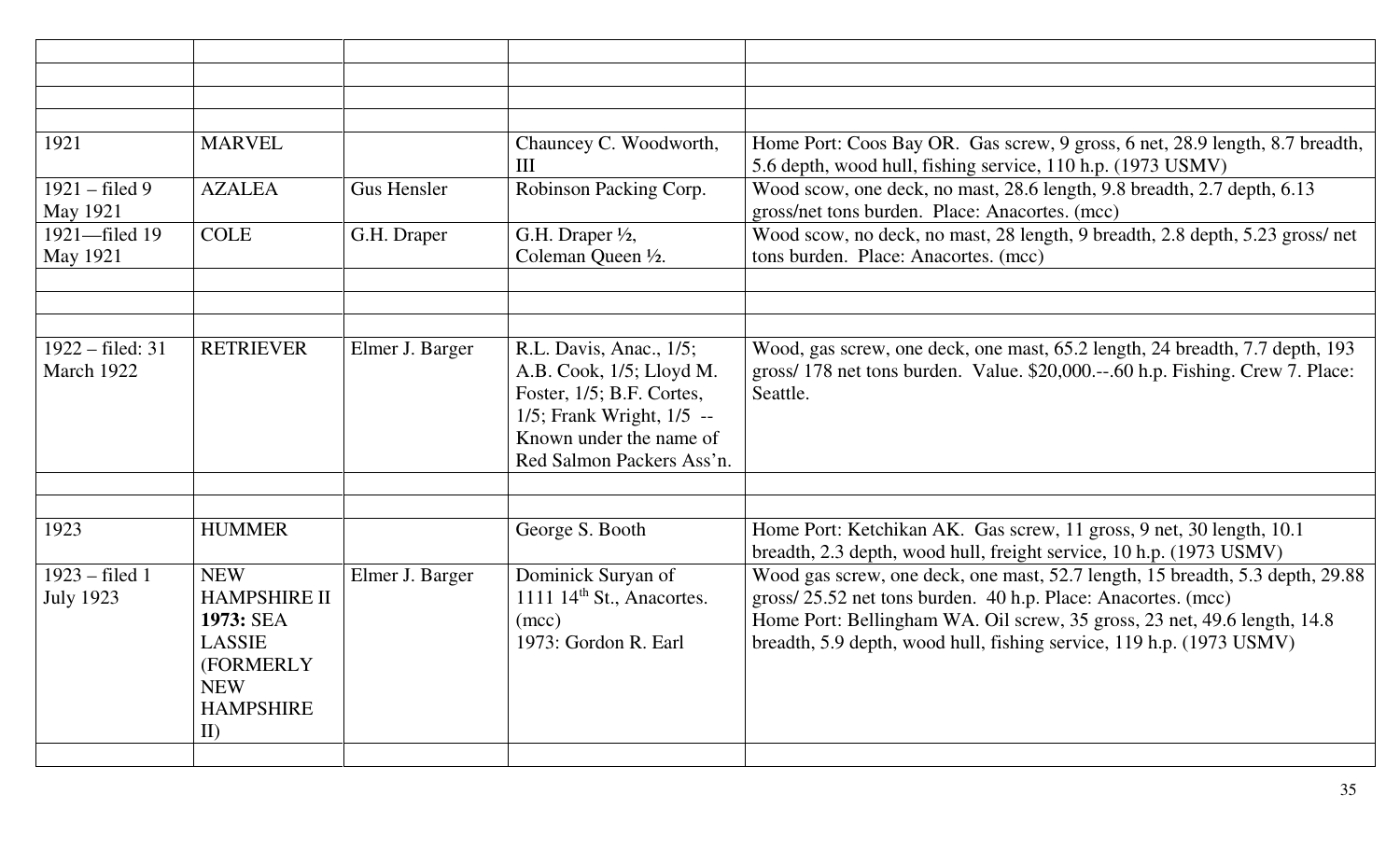| $1924 - filed: 12$<br>May 1924              | <b>BUCKEYE</b>                          | E.G. Neff   | E.G. Neff                                                                                                                       | Wood, gas screw, one deck, one mast, 33 length, 9.9 breadth, 4.6 depth, 10.39<br>gross/8.50 net tons burden. Place: Anacortes. (mcc)                                                                                                                                                              |
|---------------------------------------------|-----------------------------------------|-------------|---------------------------------------------------------------------------------------------------------------------------------|---------------------------------------------------------------------------------------------------------------------------------------------------------------------------------------------------------------------------------------------------------------------------------------------------|
|                                             |                                         |             |                                                                                                                                 |                                                                                                                                                                                                                                                                                                   |
| $1926 - \text{field: } 2$<br>March 1926     | BETTY D.                                | Will Dobers | J.R. Haddon of<br>$36th$ & Comm. Anacortes                                                                                      | Wood, gas screw, one deck, no mast, 33.6 length, 9.4 breadth, 4.5 depth, 8.99<br>gross/ 6.12 net tons burden. Place: Anacortes. (mcc)                                                                                                                                                             |
| $1926$ – filed 2<br>March 1926              | <b>LEXINE</b>                           | R.L. Davis  | R.L. Davis of<br>1317 9 <sup>th</sup> St., Anacortes                                                                            | Wood, gas screw, one deck, no mast, 39.3 length, 12.5 breadth, 4.5 depth,<br>16.39 gross/ 12.86 net tons burden. Place: Anacortes. (mcc)                                                                                                                                                          |
| $1926 - \text{field}$ 12<br><b>May 1926</b> | <b>PARADISE</b>                         | E.J. Barger | Richard D. Suryan $\frac{1}{2}$<br>Martin Surch $\frac{1}{2}$ of<br>1111 $14th$ St., Anacortes<br>(mcc)<br>1973: Edwin F. Smith | Wood, oil engine, gas screw, one deck, no mast, 59.2 length, 16.2 breadth, 7.5<br>depth, 51 gross/34 net tons burden. Place: Anacortes. (mcc)<br>Home Port: Bellingham WA. Oil screw, 51 gross, 34 net, 59.2 length, 16.2<br>breadth, 7.5 depth, wood hull, fishing service, 165 h.p. (1973 USMV) |
|                                             |                                         |             |                                                                                                                                 |                                                                                                                                                                                                                                                                                                   |
|                                             |                                         |             |                                                                                                                                 |                                                                                                                                                                                                                                                                                                   |
| 1928                                        | HELEN H.                                |             | Victor Elizondo                                                                                                                 | Home Port: Seattle, WA. Oil screw, 9 gross, 6 net, 32.5 length, 9.9 breadth,<br>4.4 depth, wood hull, fishing service, 75 h.p. (1973 USMV)                                                                                                                                                        |
| 1928                                        | LOU                                     |             | Peter Calugan                                                                                                                   | Home Port: Juneau AK. Oil screw, 10 gross, 7 net, 34.5 length, 10.4 breadth,<br>4.5 depth, wood hull, freight service, 87 h.p. (1973 USMV)                                                                                                                                                        |
| 1928-filed: 17<br>Feb 1928                  | <b>WILDFIRE (OF</b><br><b>SEATTLE</b> ) | T.J. Wooten | T.J. Wooten of<br>1309 4 <sup>th</sup> St., Anacortes                                                                           | Wood gas screw, one deck, no mast, 34.2 length, 10 breadth, 4 depth, 8.6<br>gross/ 5.85 net tons burden. Value: \$800.--. Built on Guemes Island.                                                                                                                                                 |
|                                             |                                         |             |                                                                                                                                 |                                                                                                                                                                                                                                                                                                   |
| 1931                                        | <b>SURPRISE</b>                         |             | <b>Stewart Nutter</b>                                                                                                           | Home Port: Bellingham WA. Gas screw, 8 gross, 6 net, 34.6 length, 10.3<br>breadth, 4.1 depth, wood hull, fishing service, 96 h.p. (1973 USMV)                                                                                                                                                     |
| 1935                                        | <b>IRENE J.</b>                         |             | Halvor O. Opsal                                                                                                                 | Home Port: Wrangell AK. Oil screw, 21 gross, 14 net, 41.2 length, 13.3<br>breadth, 6.7 depth, wood hull, fishing service, 60 h.p. (1973 USMV)                                                                                                                                                     |
|                                             |                                         |             |                                                                                                                                 |                                                                                                                                                                                                                                                                                                   |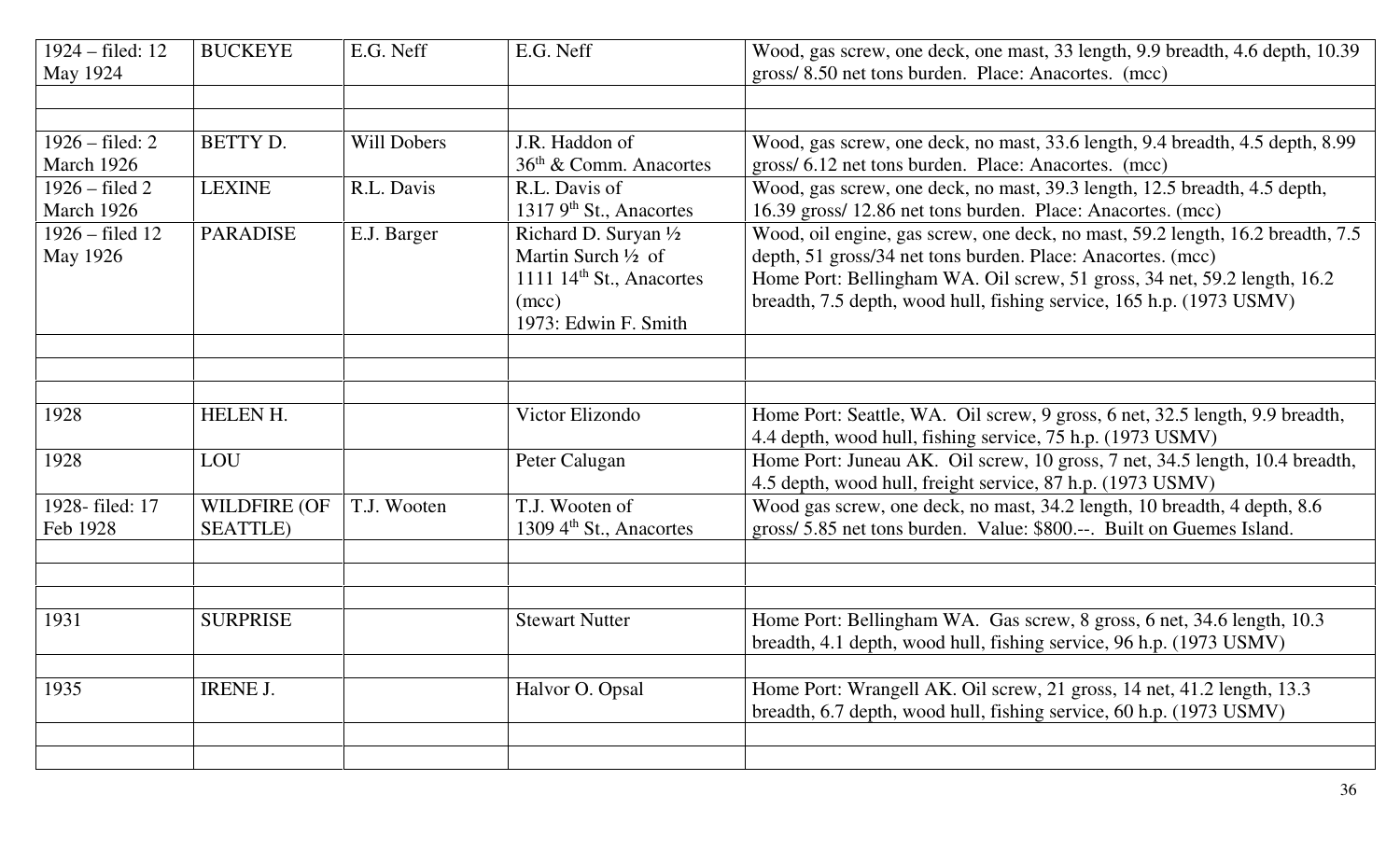| 1939 | <b>PAGAN</b>       | J.B. Cotant                 | Home Port: Ketchikan AK. Oil screw, 15 gross, 12 net, 35.5 length, 10.5<br>breadth, 5.7 depth, wood hull, fishing service, 87 h.p. (1973 USMV)   |
|------|--------------------|-----------------------------|--------------------------------------------------------------------------------------------------------------------------------------------------|
|      |                    |                             |                                                                                                                                                  |
| 1940 | <b>HELENS MINK</b> | Leo Watson                  | Home Port: Juneau, Alaska. Gas screw, 11 gross, 10 net, 38.1 length, 8.5<br>breadth, 4.1 depth, wood hull, fishing service, 140 h.p. (1973 USMV) |
| 1940 | <b>SANDRA JO</b>   | Floyd H. Lape               | Home Port: Coos Bay OR. Oil screw, 22 gross, 15 net, 41.3 length, 12.3<br>breadth, 6.1 depth, wood hull, fishing service, 165 h.p. (1973 USMV)   |
|      |                    |                             |                                                                                                                                                  |
| 1941 | <b>ARCTIC</b>      | Kenneth B. Dorman           | Home Port: Ketchikan AK. Gas screw, 8 gross, 5 net, 31.6 length, 9.8<br>breadth, 4.4 depth, wood hull, fishing service, 95 h.p. (1973 USMV)      |
| 1942 |                    |                             |                                                                                                                                                  |
|      | <b>FOSS 50</b>     | Foss Launch & Tug Co.<br>WA | Home Port: Tacoma WA. Barge, 340 gross, 340 net, 109.9 length, 36 breadth,<br>10 depth, wood hull, freight service. (1973 h.p.)                  |
|      |                    |                             |                                                                                                                                                  |

June 4, 1942\*- "Martinsen Shipyard Company of Seattle will erect a large and complete shipyard in Anacortes along the waterfront from G to J Ave. at the end of sixth street. Machinery to be moved here around June 16. 1060 feet of frontage property have been taken over by the company. The main building measures 460 feet long and 150 feet wide, giving the yard building 69,000 square feet. Railroad facilities and water frontage will be an exceptional advantage to shipbuilding. Naval architects Harold Lee and associates of Seattle are preparing plans for the remodeling and fitting of the docks suitable for the construction of shipsup to 300 feet in length. Officers and executives: Martin M. Martinsen, president. Joseph O Donnell, vice president. Dave J. Grant, treasurer. Melvin Martinsen, secretary. Harold M. Troy, Olympia, attorney." (AA)

 June 11, 1942\*- Martinsen Shipyard Company personnel all have long experience in ship building. Foremen who will have charge of the various departments come to Anacortes with combined experience of 200 years. (lists foremen and their experiences)

 June 11, 1942\* - Before bulk of the work on the yard commences, Naval Architects will complete over-all layout of the construction and overhualing work to be done at the plant site. Applications for positions in the yard are being taken this week as preparations are being made to launch full scale construction work within a short time. The old Apex cannery building at the foot of J Avenue, which has not been used for a number of years, will be remodeled, it is reported, and will form the main building and offices of the company.

June 25, 1942\* - William Gilkey, Anacortes, tugboats, named to the salvage committee.

 August 6, 1942\* - Martinsen Shipyards and Edlund Yards of Anacortes have contracts for construction in line with the war effort. They will hire much help through the Washington State Employment offices in this locality.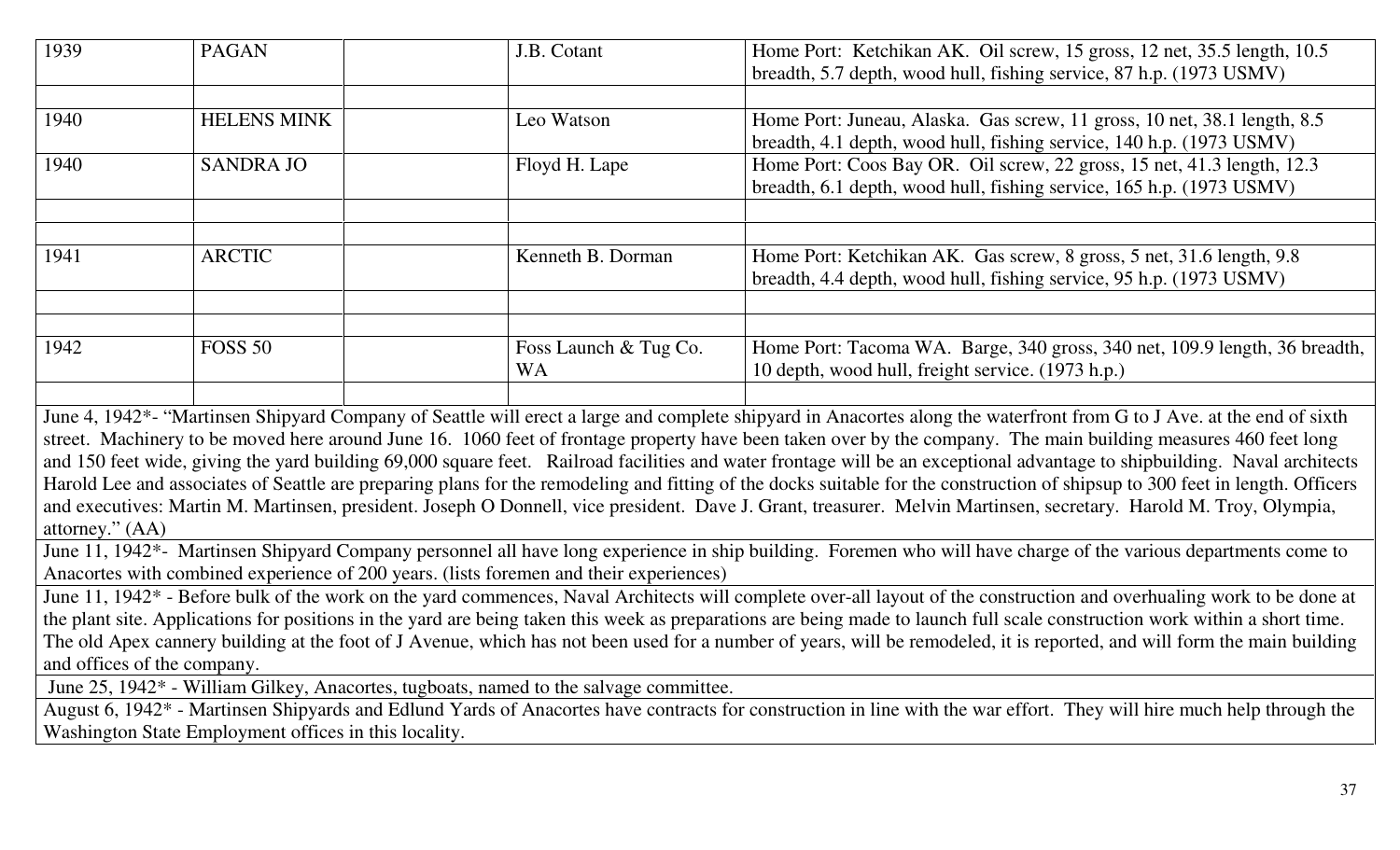November 12, 1942\* - (M.H.) "Martinsen Shipyard Inc. has new production manager, O.W. Penter, veteran naval architect and marine engineer,… formerly chief engineer of the Western Boat Building Co. of Tacoma, where he designed and supervised the construction of the YMS type mine sweepers… Mr. J.J. O'Donnell, in charge of personnel , will start hiring an additional force of men for day as well as night shift. Additional Equipment will be installed as soon as possible to enable the yards to take on a larger contract which is being negotiated at the present time. The yards are building fire barges of the C.G. and motor launches of the Army Transport Service." (AA)

| 1943 | <b>ALAN</b>    | Carl E. Strom         | Home Port: Seattle, WA. Oil Screw, 15 gross, 10 net, 39.8 length, 11.1     |
|------|----------------|-----------------------|----------------------------------------------------------------------------|
|      |                |                       | breadth. 4.5 depth, wood hull, fishing service, 75 h.p.                    |
| 1943 | DIANE*         | Philip A. Peterson    | Home Port: Coos Bay, Oregon. Oil screw, 14 gross, 10 net, 40 length, 11.4  |
|      | (FORMERLY J    |                       | breadth, 4.7 depth, wood hull, fishing service, 75 h.p. (1973 USMV)        |
|      | 491 USA)       |                       |                                                                            |
| 1943 | <b>FOSS 81</b> | Foss Launch & Tug Co. | Home Port: Tacoma WA. Barge, 423 gross, 423 net, 130 length, 38 width, 9.7 |
|      |                | <b>WA</b>             | depth, wood hull, freight service. (1973 USMV)                             |
| 1943 | <b>FOSS 82</b> | Foss Launch & Tug Co. | Home Port: Seattle WA. Barge, 423 gross, 423 net, 130.1 length, 38 width,  |
|      |                | <b>WA</b>             | 9.7 depth, wood hull, freight service (1973 USMV)                          |
| 1943 | <b>FOSS 85</b> | Foss Launch & Tug Co. | Home Port: Tacoma WA. Barge, 423 gross, 423 net, 130.2 length, 38.1        |
|      |                | <b>WA</b>             | breadth, 9.7 depth, wood hull, freight service. (1973 USMV)                |
| 1943 | <b>FOSS 86</b> | Foss Launch & Tug Co. | Home Port: Tacoma WA. Barge, 423 gross, 423 net, 130 length, 38 breadth,   |
|      |                | <b>WA</b>             | 9.7 depth, wood hull, freight service. (1973 USMV)                         |
| 1943 | GANNET*        | Ray J. Horn           | Home Port: Coos Bay, Oregon. Oil screw, 16 gross, 6 net, 37.4 length, 10.9 |
|      | (FORMERLY J    |                       | breadth, 5.1 depth, wood hull, fishing service, 165 h.p. (1973 USMV)       |
|      | 493 USA)       |                       |                                                                            |
| 1943 | LOMA*          | Albert M. Daniels     | Home Port: Aberdeen WA. Oil screw, 14 gross, 10 net, 39.7 length, 11       |
|      | (FORMERLY      |                       | breadth, 4.5 depth, wood hull, fishing service, 110 h.p. (1973 USMV)       |
|      | A. SAND DAB    |                       |                                                                            |
|      | III, B. J 486  |                       |                                                                            |
|      | USA)           |                       |                                                                            |
| 1943 | MILDRED E. *   | Donald G. Womar       | Home Port: Aberdeen WA. Gas screw, 7 gross, 5 net, 30.9 length, 9.5 width, |
|      | (FORMERLY      |                       | 4.1 depth, wood hull, fishing service, 75 h.p. (1973 USMV)                 |
|      | IT IS NO. $1)$ |                       |                                                                            |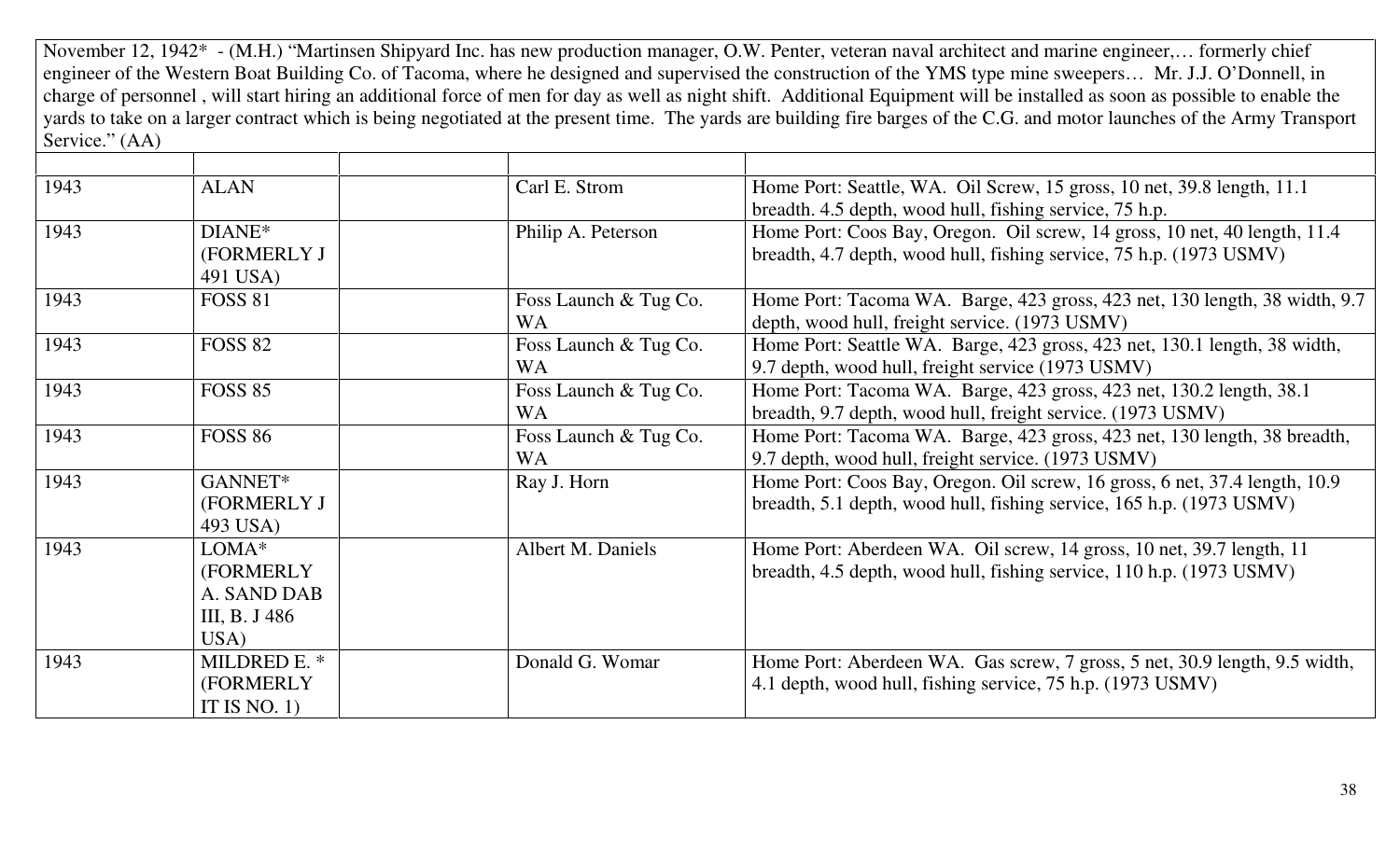| 1943 | $OB 9*$<br>(FORMERLY<br><b>BC 1366 USA)</b>                                                                                                         | Pioneer Towing Co. Inc.<br><b>WA</b>          | Home Port: Seattle WA. Barge, 415 gross, 415 net, 129.8 length, 38 breadth,<br>9.6 depth, wood hull, freight service. (1973 USMV)                     |
|------|-----------------------------------------------------------------------------------------------------------------------------------------------------|-----------------------------------------------|-------------------------------------------------------------------------------------------------------------------------------------------------------|
| 1943 | <b>RFNO.</b> 16                                                                                                                                     | American Packing Co. WA                       | Home Port: Bellingham WA. Barge, 20 gross, 20 net, 46.1 length, 13.9<br>breadth, 3.8 depth, wood hull, freight service. (1973 USMV)                   |
| 1943 | TRISTAN <sup>*</sup><br>(FORMERLY<br>A. J 483 USA,<br><b>B. THOMAS C.</b><br>ARNOLD USA,<br>$C. 81-4028$<br><b>ATOMIC</b><br><b>ENERGY</b><br>COMM) | Perry P. Mills                                | Home Port: Astoria OR. Oil screw, 12 gross, 8 net, 39.9 length, 11.1 breadth,<br>4.2 depth, wood hull, fishing service, 200 h.p. (1973 USMV)          |
| 1943 | VEGA*<br>(FORMERLY<br>A. THERESE<br>II, B. J 496<br>USA)                                                                                            | Forrest A. Siemroth                           | Home Port: Portland OR. Oil screw, 14 gross, 11 net, 39.7 length, 11 breadth,<br>4.2 depth, wood hull, fishing service, 165 h.p. (1973 USMV)          |
| 1943 | <b>VELVET</b>                                                                                                                                       | Leroy L. Miller                               | Home Port: Ketchikan AK. Oil screw, 16 gross, 13 net, 39.4 length, 11.8<br>breadth, 3.8 depth, wood hull, fishing service, 75 h.p. (1973 USMV)        |
| 1943 | YARSH <sup>*</sup><br>(FORMERLY<br>A. MATYLDA,<br><b>B.</b> ST 359 USA)                                                                             | <b>Mcalister Equipment</b><br>Leasing Co. CA. | Home Port: Bellingham WA. Oil screw, 64 gross, 43 net, 61 length, 17.8<br>breadth, 7.7 depth, wood hull, fishing service, 182 h.p. (1973 USMV)        |
| 1944 | ENTROPY*<br>(FORMERLY,<br><b>NINE</b><br>SISTERS)                                                                                                   | David P. Hylton                               | Home Port: San Francisco CA. Oil screw, 14 gross, 10 net, 43.5 length, 10.4<br>breadth, 4.9 depth, wood hull, Yachting service, 225 h.p. (1973 USMV)  |
| 1944 | HO LA MA*<br>(FORMERLY C<br>21408 USN)                                                                                                              | William A. Jenkins                            | Home Port: San Francisco, CA. Oil screw, 21 gross, 14 net, 39.8 length, 11.3<br>breadth, 4.8 depth, wood hull, yachting service, 225 h.p. (1973 USMV) |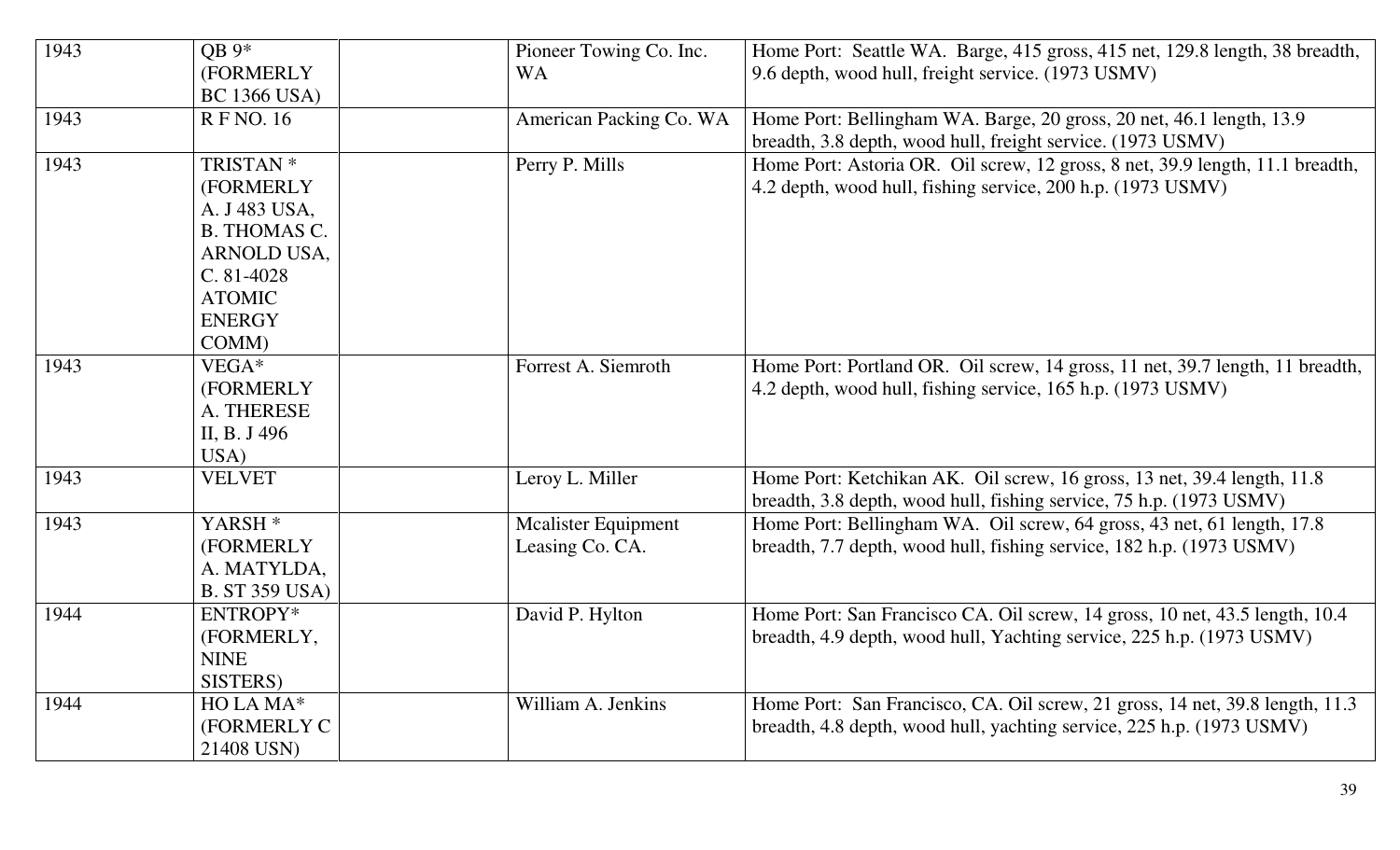| 1944 | JACOBOB*<br>(FORMERLY<br>MTL 1101)                                                                                                 | Frank Lazarich                               | Home Port: Los Angeles-Long Beach CA. Oil screw, 13 gross, 5 net, 43.5<br>length, 10.4 breadth, 4.9 depth, wood hull, towing service, 175 h.p. (1973)<br>USMV)    |
|------|------------------------------------------------------------------------------------------------------------------------------------|----------------------------------------------|-------------------------------------------------------------------------------------------------------------------------------------------------------------------|
| 1944 | LEXINGTON*<br>(FORMERLY<br>A.<br><b>WASHINGTO</b><br>N STAR, B.<br><b>ALEUTIAN</b><br>QUEEN, C. FS<br>252 USA)                     | Mayaguez Fishing Co. Inc.<br>P. R.           | Home Port: San Juan, Puerto Rico. Oil Screw, 617 gross, 338 net, 139.1<br>length, 32.9 breadth, 16.1 depth, wood hull, fishing service, 1600 h.p. (1973)<br>USMV) |
| 1944 | <b>OCEAN</b><br><b>CHAMPION*</b><br>(FORMERLY<br>A. MARCONI,<br><b>B. REEFER</b><br>KING, C.<br>POSCATOR, D.<br><b>FS 251 USA)</b> | <b>Ocean Champion Seafoods</b><br>Inc. WA    | Home Port: Juneau AK. Oil screw, 527 gross, 314 net, 139.1 length, 32.9<br>breadth, 16.1 depth, wood hull, fishing service, 875 h.p. (1973 USMV)                  |
| 1945 | <b>FLEET</b>                                                                                                                       | <b>Whitney Fidalgo Seafood</b><br>Inc. Maine | Home Port: Seattle WA. Oil screw, 39 gross, 30 net, 49.9 length, 15.5<br>breadth, 6 depth, wood hull, fishing service, 75 h.p. (1973 USMV)                        |
| 1945 | <b>RFNO. 18</b>                                                                                                                    | Sebastian-Stuart Fish Co.<br><b>WA</b>       | Home Port: Bellingham WA. Barge, 19 gross, 19 net, 46 length, 13.7 breadth,<br>3.6 depth, wood hull, freight service. (1973 USMV)                                 |
| 1946 | <b>CLARWOOD</b>                                                                                                                    | Excursion Inlet Packing Co.<br>Deleware (DE) | Home Port: Juneau Alaska. Oil screw, 27 gross, 18 net, 43.3 length, 13.9<br>breadth, 6.6 depth, wood hull, fishing service, 134 h.p. (1973 USMV)                  |
| 1946 | <b>LINDA JO</b>                                                                                                                    | Garth A. Tyler                               | Home Port: Juneau AK. Gas screw, 19 gross, 13 net, 38.1 length, 12.5 breadth,<br>5.3 depth, wood hull, fishing service, 165 h.p. (1973 USMV)                      |
| 1946 | LINDA K.                                                                                                                           | George W. Green                              | Home Port: Bellingham WA. Oil screw, 13 gross, 10 net, 34.9 length, 10.1<br>breadth, 4.4 depth, wood hull, fishing service, 100 h.p. (1973 USMV)                  |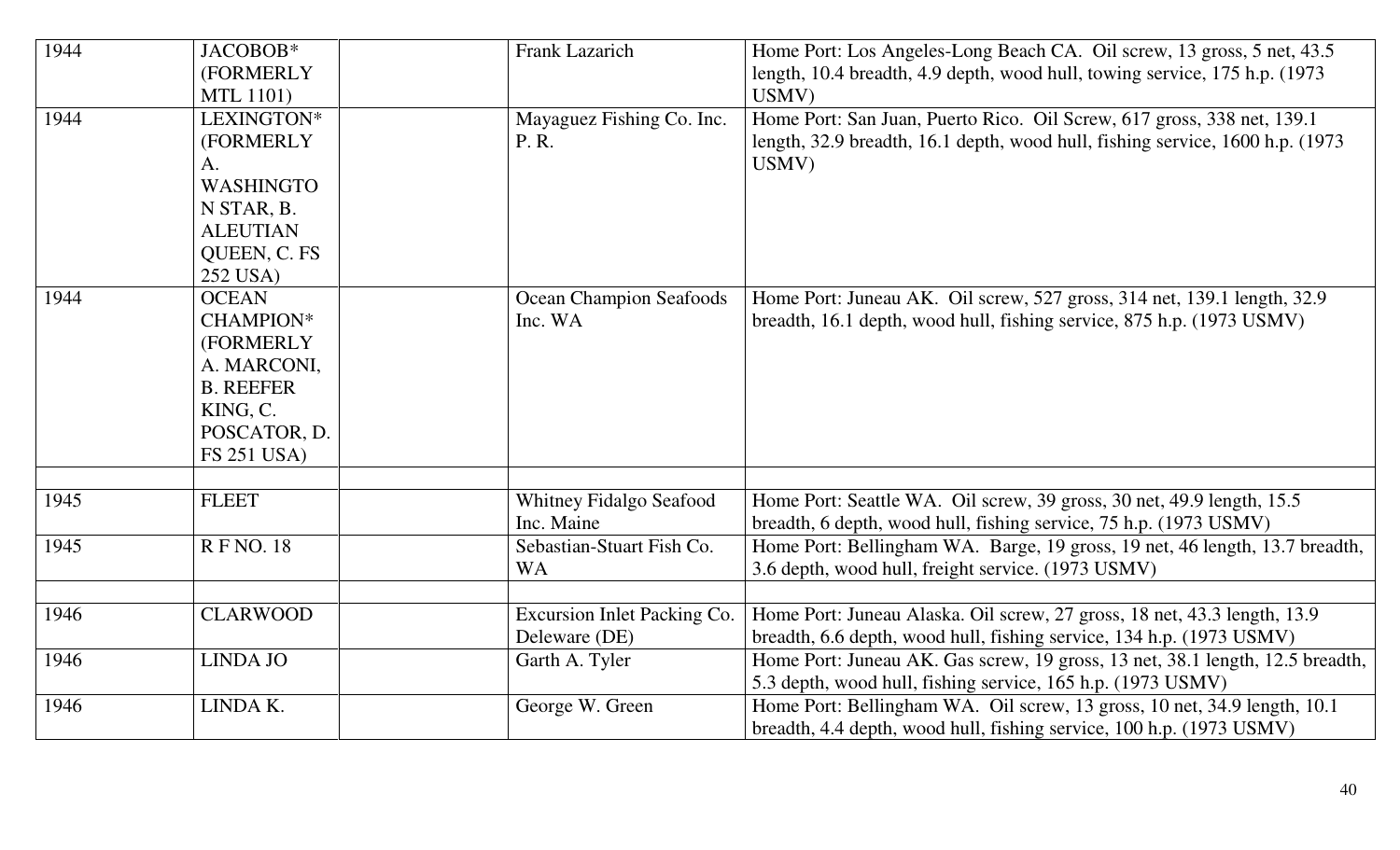| 1946 | <b>PLOVER</b>      | C. W. C. Fisheries Inc. AK        | Home Port: Ketchikan AK. Oil screw, 15 gross, 13 net, 35.1 length, 11.9<br>breadth, 4.1 depth, wood hull, fishing service, 100 h.p. (1973 USMV) |
|------|--------------------|-----------------------------------|-------------------------------------------------------------------------------------------------------------------------------------------------|
| 1946 | <b>VICKI LEE</b>   | <b>Glenn Dobers</b>               | Home Port: Bellingham WA. Oil screw, 47 gross, 32 net, 53.4 length, 16.2                                                                        |
|      |                    |                                   |                                                                                                                                                 |
|      |                    |                                   | breadth, 7.6 depth, wood hull, fishing service, 165 h.p. (1973 USMV)                                                                            |
|      |                    |                                   |                                                                                                                                                 |
| 1947 | <b>DIXIELAND</b>   | Nick P. Karuza, Jr.               | Home Port: Bellingham WA. Oil screw, 16 gross, 12 net, 36 length, 12.1                                                                          |
|      |                    |                                   | breadth, 4.5 depth, wood hull, fishing service, 100 h.p. (1973 USMV)                                                                            |
| 1947 | <b>MIDWIGHT</b>    | Norris M. Estvold                 | Home Port: Bellingham WA. Oil screw, 26 gross, 18 net, 43.8 length, 14                                                                          |
|      | STAR*              |                                   | breadth, 6.6 depth, wood hull, fishing service, 77 h.p. (1973 USMV)                                                                             |
|      | (FORMERLY          |                                   |                                                                                                                                                 |
|      | RHOJIM)            |                                   |                                                                                                                                                 |
| 1947 | <b>PATSY</b>       | Steven R. Peavey                  | Home port: Ketchikan AK. Oil screw, 19 gross, 12 net, 36.7 length, 12.1                                                                         |
|      |                    |                                   | breadth, 6.8 depth, wood hull, fishing service, 84 h.p. (1973 USMV)                                                                             |
| 1947 | <b>PTARMIGAN</b>   | Anna Krinke                       | Home Port: Ketchikan AK. Gas screw, 14 gross, 11 net, 35.4 length, 12                                                                           |
|      |                    |                                   | breadth, 4.2 depth, wood hull, fishing service, 96 h.p. (1973 USMV)                                                                             |
|      |                    |                                   |                                                                                                                                                 |
|      |                    |                                   |                                                                                                                                                 |
|      |                    |                                   |                                                                                                                                                 |
| 1948 | <b>BLUE HERON</b>  | Johnny Lamb                       | Home Port: Sitka AK. Gas screw, 15 gross, 12 ton, 37.1 length, 10.8 breadth,                                                                    |
|      |                    |                                   | 4.9 depth, wood hull, fishing service, 140 h.p. (1973 USMV)                                                                                     |
| 1948 | <b>BONNIE</b>      | Metlakatla Indian                 | Home Port: Ketchikan AK. Oil Screw, 33 gross, 22 net, 46.7 length, 15                                                                           |
|      |                    |                                   |                                                                                                                                                 |
|      |                    | Community, U.S.                   | breadth, 6.6 depth, wood hull, fishing service, 165 h.p. (1973 USMV)                                                                            |
| 1948 | <b>FLICKA</b>      | Joe Cash                          | Home Port: Ketchikan AK. Gas screw, 13 gross, 9 net, 34 length, 10.3                                                                            |
|      |                    |                                   | breadth, 5.2 depth, wood hull, fishing service, 115 h.p. (1973 USMV)                                                                            |
| 1948 | FRANCES J.         | James A. Mayberry                 | Home Port: Bellingham WA. Oil screw, 16 gross, 11 net, 35.6 length, 12                                                                          |
|      |                    |                                   | breadth, 4.5 depth, wood hull, fishing service, 165 h.p. (1973 USMV)                                                                            |
| 1948 | <b>HUSKY</b>       | John C. Cochran                   | Home Port: Juneau AK. Gas screw, 9 gross, 8 net, 27.2 length, 10.7 breadth,                                                                     |
|      |                    |                                   | 4.3 depth, wood hull, fishing service, 115 h.p. (1973 USMV)                                                                                     |
| 1948 | <b>JACKIE</b>      | Metlakatla Indian                 | Home Port: Ketchikan AK. Oil screw, 33 gross, 22 net, 46.6 length, 15                                                                           |
|      |                    | <b>Community USA</b>              | breadth, 6.6 depth, wood hull, fishing service, 165 h.p. (1973 USMV)                                                                            |
| 1948 | <b>LITTLE YANK</b> | <b>Alaska Packers Association</b> | Home Port: Juneau AK. Oil screw, 33 gross, 22 net, 46.5 length, 15 breadth,                                                                     |
|      |                    | Inc. DE                           | 6.6 depth, wood hull, fishing service, 165 h.p. (1973 USMV)                                                                                     |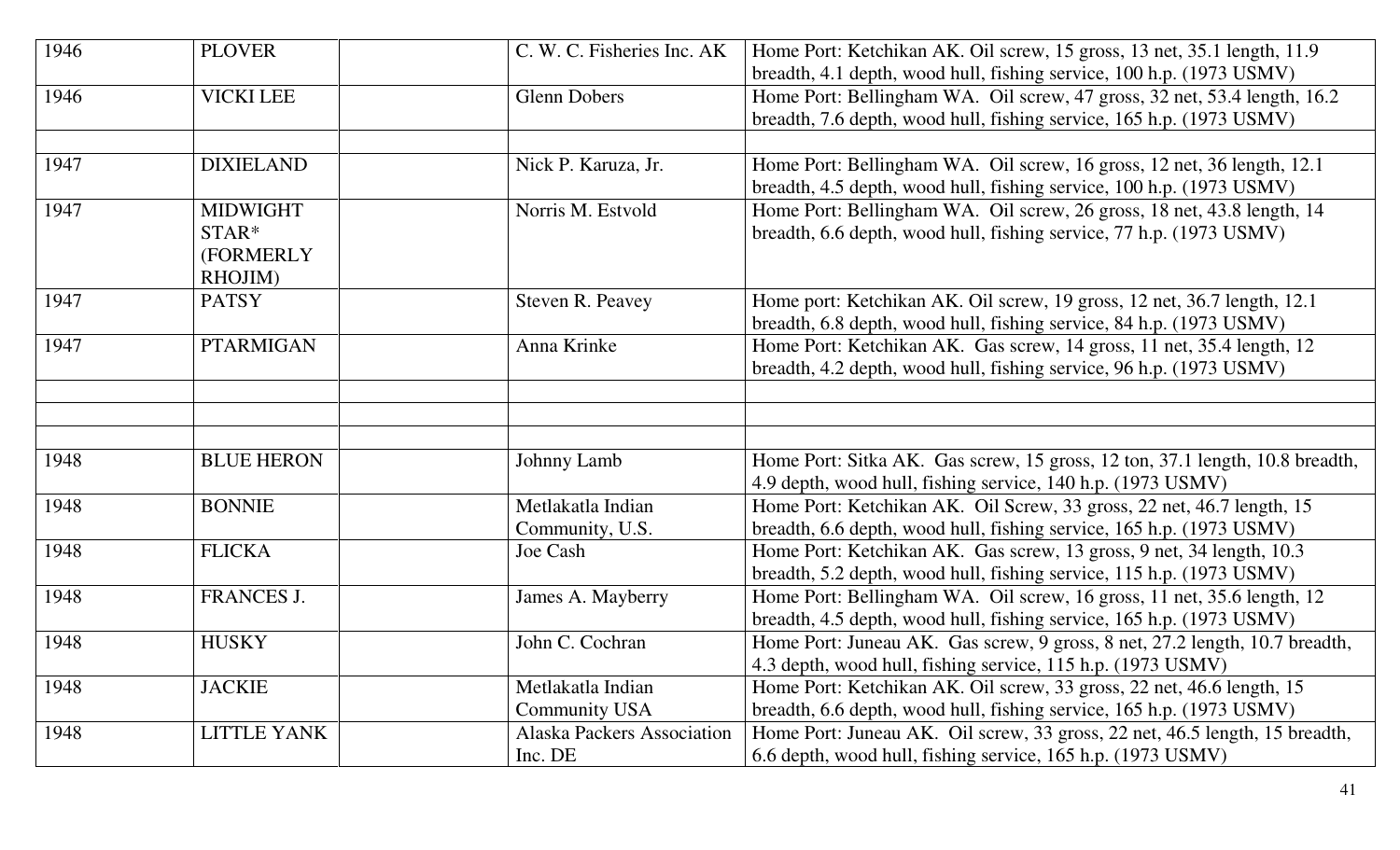| <b>TAKU</b>                                | Glenn Abraham                                | Home Port: Port Townsend, WA. Gas screw, 7 gross, 6 net, 30.5 length, 9<br>breadth, 5.5 depth, wood hull, yachting service, 31 h.p. (1973 USMV)  |
|--------------------------------------------|----------------------------------------------|--------------------------------------------------------------------------------------------------------------------------------------------------|
| <b>TAWNIA</b><br>LYNN*<br>(FORMERLY<br>PC) | Elaine B. Kendall                            | Home Port: Juneau AK. Gas screw, 9 gross, 8 net, 27.2 length, 10.7 breadth,<br>4.3 depth, wood hull, fishing service, 115 h.p. (1973 USMV)       |
| <b>ANNAN</b>                               | Whitney & Co., WA                            | Home Port: Seattle, WA. Gas screw, 12 gross, 10 net, 34.1 length, 12 breadth,<br>3.9 depth, wood hull, fishing service, 141 h.p. (1973 USMV)     |
| <b>PADILLA</b>                             | <b>Alaska Packers Association</b><br>Inc. DE | Home Port: Bellingham WA. Oil screw, 20 gross, 13 net, 38.6 length, 12.2<br>breadth, 6.7 depth, wood hull, fishing service, 65 h.p. (1973 USMV)  |
| <b>SUSAN ANN</b>                           | <b>Whitney Fidalgo Seafoods</b><br>Inc. ME   | Home Port: Bellingham WA. Oil screw, 49 gross, 33 net, 49.9 length, 16.4<br>breadth, 8.2 depth, wood hull, fishing service, 165 h.p. (1973 USMV) |
| <b>TYEE</b>                                | Secret Harbor Farms Inc.<br><b>WA</b>        | Home Port: Bellingham WA. Gas screw, 10 gross, 8 net, 32.3 length, 9.9<br>breadth, 4 depth, wood hull, freight service, 175 h.p. (1973 USMV)     |
| LORNA L.                                   | Dennis Barlow                                | Home Port: Wrangell AK. Oil screw, 15 gross, 10 net, 34.5 length, 10.8<br>breadth, 7.1 depth, wood hull, fishing service, 82 h.p. (1973 USMV)    |
| <b>KALEEN</b>                              | Marvin Norman                                | Home Port: Juneau AK. Gas screw, 9 gross, 8 net, 29.4 length, 11.8 breadth,<br>3.1 depth, wood hull, fishing service, 141 h.p. (1973 USMV)       |
| <b>SHARON</b><br><b>LINDA</b>              | Ronnie E. Louthan                            | Home Port: Bellingham WA. Oil screw, 12 gross, 10 net, 35.6 length, 10.2<br>breadth, 3.9 depth, wood hull, fishing service, 165 h.p. (1973 USMV) |
| VIOLET F.                                  | Charles T. Torgramsen                        | Home Port: Wrangell AK. Oil screw, 24 gross, 16 net, 38.5 length, 13.8<br>breadth, 6.7 depth, wood hull, fishing service, 190 h.p. (1973 USMV)   |
| <b>JOHN ELENA</b>                          | Nancy K. Rancic                              | Home Port: Seattle WA. Gas screw, 10 gross, 9 net, 28 length, 9.3 breadth,<br>4.9 depth, wood hull, fishing service, 115 h.p. (1973 USMV)        |
| <b>LAURIE LYNN</b>                         | Ray C. Jones                                 | Home Port: Seattle WA. Oil screw, 22 gross, 15 net, 42 length, 11.8 breadth,<br>6.7 depth, wood hull, fishing service, 165 h.p. (1973 USMV)      |
|                                            |                                              |                                                                                                                                                  |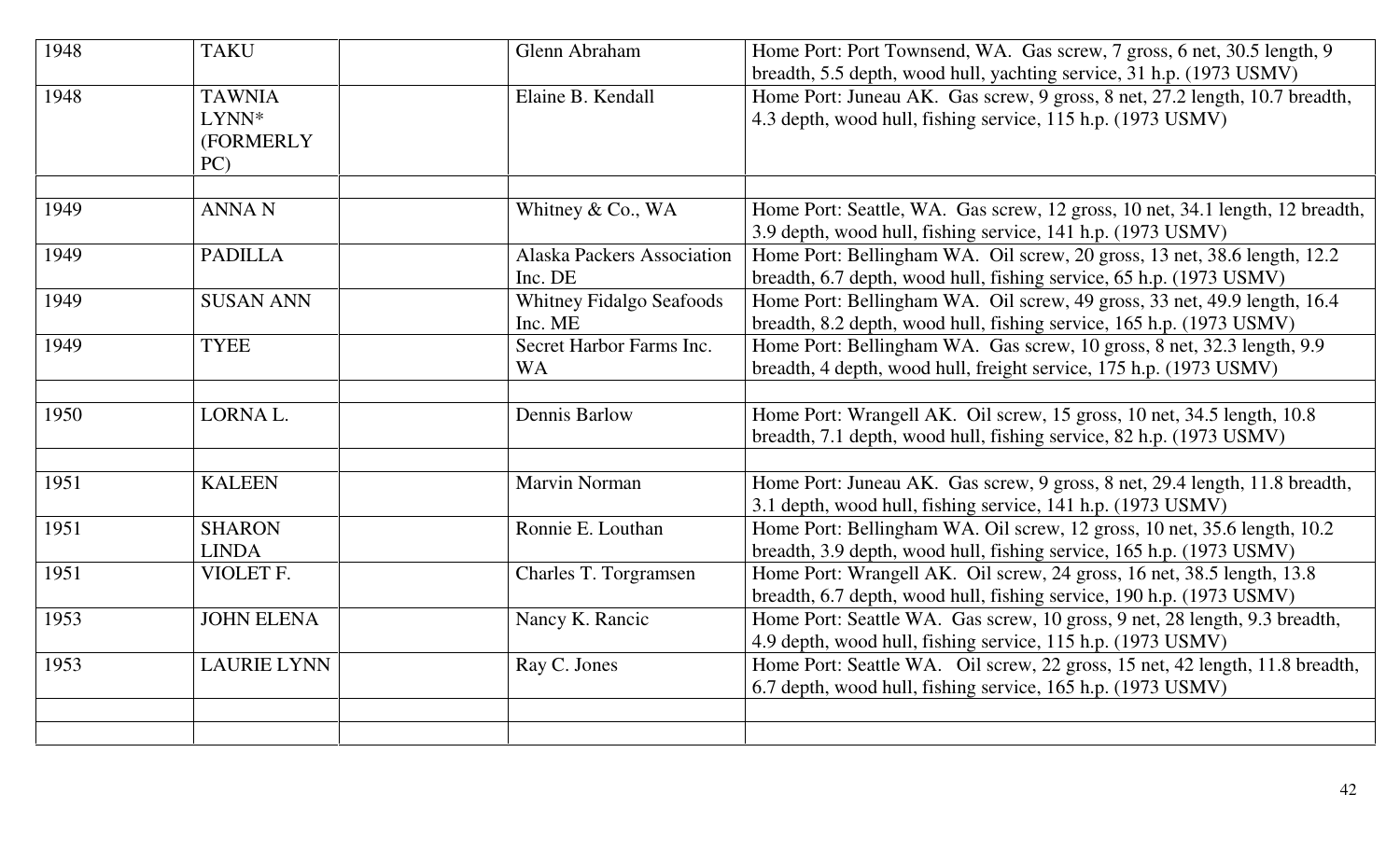| 1954 | <b>AUK</b>                            | Frederick C. Athorp                | Home Port: Ketchikan AK. Oil Screw, 19 gross, 16 net, 36.8 length, 12.7<br>breadth, 7 depth, wood hull, fishing service, 105 h.p. (1973 USMV)      |
|------|---------------------------------------|------------------------------------|----------------------------------------------------------------------------------------------------------------------------------------------------|
|      |                                       |                                    |                                                                                                                                                    |
|      |                                       |                                    |                                                                                                                                                    |
| 1955 | <b>ECHO</b>                           | <b>Earl Duane Peterson</b>         | Home Port: Juneau AK. Oil screw, 15 gross, 12 net, 32.3 length, 11.6 breadth,<br>5.5 depth, wood hull, fishing service, 90 h.p. (1973 USMV)        |
| 1955 | <b>SEACE</b>                          | <b>Ryder Converse</b>              | Home Port: Juneau AK. Oil screw, 10 gross, 6 net, 29.6 length, 8.9 breadth,<br>5.2 depth, wood hull, fishing service, 80 h.p. (1973 USMV)          |
| 1955 | <b>SHELLY ANN</b>                     | <b>Bob Dean Russel</b>             | Home Port: Juneau AK. Gas screw, 9 gross, 8 net, 29.6 length, 11 breadth, 3.6<br>depth, wood hull, fishing service, 110 h.p. (1973 USMV)           |
|      |                                       |                                    |                                                                                                                                                    |
| 1956 | <b>ELL DORA</b>                       | David Milholland                   | Home Port: Bellingham WA. Oil screw, 17 gross, 14 net, 39 length, 10.3<br>breadth, 7 depth, wood hull, fishing service, 215 h.p. (1973 USMV)       |
| 1956 | <b>RFNO.21</b>                        | RVM Inc. DE                        | Home Port: Bellingham WA. Barge, 10 gross, 10 net, 39.9 length, 12 breadth,<br>2.9 depth, wood hull, freight service. (1973 USMV)                  |
|      |                                       |                                    |                                                                                                                                                    |
| 1957 | <b>SEA MULE</b>                       | Foss Launch & Tug Co.<br><b>WA</b> | Home Port: Seattle WA. Oil screw, 15 gross, 10 net, 33.5 length, 13.7<br>breadth, 5.8 depth, steel hull, towing service, 240 h.p. (1973 USMV)      |
|      |                                       |                                    |                                                                                                                                                    |
| 1959 | <b>ALCYONE</b>                        | Falcon Joslin Jr.                  | Home Port: Seattle, WA. Oil Screw, 28 gross, 26 net, 40.9 length, 13 breadth,<br>7.5 depth, wood hull, yachting service, 165 h.p. (1973 U.S. M.V.) |
| 1959 | FJORD*(FOR<br><b>MERLY</b><br>SHAMUS) | Christian F. Wyller                | Home Port: Juneau AK. Oil screw, 27 gross, 19 net, 40.1 length, 13 breadth,<br>6.7 depth, wood hull, Miscellaneous service, 165 h.p. (1973 USMV)   |
|      |                                       |                                    |                                                                                                                                                    |
| 1960 | CORA V.                               | H. Robert Willard                  | Home Port: Seattle WA. Gas screw, 9 gross, 8 net, 22.8 length, 9 breadth, 5.7<br>depth, wood hull, yachting service, 25 h.p. (1973 USMV)           |
|      |                                       |                                    |                                                                                                                                                    |
| 1962 | <b>TAVA</b>                           | Frank M. Eddy                      | Home Port: Seattle WA. Oil screw, 18 gross, 12 net, 37.6 length, 11.1 breadth,<br>7.3 depth, wood hull, fishing service, 45 h.p. (1973 USMV)       |
|      |                                       |                                    |                                                                                                                                                    |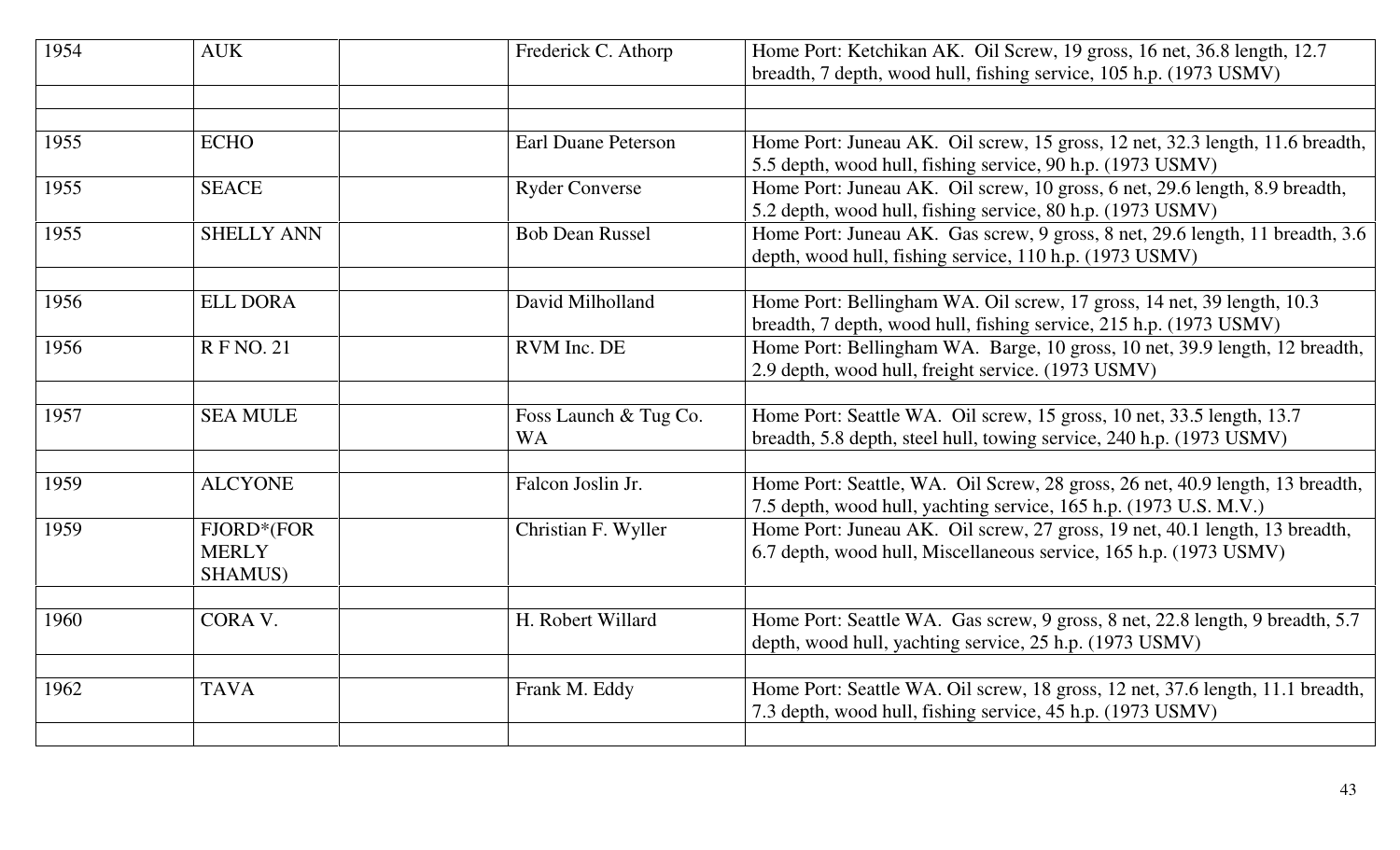| 1963 | <b>BURKEN</b><br>BRUSE*<br>(FORMERLY<br>STEELHEAD) | Del L. Hanson                      | Home Port: Ketchikan AK. Oil screw, 10 gross 7 net, 31.8 length, 8.5 breadth,<br>5.6 depth, wood hull, fishing service, 120 h.p. (1973 USMV)        |
|------|----------------------------------------------------|------------------------------------|-----------------------------------------------------------------------------------------------------------------------------------------------------|
| 1963 | <b>SEA PRIDE</b>                                   | Foss Launch & Tug Co.<br><b>WA</b> | Home Port: Seattle WA. Oil screw, 19 gross, 10 net, 37.5 length, 13.5<br>breadth, 6 depth, steel hull, towing service, 325 h.p. (1973 USMV)         |
| 1963 | SURTSEY*<br>(FORMERLY<br><b>KEY LARGO)</b>         | Lloyd W. Stensland                 | Home Port: Ketchikan AK. Oil screw, 11 gross, 7 net, 30.7 length, 11 breadth,<br>5 depth, wood hull, fishing service, 135 h.p. (1973 USMV)          |
| 1964 | <b>KWANN</b>                                       | Henry W. Haigh                     | Home Port: Seattle WA. Oil screw, 7 gross, 6 net, 30.2 length, 8.6 breadth,<br>5.9 depth, wood hull, yachting service, 25 h.p. (1973 USMV)          |
| 1964 | <b>SAM FOSS</b>                                    | Foss Launch & Tug Co.<br><b>WA</b> | Home Port: Tacoma WA. Oil screw, 19 gross, 10 net, 37.5 length, 13.5<br>breadth, 6 depth, steel hull, Towing service, 325 h.p. (1973 USMV)          |
| 1965 | CAROL J.                                           | <b>Kenneth Mayes</b>               | Home Port: Tacoma WA. Gas screw, 9 gross, 6 net, 36.5 length, 8 breadth,<br>3.6 depth, wood hull, fishing service, 95 h.p. (1973 USMV)              |
| 1965 | <b>SEA DUKE</b>                                    | Foss Launch & Tug Co.<br><b>WA</b> | Home Port: Seattle WA. Oil screw, 18 gross, 10 net, 37.5 length, 13.5<br>breadth, 6 depth, steel hull, towing service, 325 h.p. (1973 USMV)         |
| 1966 | <b>ALLEN NO. 1</b>                                 | R.B. Allen                         | Home Port: Bellingham, WA. Barge, 45 gross, 45 net, 55.8 length, 23.8<br>breadth, 3.8 depth, wood hull, freight service. (1973 U.S.M.V.)            |
| 1966 | <b>CATHAN</b>                                      | Bryan C. Vernon                    | Home Port: Coos Bay, Oregon. Oil screw, 34 gross, 25 net, 41.8 length, 14.5<br>breadth, 8.3 depth, wood hull, fishing service, 180 h.p. (1973 USMV) |
| 1966 | <b>LELA FOSS</b>                                   | Foss Launch & Tug Co.<br><b>WA</b> | Home Port: Tacoma WA. Oil screw, 18 gross, 12 net, 37.3 length, 13.5<br>breadth, 5.8 depth, steel hull, towing service, 325 h.p. (1973 USMV)        |
| 1966 | <b>OMER FOSS</b>                                   | Foss Launch & Tug Co.<br><b>WA</b> | Home Port: Port Angeles WA. Oil screw, 26 gross, 18 net, 42 length, 14.3<br>breadth, 6.9 depth, steel hull, towing service, 360 h.p. (1973 USMV)    |
| 1966 | <b>OUTCASTE</b>                                    | T.L. Brikell                       | Home Port: Seattle WA. Oil screw, 15 gross, 10 net, 35.2 length, 11 breadth,<br>4.7 depth, wood hull, fishing service, 430 h.p. (1973 USMV)         |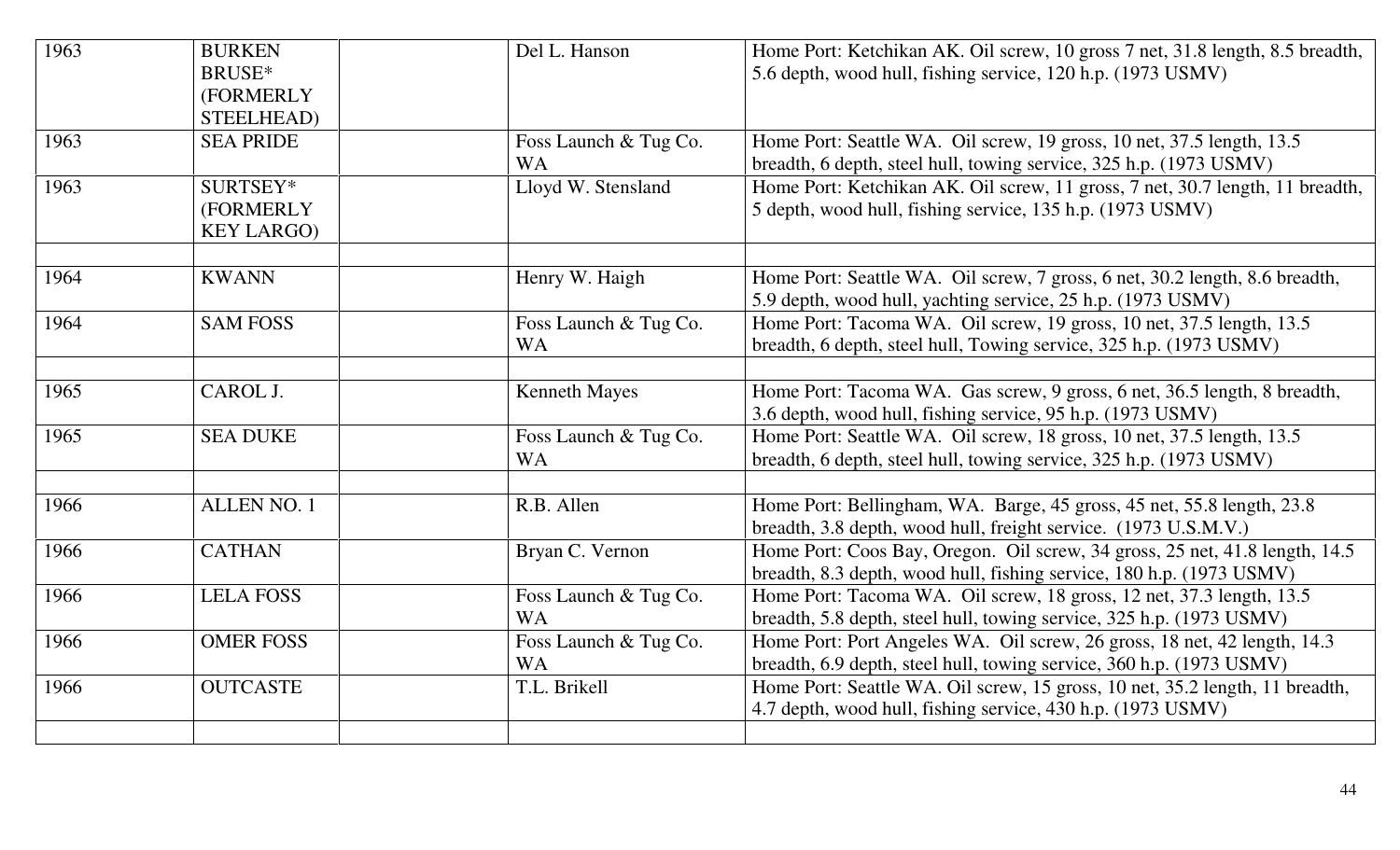| 1967                         | <b>SAMISH BAY</b>              | Foss Launch & Tug Co.<br><b>WA</b> | Home Port: Bellingham WA. Oil screw, 25 gross, 17 net, 42 length, 14.3<br>breadth, 6.9 depth, steel hull, towing service, 365 h.p. (1973)             |
|------------------------------|--------------------------------|------------------------------------|-------------------------------------------------------------------------------------------------------------------------------------------------------|
| 1968                         | <b>GRACE FOSS</b>              | Foss Launch & Tug Co.<br><b>WA</b> | Home Port: Tacoma WA. Oil screw, 26 gross, 17 net, 42 length, 14.3 breadth,<br>6.9 depth, steel hull, freight service, 365 h.p. (1973 USMV)           |
| 1968                         | O FISH O                       | Lyle D. Emery                      | Home Port: Bellingham WA. Oil screw, 20 gross, 13 net, 38.3 length, 11<br>breadth, 6.5 depth, wood hull, fishing service, 240 h.p. (1973 USMV)        |
| 1969                         | PEGGY FOSS                     | Foss Launch & Tug Co.<br><b>WA</b> | Home Port: Tacoma WA. Oil screw, 26 gross, 17 net, 42 length, 14.3 breadth,<br>6.9 depth, steel hull, towing service, 360 h.p. (1973 USMV)            |
| 1970                         | <b>JOE BOY</b>                 | Pete Cardinale                     | Home Port: Bellingham WA. Oil screw, 10 gross, 9 net, 27.1 length, 10.9<br>breadth, 4.5 depth, wood hull, fishing service, 130 h.p. (1973 USMV)       |
| 1970                         | <b>NANCY</b><br><b>MARIE</b>   | <b>Sam Dunatov</b>                 | Home Port: Seattle WA. Oil screw, 11 gross, 8 net, 29.4 length, 11 breadth,<br>4.9 depth, wood hull, fishing service, 125 h.p. (1973 USMV)            |
| 1970                         | <b>VICTORIA</b>                | Vitomer R. Ruzich                  | Home Port: Bellingham WA. Gas screw, 11 gross, 8 net, 27.7 length, 10.3<br>breadth, 5.6 depth, fiberglass hull, fishing service, 300 h.p. (1973 USMV) |
| 1971                         | DEE L                          | Henry E. Herrmann                  | Home Port: Bellingham WA. Oil screw, 12 gross, 11 net, 29.2 length, 10.1<br>breadth, 4.9 depth, wood hull, fishing service, 87 h.p. (1973 USMV)       |
| 1971 Kelso WA<br>& Anacortes | <b>ROSARIO</b>                 | Dean Graham                        | Home Port: Bellingham WA. Gas screw, 8 gross, 7 net, 24.5 length, 10.3<br>breadth, 5 depth, fiberglass hull, fishing service, 280 h.p. (1973 USMV)    |
| 1971                         | TRIO K.                        | Arnold Klingman                    | Home Port: Bellingham WA. Oil screw, 10 gross, 9 net, 27.4 length, 11.2<br>breadth, 5 depth, fiberglass hull, fishing service, 210 h.p. (1973 USMV)   |
| 1972                         | DAVID R.                       | <b>Russel Hermstad</b>             | Home Port: Bellingham WA. Gas screw, 9 gross, 6 net, 27.5v length, 9.8<br>breadth, 4.4 depth, wood hull, fishing service, 320 h.p. (1973 USMV)        |
| 1972                         | <b>FAMILY</b><br><b>AFFAIR</b> | John R. Richards                   | Home Port: Seattle WA. Oil screw, 15 gross, 10 net, 29.4 length, 12.2 breadth,<br>5.5 depth, wood hull, fishing service, 165 h.p. (1973 USMV)         |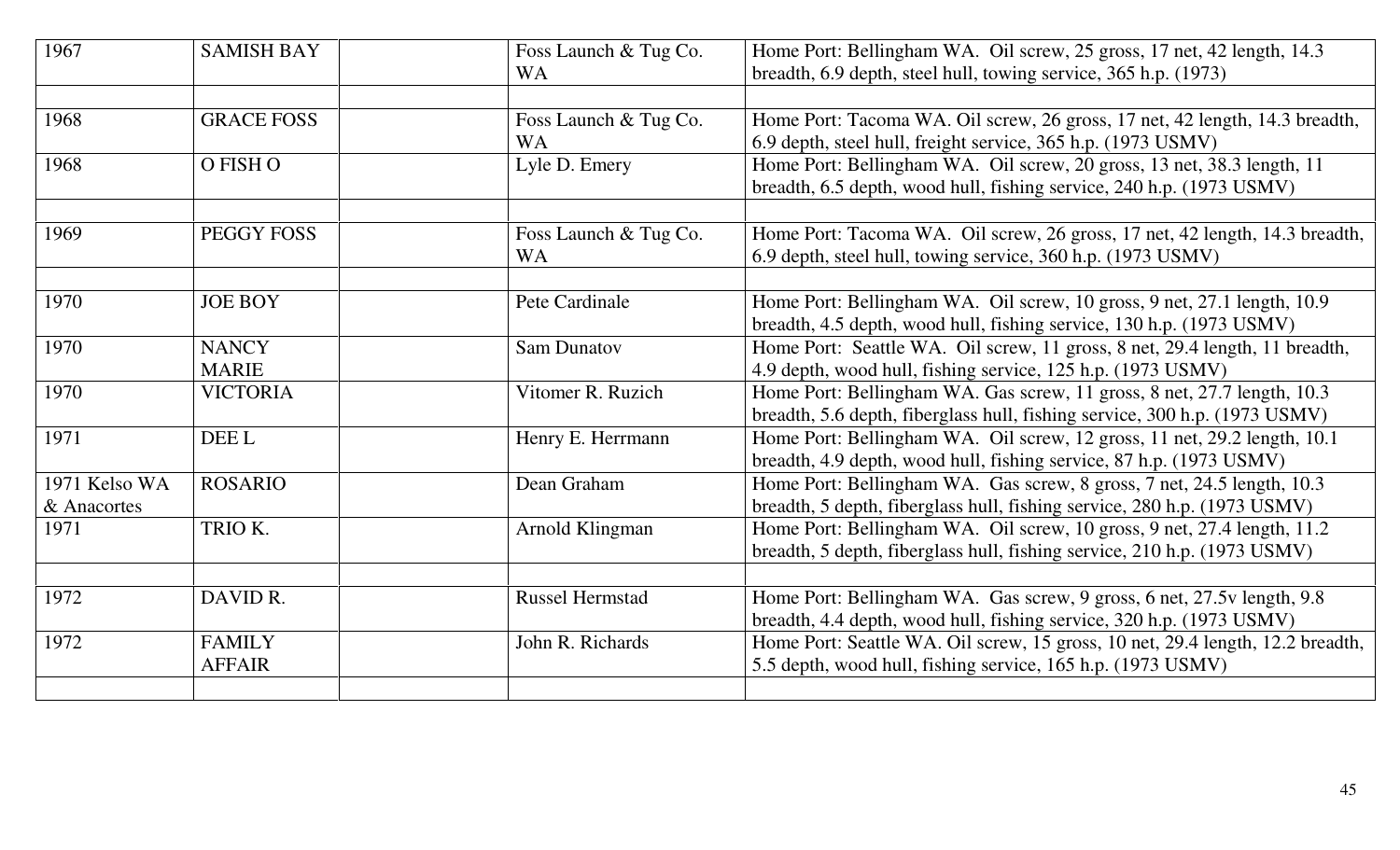| June 10, 1981 |                                                                                                                                                                                           | Seidensticker<br>family<br>(Parents: Dolph)<br>and Diane.<br>Children: Andrew,<br>Meredith and Jeff) | Seidensticker family<br>"purchased the dealership"<br>on the kit version." | 44-foot Norseman designed by Bob Perry. Racing features with the comforts<br>of a cruising boat. Arex hull, reverse transom design. Tank installation done<br>by Joe Sturgeon. 60-h.p. Lehman Peugeot.                                                                                                                                                                                                                                                                                                                                                                                                                                                   |
|---------------|-------------------------------------------------------------------------------------------------------------------------------------------------------------------------------------------|------------------------------------------------------------------------------------------------------|----------------------------------------------------------------------------|----------------------------------------------------------------------------------------------------------------------------------------------------------------------------------------------------------------------------------------------------------------------------------------------------------------------------------------------------------------------------------------------------------------------------------------------------------------------------------------------------------------------------------------------------------------------------------------------------------------------------------------------------------|
| Dec. 22, 1982 | R&R(A)<br><b>POSSIBLE</b><br>NAME,<br><b>MEANING</b><br><b>REST &amp;</b><br>RELAXATION,<br><b>OR</b><br><b>ROSEMARY</b><br>ORR &<br><b>RAYETTA</b><br>WYMAN, OR<br><b>RUST &amp; ROT</b> | Frank Orr and Don<br>Wyman                                                                           | Frank Orr and Don Wyman                                                    | Steamboat. A unique framed and ready-to-be-finished hull found in North Ben<br>Oregon, moved here to complete in shed on Guemes Channel. 37 feet long, 10<br>feet, 10 inches wide. The late designer and builder of the boat had only one<br>sheet of drawings and three half-models that he worked from. 25-h.p. engine<br>built in 1900 by Marine Ironworks in Chicago may have been used on a river<br>boat. The engine required a large prop. The house will be styled something<br>after the steamboat Dodo, a boat built in 1935 at the Navy plant in Bremerton.<br>The Oregon Historical Society was researching it (at the time of the article). |
| June 14, 1997 | ZOPILOTE                                                                                                                                                                                  | Northern Marine<br>Inc.                                                                              | Joan Freeman? A<br>Hollywood director and<br>actor.                        | Trawler-styled yacht, number one.                                                                                                                                                                                                                                                                                                                                                                                                                                                                                                                                                                                                                        |
| Sept. 2, 1998 | <b>STARSHIP</b>                                                                                                                                                                           | Northern Marine<br>Inc.                                                                              | Michael Poliza, Captain                                                    | 72-foot trawler-styled yacht, number six. "It can carry 1,000 gallons of fresh<br>water and has two water makers capable of producing 800 gallons of water per<br>day." Powered by a 420- h.p. V8 engine and will carry 3,400 gallons of fuel<br>oil. Building began in 1995. Scheduled to leave later in September for 65,000<br>mile circumnavigation of the world.                                                                                                                                                                                                                                                                                    |